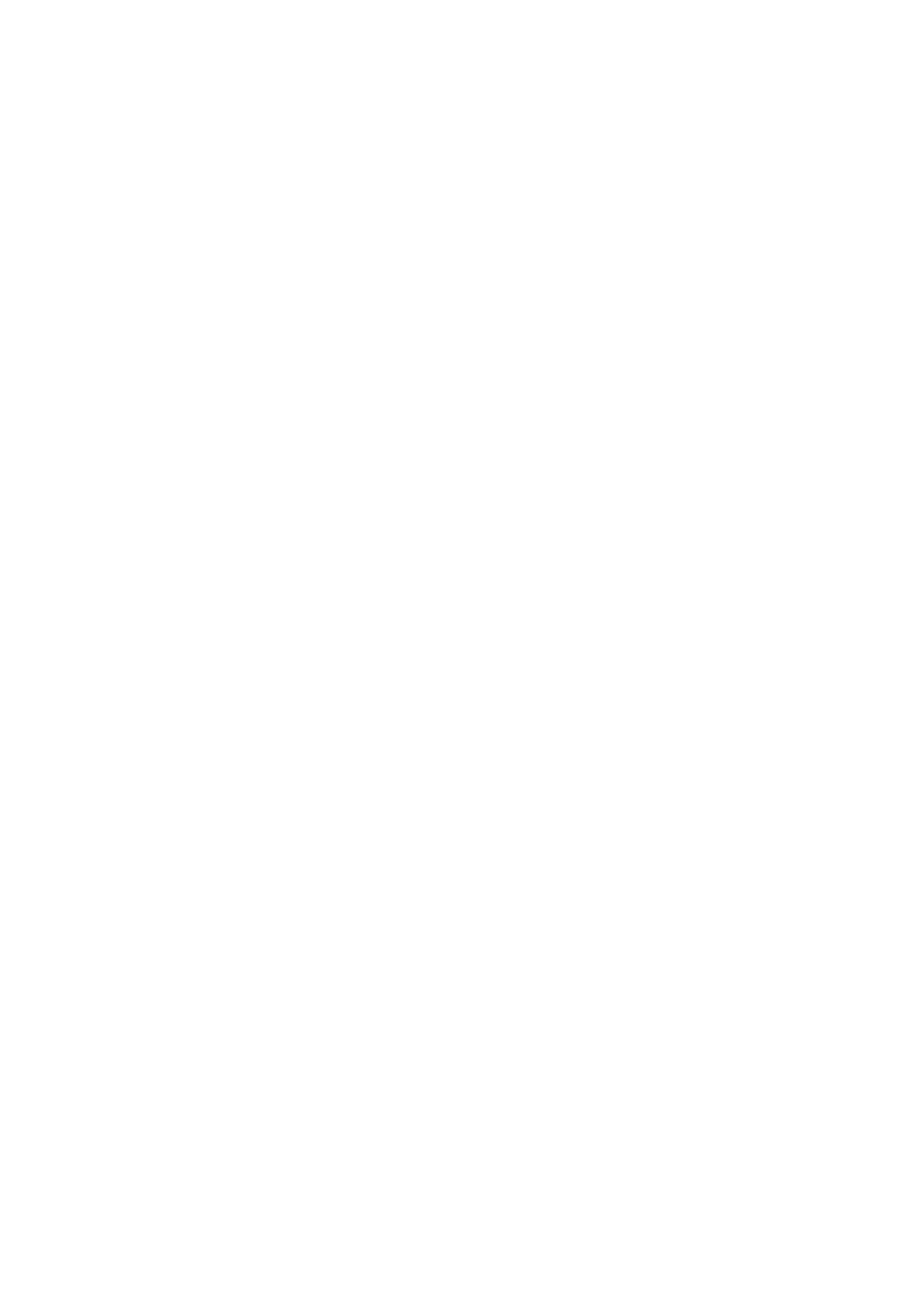### Western Australia

# Registration of Births, Deaths and Marriages Act 1961

### **Contents**

# Part I — Preliminary

| $\overline{2}$<br>$\overline{2}$<br>$\overline{2}$ |
|----------------------------------------------------|
|                                                    |
| 4                                                  |
| $\overline{4}$                                     |
| 4                                                  |
| 5                                                  |
| 6                                                  |
|                                                    |
| 6                                                  |
|                                                    |
| 6                                                  |
|                                                    |
| 7                                                  |
| 7                                                  |
|                                                    |
| 8                                                  |
|                                                    |
| 8                                                  |
|                                                    |
| 8                                                  |
|                                                    |

| Ceased on 14 Apr 1999 | Version 02-n0-07                                                         | page i |
|-----------------------|--------------------------------------------------------------------------|--------|
|                       | Extract from www.slp.wa.gov.au, see that website for further information |        |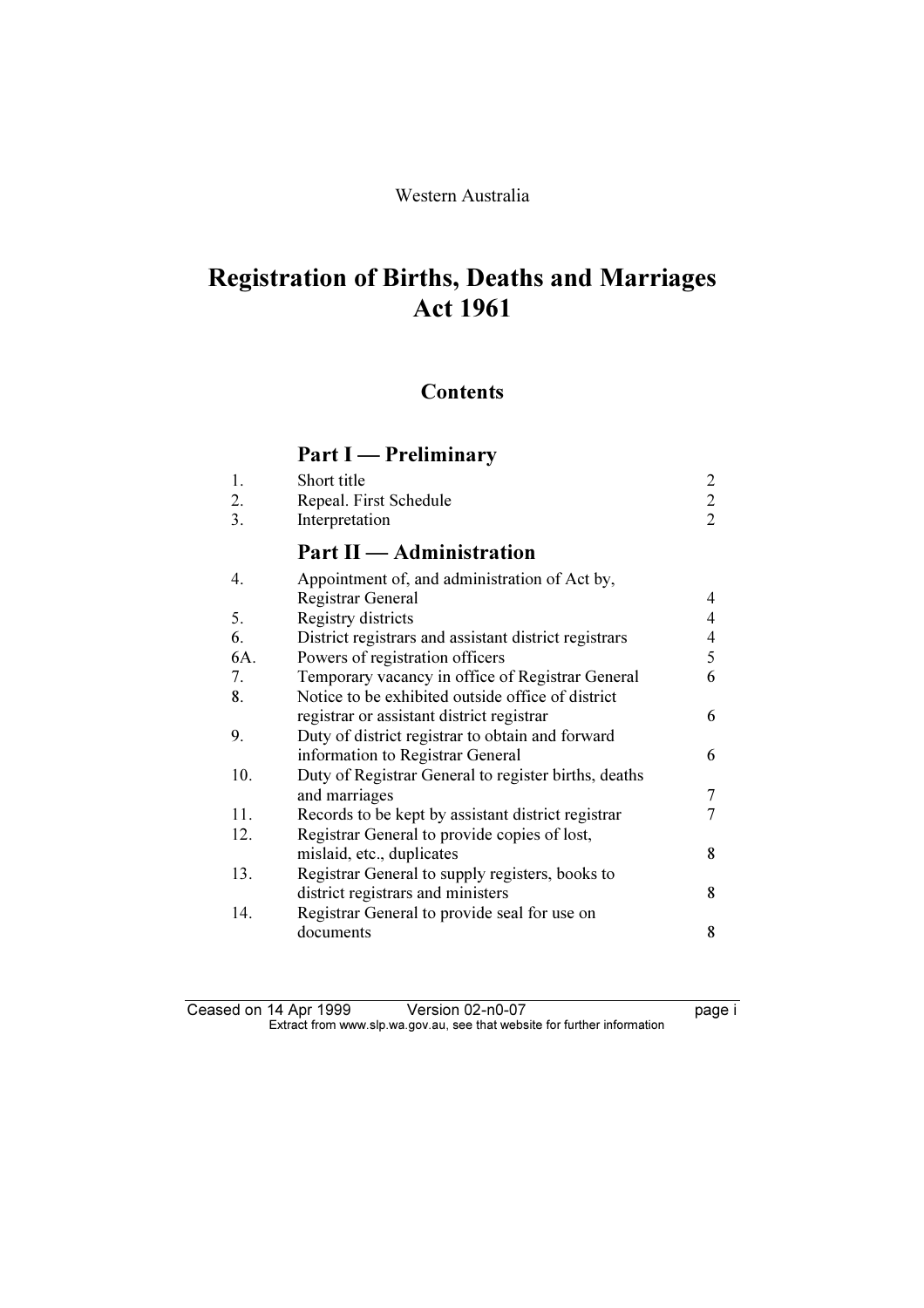| 15.  | Power to prescribe certificates of causes of death to<br>be supplied by medical practitioner | 9  |
|------|----------------------------------------------------------------------------------------------|----|
| 16.  | Indexes to be kept by Registrar General and district<br>registrar                            | 9  |
| 17.  | Power of Registrar General to register birth, death<br>or marriage                           | 9  |
| 18.  | Searches of register and certified copies of<br>searches                                     | 10 |
| 19.  | Certified copies of register or entries of registers to<br>be <i>prima facie</i> evidence    | 11 |
|      | <b>Part III — Registration of births</b>                                                     |    |
| 20.  | Duty of parent to register birth                                                             | 12 |
| 21.  | Registration of birth of illegitimate child                                                  | 12 |
| 21A. | Surname to be entered in register of births                                                  | 13 |
| 22.  | All births to be registered                                                                  | 14 |
| 24.  | Registration of birth after 12 months from date                                              |    |
|      | thereof                                                                                      | 15 |
| 25.  | Appeal from Registrar General                                                                | 15 |
| 26.  | Certain registrations not to be evidence                                                     | 15 |
| 28.  | Registration of births of children born out of the<br>State                                  | 16 |
| 29.  | Registration of name after registration of birth                                             | 17 |
| 30.  | Registration of change of name                                                               | 18 |
| 31.  | Information respecting foundlings to be given                                                | 18 |
|      | Part IIIA — Temporary provision for                                                          |    |
|      | registration of previously                                                                   |    |
|      | unregistered births                                                                          |    |
| 31A. | Registration of previously unregistered birth                                                | 20 |
| 31B. | Order to register                                                                            | 21 |
|      | Part IV — Registration of deaths                                                             |    |
| 32.  | Registration of deaths within 14 days of death                                               | 23 |
| 33.  | Commanders of ships to report deaths                                                         | 23 |
| 34.  | Commander of aircraft to report deaths                                                       | 24 |
| 35.  | Person in charge of anatomy school to furnish                                                |    |
|      | particulars of death                                                                         | 24 |
| 41.  | Medical certificates as to cause of death                                                    | 25 |
|      |                                                                                              |    |

page ii Version 02-n0-07 Ceased on 14 Apr 1999  $\mathbf{F}$  from which was the set that we besite for further information  $\mathbf{F}$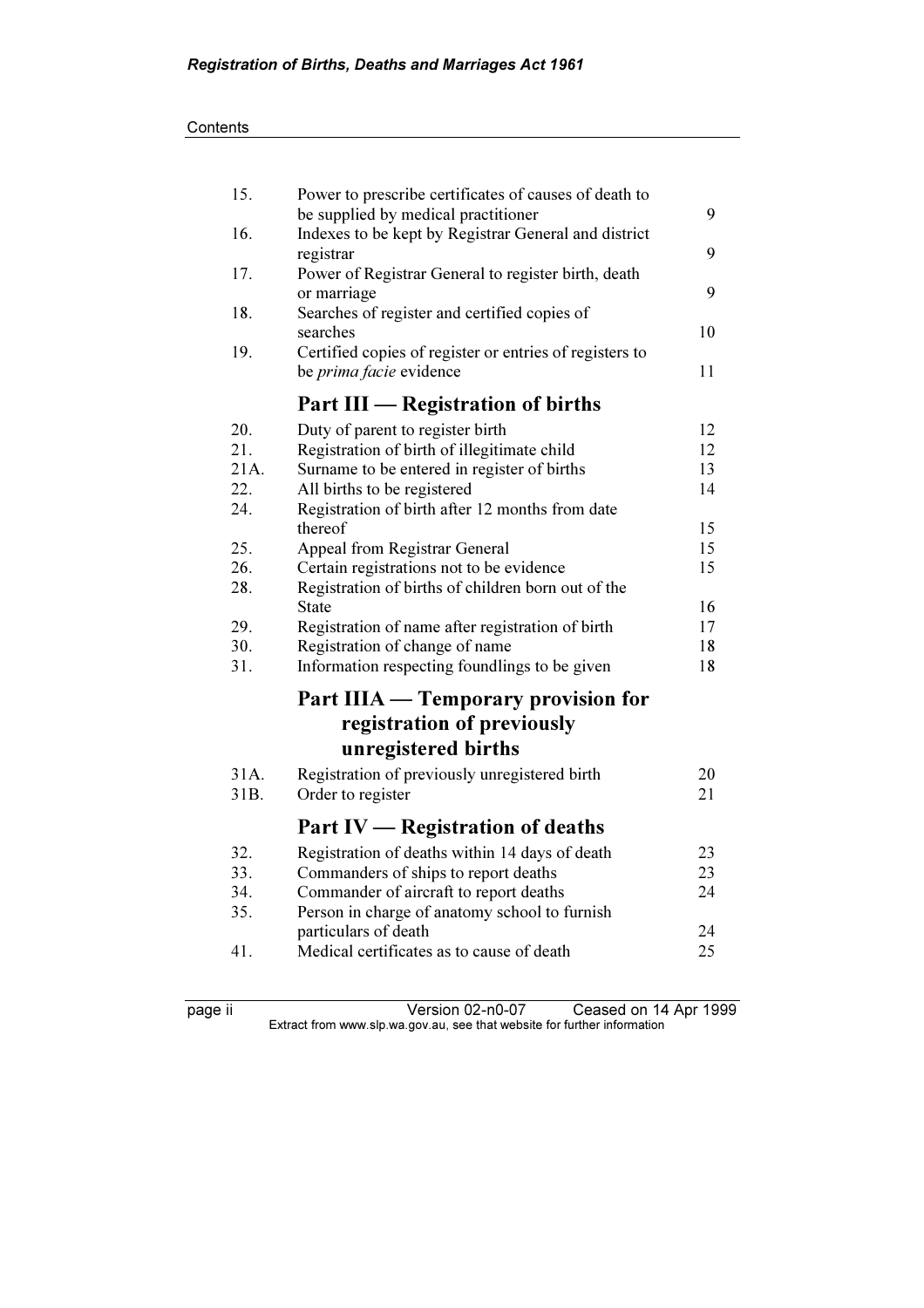| 42.  | Cause of death to be entered in register                                                      | 25 |
|------|-----------------------------------------------------------------------------------------------|----|
| 43.  | Penalty                                                                                       | 26 |
| 44.  | Medical practitioner to notify Coroner in certain                                             | 26 |
| 45.  | cases and not give death certificate<br>Certificate of minister and undertaker                | 27 |
| 45A. | Removal of the body of a person from the State                                                | 27 |
| 45B. | No registration of death without entry of manner of                                           |    |
|      | disposal                                                                                      | 27 |
| 46.  | Product of birth deemed to be body of person                                                  | 28 |
|      | Part V — Registration of marriages                                                            |    |
| 47.  | Official certificate to be forwarded                                                          | 29 |
| 48.  | Registration of marriage after original failure to                                            |    |
|      | register                                                                                      | 29 |
| 49.  | Registrar of Supreme Court to forward details of                                              |    |
|      | divorces and nullity decrees                                                                  | 30 |
| 50.  | Orders or decrees of divorce or nullity of                                                    |    |
|      | competent court registrable in respect of marriages                                           |    |
|      | celebrated in the State                                                                       | 30 |
|      |                                                                                               |    |
|      | Part VI — Registration of legitimated                                                         |    |
|      | children                                                                                      |    |
| 51.  | Notice of legitimated child born in the State                                                 | 31 |
| 52.  | Registration of birth of legitimated child born                                               |    |
|      | outside the State                                                                             | 31 |
| 53.  | Father to make statutory declaration if requested                                             |    |
|      | by Registrar General                                                                          | 32 |
| 54.  | Power to Registrar General to register birth                                                  | 32 |
| 55.  | Power to Registrar General to authorize                                                       |    |
|      | registration of birth of legitimated children in                                              |    |
|      | certain cases                                                                                 | 32 |
| 56.  | Registrations to be in form of Second Schedule                                                | 33 |
| 57.  | Legitimated child may use name of father                                                      | 33 |
|      | <b>Part VII - Miscellaneous and</b>                                                           |    |
|      | penalties                                                                                     |    |
| 58.  | Power of minister or district registrar to require<br>information of birth, death or marriage | 34 |

Ceased on 14 Apr 1999 Version 02-n0-07 page iii  $\mathbf{F}$  from which was the set that we besite for further information  $\mathbf{F}$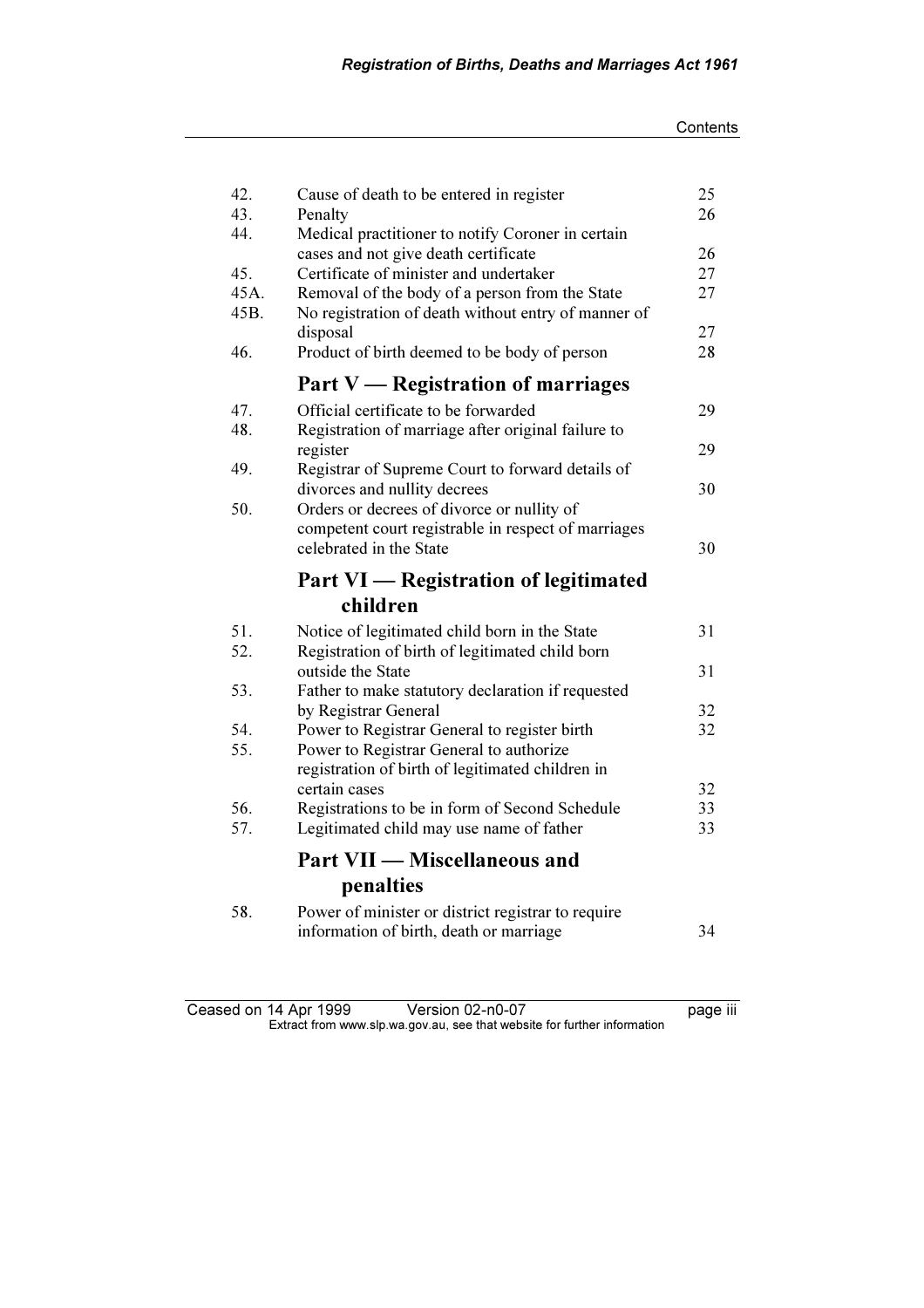| 59.  | Offence of failing to give particulars of a birth or |    |
|------|------------------------------------------------------|----|
|      | death                                                | 34 |
| 60.  | Power of Registrar General to require attendance     |    |
|      | of persons and information from persons              | 35 |
| 61.  | Offences                                             | 35 |
| 62.  | Offence by Registrar General and others              | 36 |
| 63.  | Information papers to contain declaration            | 36 |
| 63A. | District registrar prohibited from making entry in   |    |
|      | register except by authority of Registrar General    | 37 |
| 63B. | Prohibition of demand of extracts, etc.              | 37 |
| 64.  | No prosecution without authority of Registrar        |    |
|      | General                                              | 37 |
| 65.  | Correction of errors in registers                    | 37 |
| 66.  | Power of Registrar General to impound altered        |    |
|      | extracts or certified copies                         | 38 |
| 67.  | Omission of informant's signature not to render      |    |
|      | entries inadmissible in evidence                     | 38 |
| 68.  | Entries as to registration of births of adopted      |    |
|      | persons                                              | 39 |
| 69.  | Right of ministers to receive fees                   | 39 |
| 70.  | Sections of Second Schedule of Interpretation        |    |
|      | Act 1918, incorporated                               | 39 |
| 71.  | Power of Governor to amend forms in schedules        | 39 |
| 72.  | Fees                                                 | 40 |
| 73.  | Regulations                                          | 40 |
| 73A. | Application to amend register within 6 months of     |    |
|      | prescribed day                                       | 41 |
| 74.  | Cost of administration                               | 41 |

page iv Version 02-n0-07 Ceased on 14 Apr 1999  $\mathbf{F}$  from which was the set that we besite for further information  $\mathbf{F}$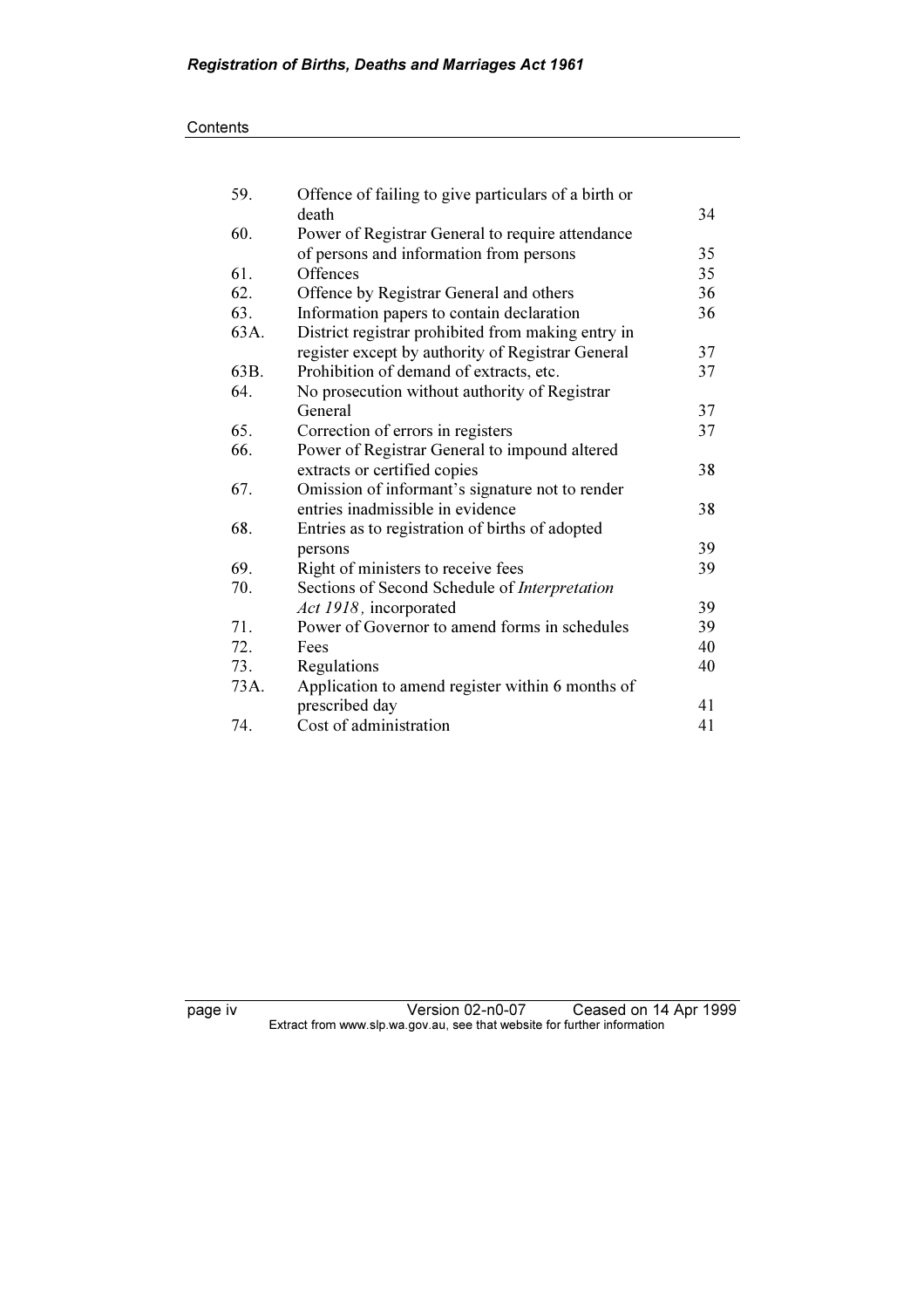**Contents** 

1<sup>st</sup> Schedule 2<sup>nd</sup> Schedule 3rd Schedule 4th Schedule 5th Schedule  $6<sup>th</sup>$  Schedule **Notes** Compilation table 49

Ceased on 14 Apr 1999 Version 02-n0-07 version to the page v  $\mathbf{F}$  from which was the set that we besite for further information  $\mathbf{F}$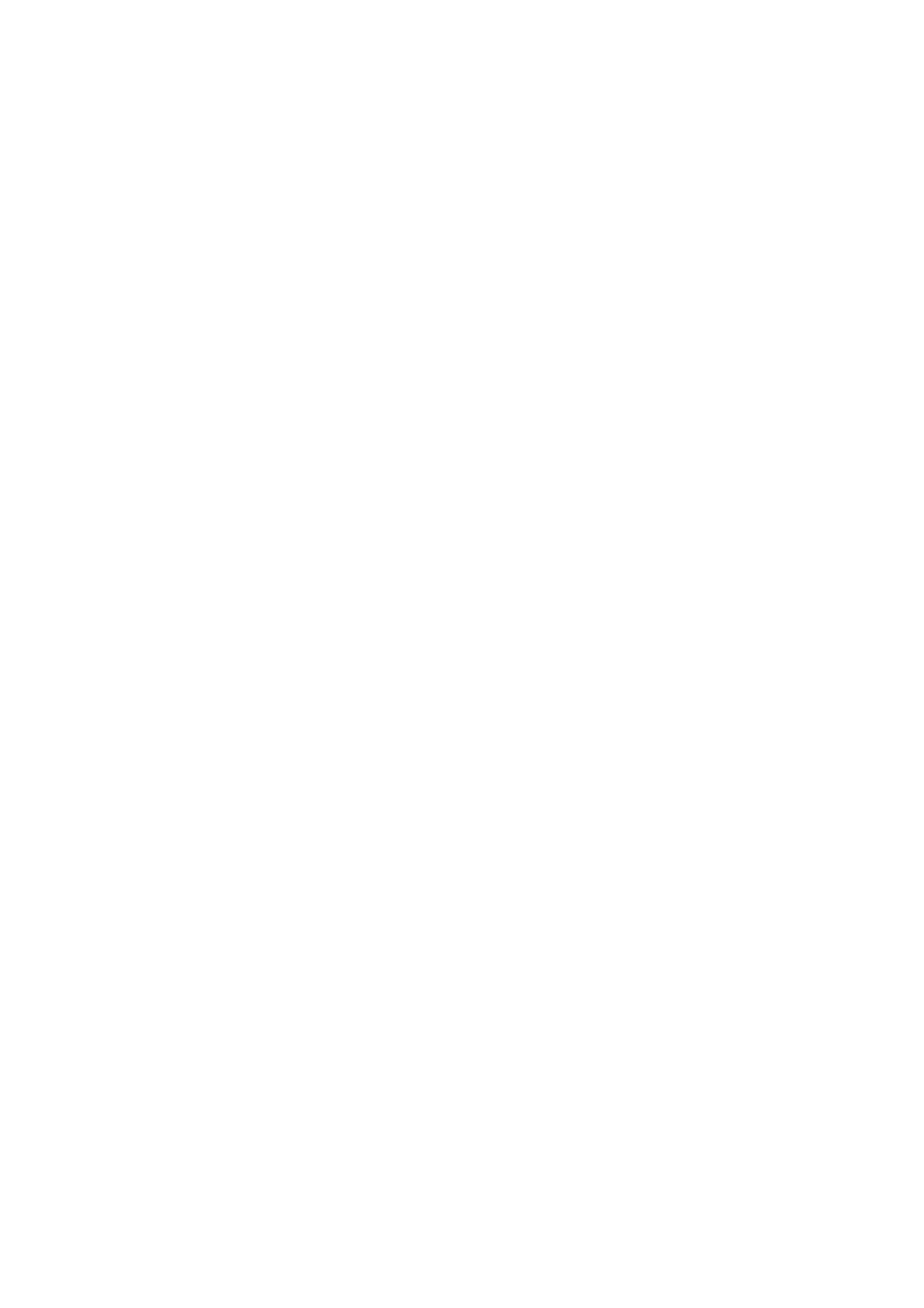Western Australia

# Registration of Births, Deaths and Marriages Act 1961

An Act to consolidate and amend the Law relating to the Registration of Births, Deaths and Marriages and for incidental and other purposes.

Ceased on 14 Apr 1999 Version 02-n0-07 page 1 Extract from www.slp.wa.gov.au, see that website for further information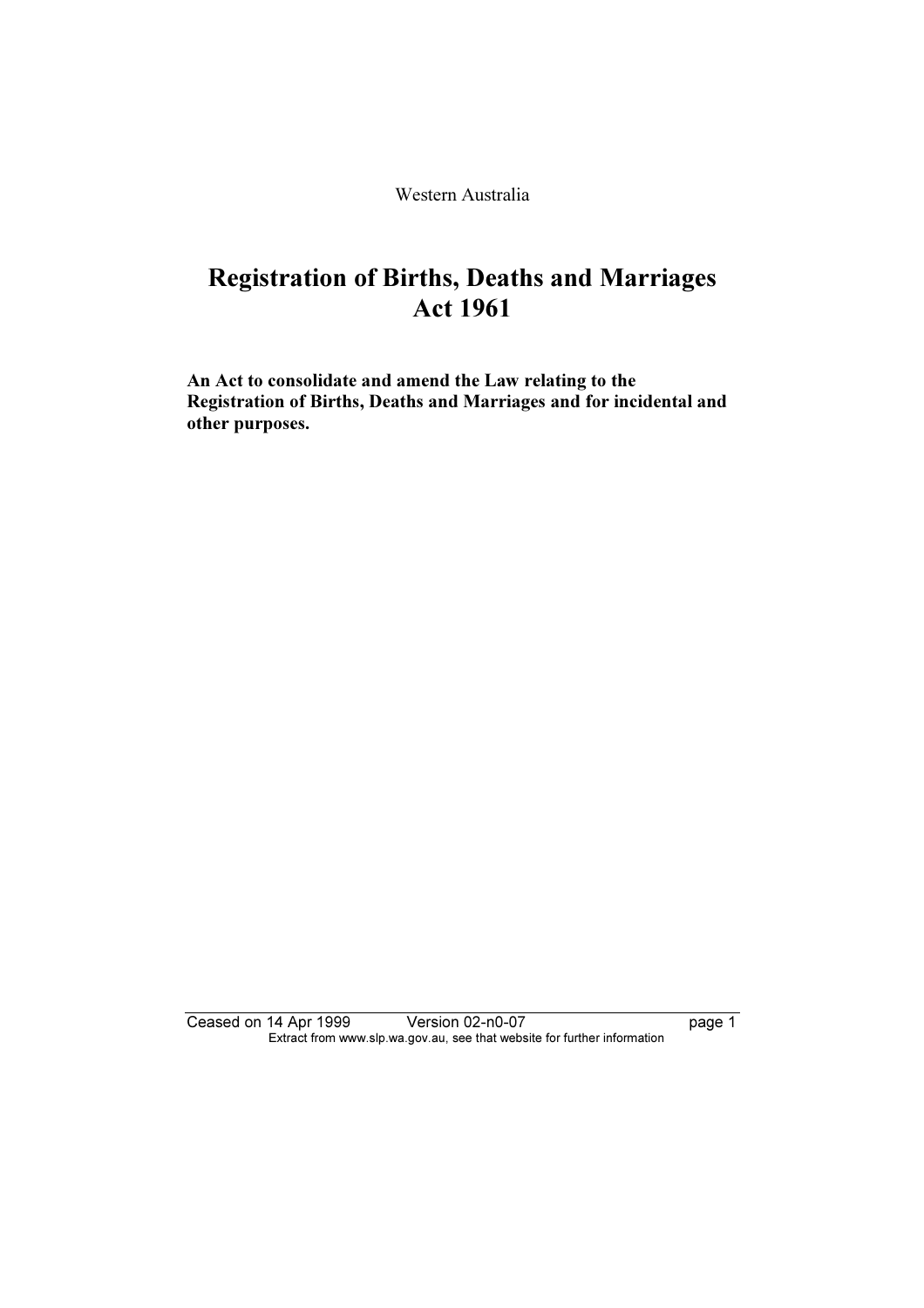### Part I — Preliminary

### 1. Short title

- (1) This Act may be cited as the Registration of Births, Deaths and Marriages  $Act$  1961<sup>1</sup>.
- (2) This Act shall come into operation on a day to be fixed by proclamation $<sup>1</sup>$ .</sup>
- (3) It shall not be necessary to proclaim that the whole Act shall commence on one day, but the several Parts and sections may be proclaimed to commence on such days as are respectively fixed by proclamation.

[Section 1 amended by No. 23 of 1990 s.4.]

### 2. Repeal. First Schedule

- (1) The Acts mentioned in the First Schedule are repealed to the extent prescribed by that Schedule.
- (2) The provisions of sections 15 and 16 of the Interpretation Act  $1918^2$ , apply in respect of the repeals effected by subsection (1), but this express application of the provisions of those sections does not exclude the application to this Act of the other provisions of the Interpretation Act 1918<sup>2</sup>.

### 3. Interpretation

(1) In this Act, unless the contrary intention appears —

"assistant district registrar" means a person appointed to a registry district to assist the district registrar in the carrying out of his duties therein;

"birth" or "birth of a child" means the complete expulsion or extraction from its mother of a product of conception born alive or which is of such period of gestation or such weight as may be prescribed;

page 2 Version 02-n0-07 Ceased on 14 Apr 1999<br>Extract from www.slp.wa.gov.au, see that website for further information  $\mathbf{F}$  from which was the set that we besite for further information  $\mathbf{F}$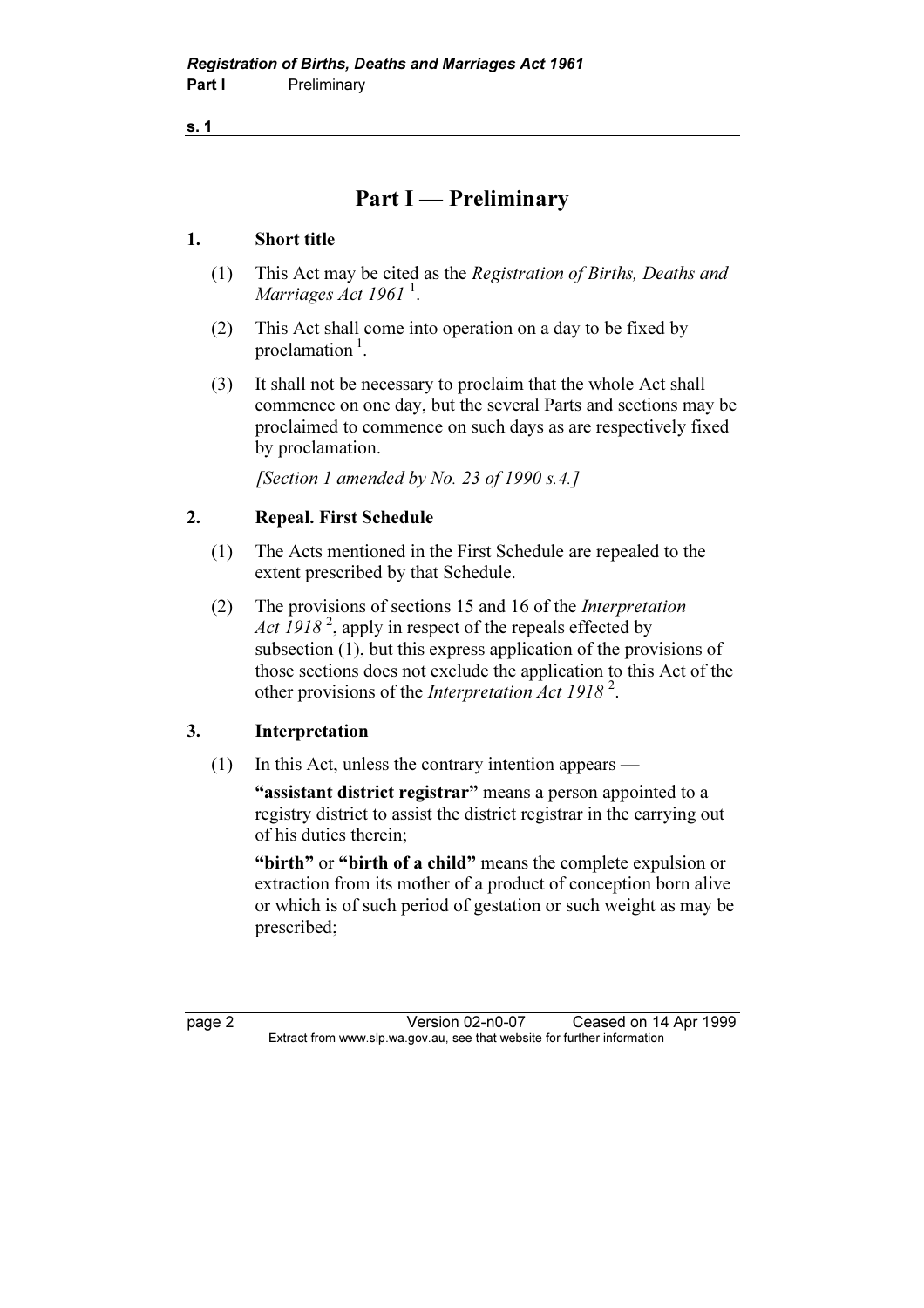"district registrar" means a district registrar or a deputy district registrar appointed under this Act to administer this Act in a registry district;

"extract of entry" means an extract in writing under the seal of the office from which it is issued containing such particulars of a registration of a birth, death or marriage as the Registrar General approves;

"minister" means —

- (a) a minister of religion registered under Division I. of Part IV. of the Marriage Act 1961 of the Parliament of the Commonwealth, or of that Act as amended from time to time; or
- (b) an officer or person, not being a district registrar authorized to solemnise marriages pursuant to subsection (2) of section 39 of that Act or of that Act as so amended;

 "occupier of the building or place" means the principal occupier for the time being of any building or place and, in relation to a gaol, prison, hospital, mental hospital or other public or charitable institution, the principal officer or the person in actual charge thereof;

"**parent**" means the father, mother or guardian:

 "seal" means any seal, stamp, or die caused to be made by the Registrar General for the purposes of this Act.

 (2) In and for the purposes of this Act, references to death and the registration thereof shall be read and construed, with such modifications as are necessary, to include each case of the suspected death of a person in respect of which, after investigation in accordance with the Coroners Act 1996, a coroner finds that the death has been established beyond all reasonable doubt, and such suspected death shall be treated as a death and registered as such.

[Section 3 amended by No. 28 of 1965 s.3; No. 99 of 1979 s.3; No. 2 of 1996 s.61.]

Ceased on 14 Apr 1999 Version 02-n0-07<br>Extract from www.slp.wa.gov.au, see that website for further information  $\mathbf{F}$  from which was the set that we besite for further information  $\mathbf{F}$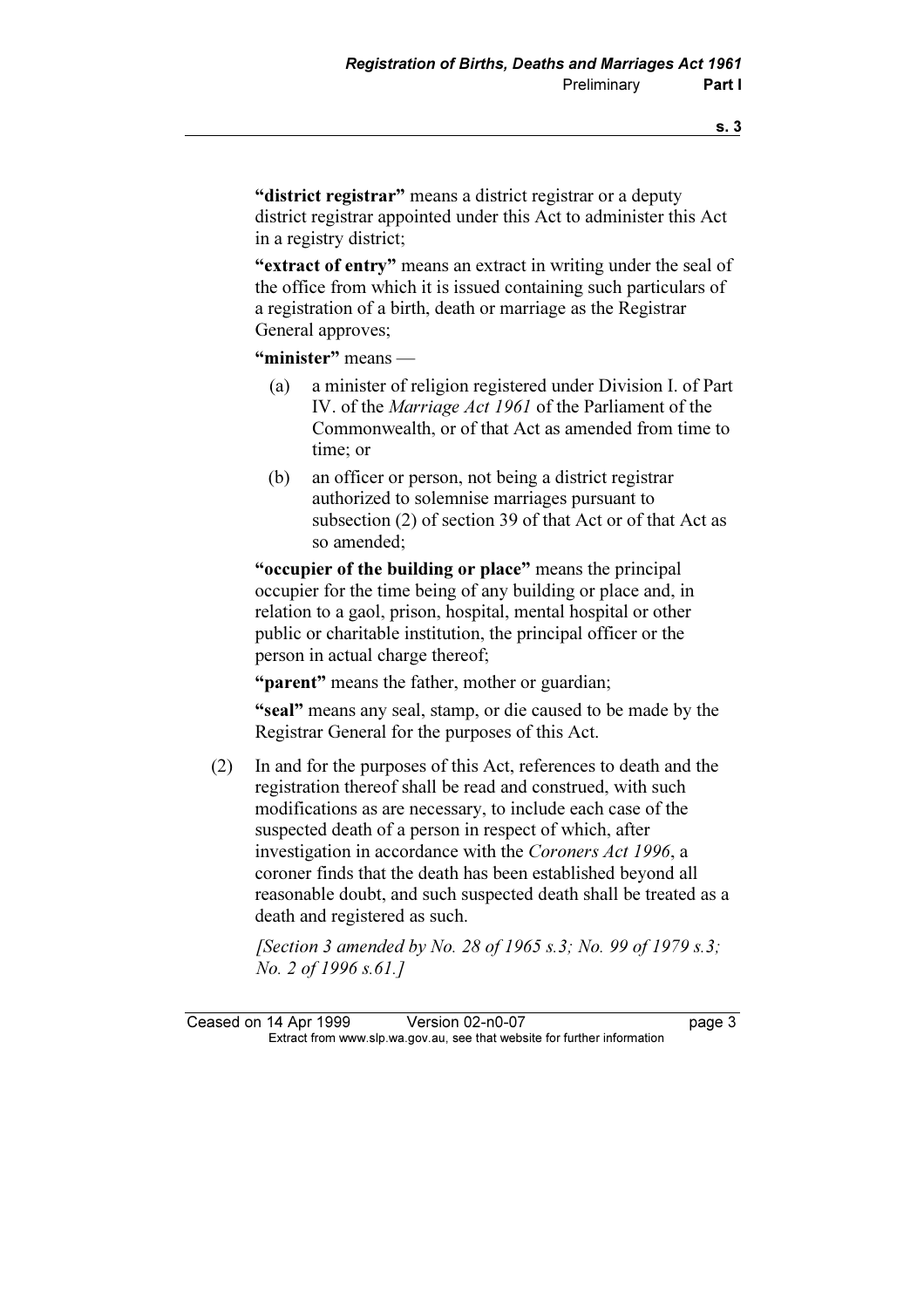### Part II — Administration

#### $4<sup>3</sup>$  Appointment of, and administration of Act by, Registrar General

- (1) There shall be appointed under and subject to Part 3 of the Public Sector Management Act 1994—
	- (a) a Registrar General; and
	- (b) 2 Deputy Registrars General,

for the purposes of the administration of this Act.

 (2) Everything appointed, authorized or required to be done or signed under this or any other Act by the Registrar General may be done or signed by a Deputy Registrar General and shall be as valid and as effectual as if done or signed by the Registrar General.

[Section 4 inserted by No. 23 of 1990 s.5; amended by No. 32 of 1994 s.3(2).]

### 5. Registry districts

 The Governor may, for the purposes of this Act, by notice in the Government Gazette, from time to time, establish and fix the boundaries of registry districts and may, in like manner, from time to time, by a subsequent notice, alter any such district and the boundaries thereof.

### 6. District registrars and assistant district registrars

 (1) The Registrar General may in writing under his hand appoint a person to be a district registrar or assistant district registrar for a registry district, and may also in like manner appoint a person to be the deputy of a district registrar or to act in the place of a district registrar whenever a district registrar is absent on leave or in consequence of sickness, or for any reason is temporarily unable to perform the duties of his office.

page 4 Version 02-n0-07 Ceased on 14 Apr 1999<br>Extract from www.slp.wa.gov.au, see that website for further information  $\mathbf{F}$  from which was the set that we besite for further information  $\mathbf{F}$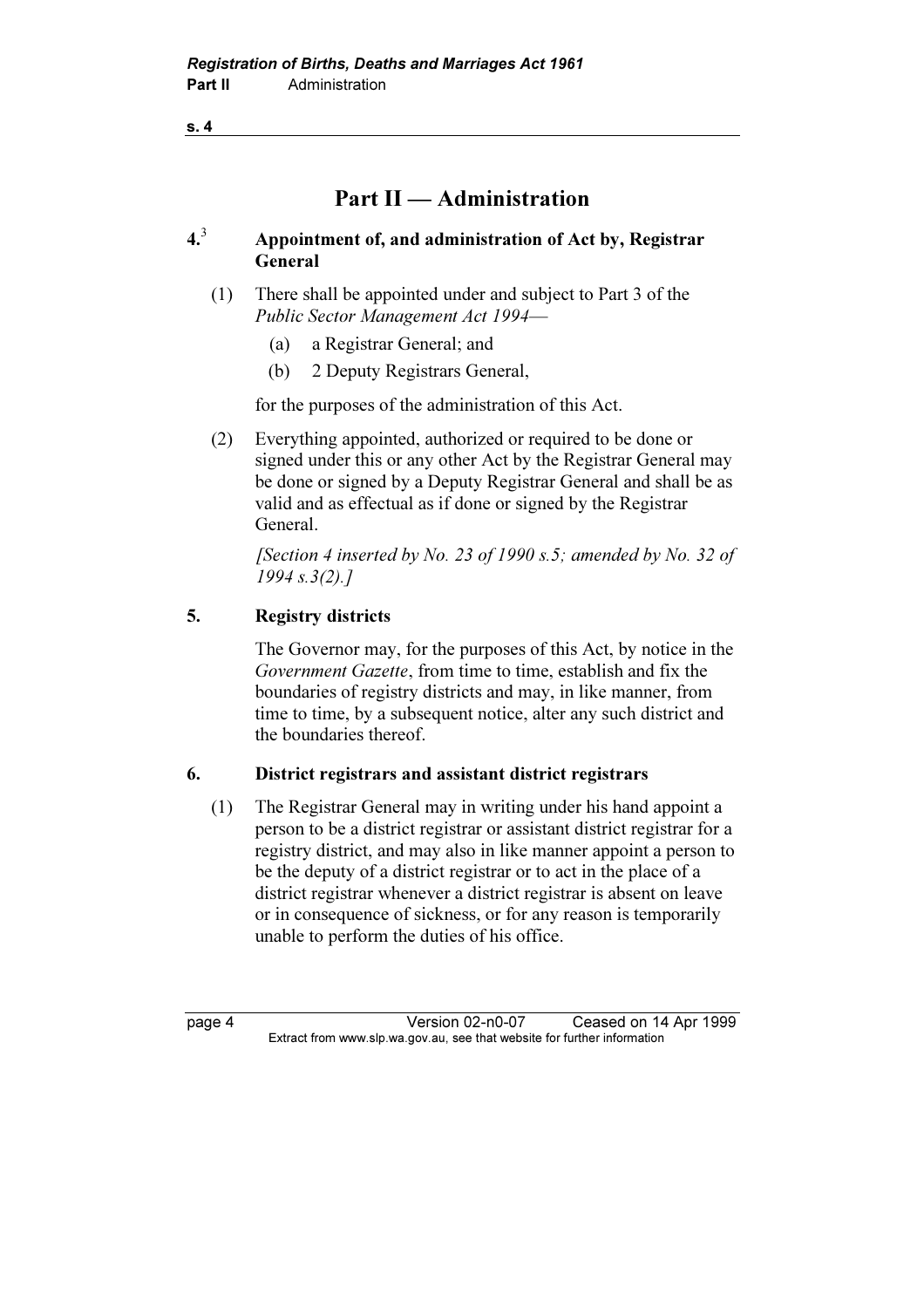- (2) A person appointed to act as deputy district registrar or acting district registrar has and may exercise while so acting all the powers, duties and functions of the district registrar for whom he is appointed deputy or in whose place he is acting.
- (3) There may be appointed under and subject to Part 3 of the Public Sector Management Act 1994, such number of officers as are required for the effective administration of this Act.
- (4) The Registrar General shall in writing under his hand, appoint from among the persons who are employed —
	- (a) in the office of the Registrar General; and
	- (b) in a permanent capacity in the Public Service of the State,

 such number of persons to be registration officers as he considers necessary.

- (5) Notice of the appointment of a person as a registration officer shall be published by the Registrar General in the Government Gazette as soon as practicable after the appointment is made.
- (6) The Registrar General may in writing under his hand cancel the appointment of a person as a registration officer and notice thereof shall be published by the Registrar General in the Government Gazette as soon as practicable after the appointment is so cancelled.

[Section 6 amended by No. 28 of 1965 s.4; No. 32 of 1994] s.3(1); No. 73 of 1994 s.4.]

### 6A. Powers of registration officers

 (1) Every registration officer appointed under this Act has, subject to the general direction and control of the Registrar General, and to such restrictions and limitations as may be imposed by the Registrar General, power and authority for and on behalf of the Registrar General to sign and execute all such documents as require signature for execution.

Ceased on 14 Apr 1999 Version 02-n0-07<br>Extract from www.slp.wa.gov.au, see that website for further information  $\mathbf{F}$  from which was the set that we besite for further information  $\mathbf{F}$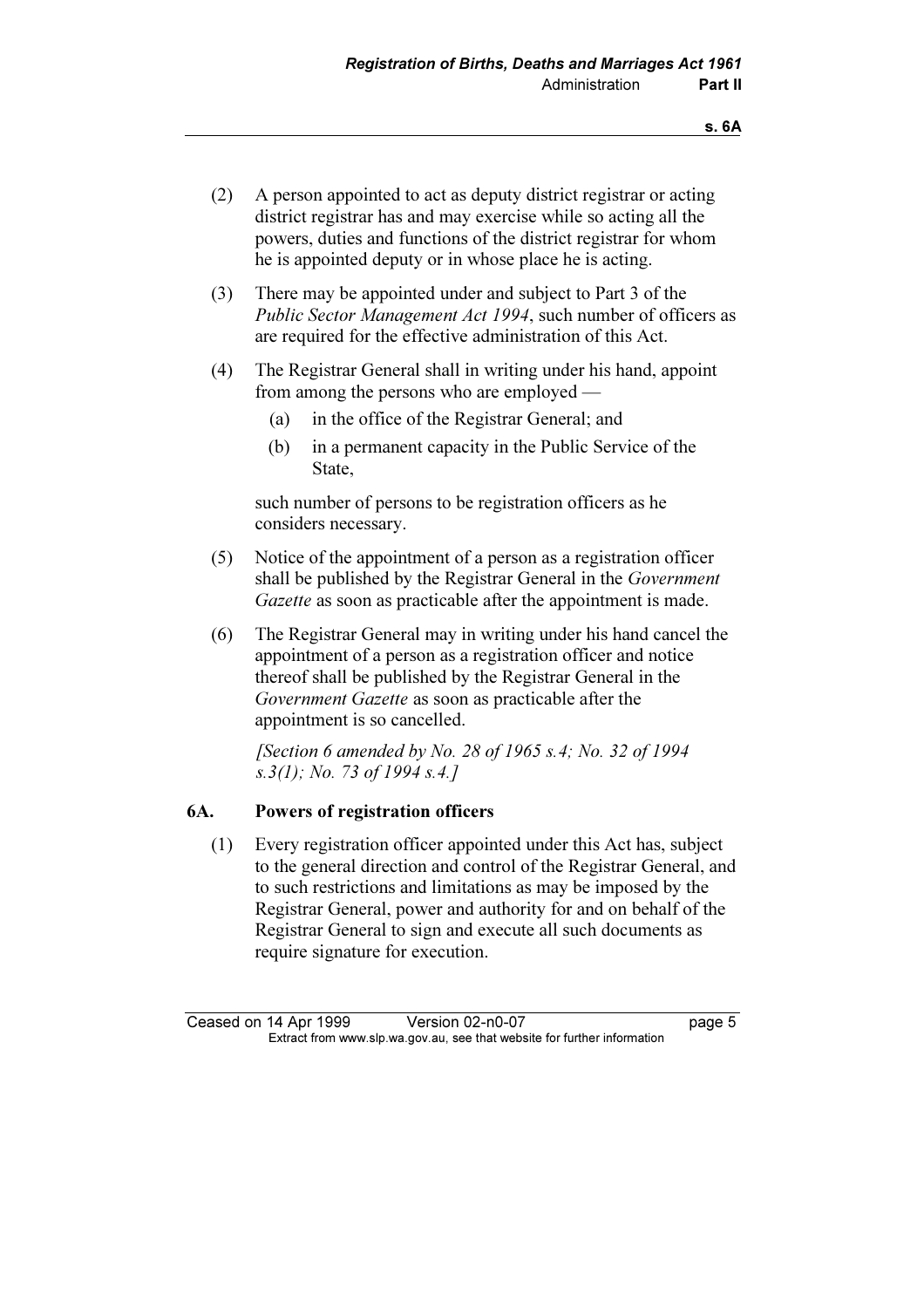(2) A person dealing with a registration officer shall not be concerned to see and inquire whether any restrictions or limitations as are referred to in subsection (1) have been imposed on the exercise of his powers and every act or omission of any registration officer, so far as it affects that person, has the same force and effect and the same consequence, as if it were done or omitted by the Registrar General.

[Section 6A inserted by No. 28 of 1965 s.5.]

### 7. Temporary vacancy in office of Registrar General

 Whenever the Registrar General is absent on leave or in consequence of sickness, or for any reason is temporarily unable to perform the duties of his office, the Minister may appoint a person to act in his stead and that person, while so acting, has all the powers, duties and functions of the Registrar General.

[Section 7 amended by No. 23 of 1990 s.6.]

### 8. Notice to be exhibited outside office of district registrar or assistant district registrar

- (1) Every district registrar and assistant district registrar shall maintain an office within the registry district for which he is appointed and shall affix or cause to be affixed and keep affixed in some conspicuous place on the outside of the building in which the office is situated, a notice bearing the words, "district registrar" or "assistant district registrar", as the case may be.
- (2) Subject to the provisions of this Act, all births, deaths and marriages occurring in the State shall be registered by the Registrar General.

[Section 8 amended by No. 28 of 1965 s.6.]

### 9. Duty of district registrar to obtain and forward information to Registrar General

Every district registrar shall —

page 6 Version 02-n0-07 Ceased on 14 Apr 1999<br>Extract from www.slp.wa.gov.au, see that website for further information  $\mathbf{F}$  from which was the set that we besite for further information  $\mathbf{F}$ 

s. 7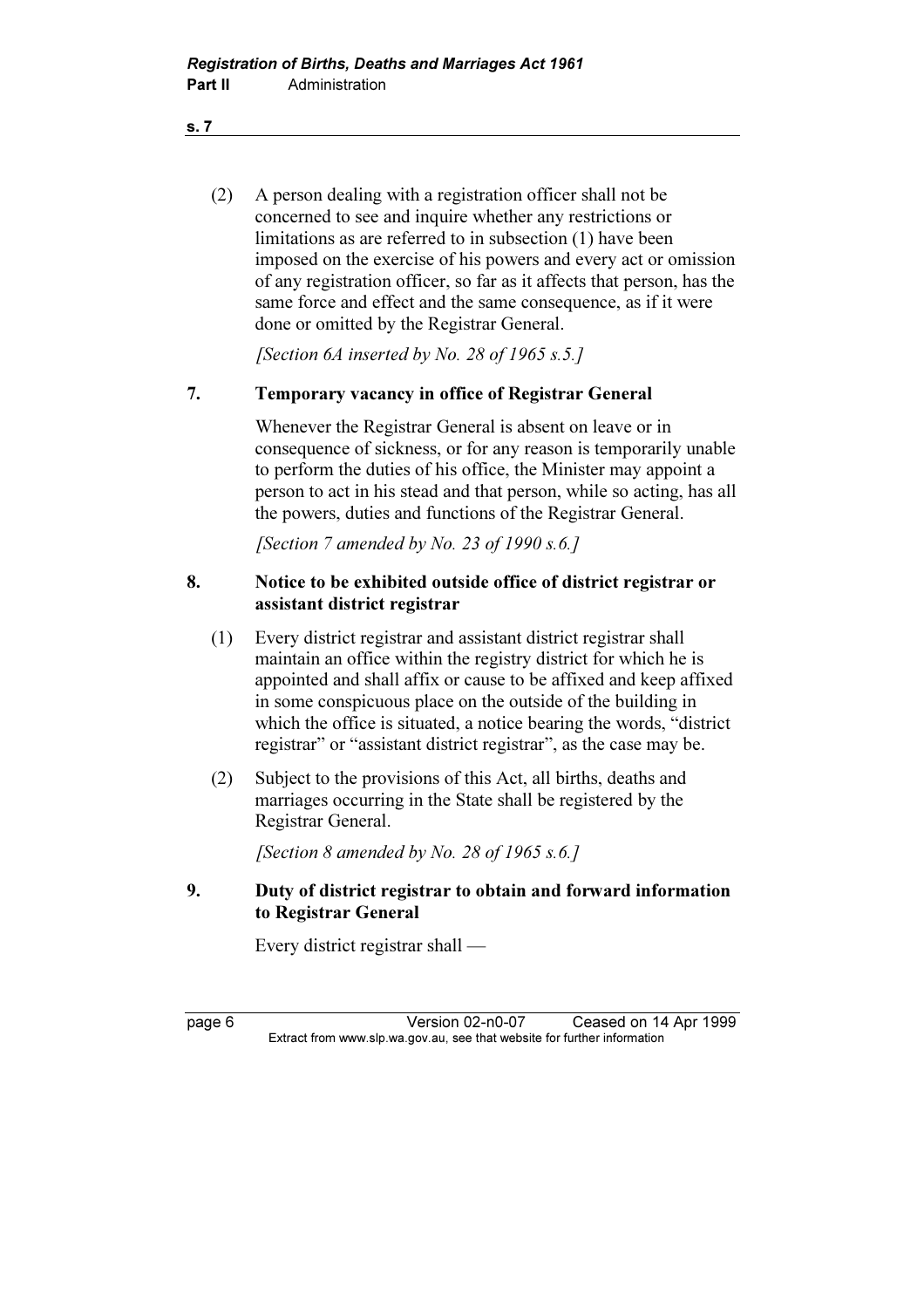- (a) to the best of his ability procure information in the prescribed form of every birth or death occurring in the registry district for which he is appointed; and
- (b) as soon as practicable thereafter forward the form duly completed to the Registrar General.

[Section 9 inserted by No. 28 of 1965 s.7.]

### 10. Duty of Registrar General to register births, deaths and marriages

- (1) Subject to this Act, the Registrar General shall
	- (a) register, or cause to be registered, every birth, death and marriage that occurs in the State by recording the particulars thereof according to the appropriate form prescribed in the Schedules to this Act, in the appropriate register provided for the purpose; and
	- (b) as soon as practicable thereafter, send to the district registrar a duplicate of the particulars of each birth, death or marriage that —
		- (i) occurred in the registry district for which the district registrar is appointed; and
		- (ii) particulars of which have been recorded in a register by the Registrar General in accordance with this subsection.
- (2) The district registrar shall keep each duplicate of the particulars received by him from the Registrar General pursuant to subsection (1), in the appropriate register provided for the purpose.

[Section 10 inserted by No. 28 of 1965 s.8.]

### 11. Records to be kept by assistant district registrar

 Every assistant district registrar shall keep such records of births and deaths occurring in the registry district for which he is appointed as may be prescribed.

Ceased on 14 Apr 1999 Version 02-n0-07<br>Extract from www.slp.wa.gov.au, see that website for further information  $\mathbf{F}$  from which was the set that we besite for further information  $\mathbf{F}$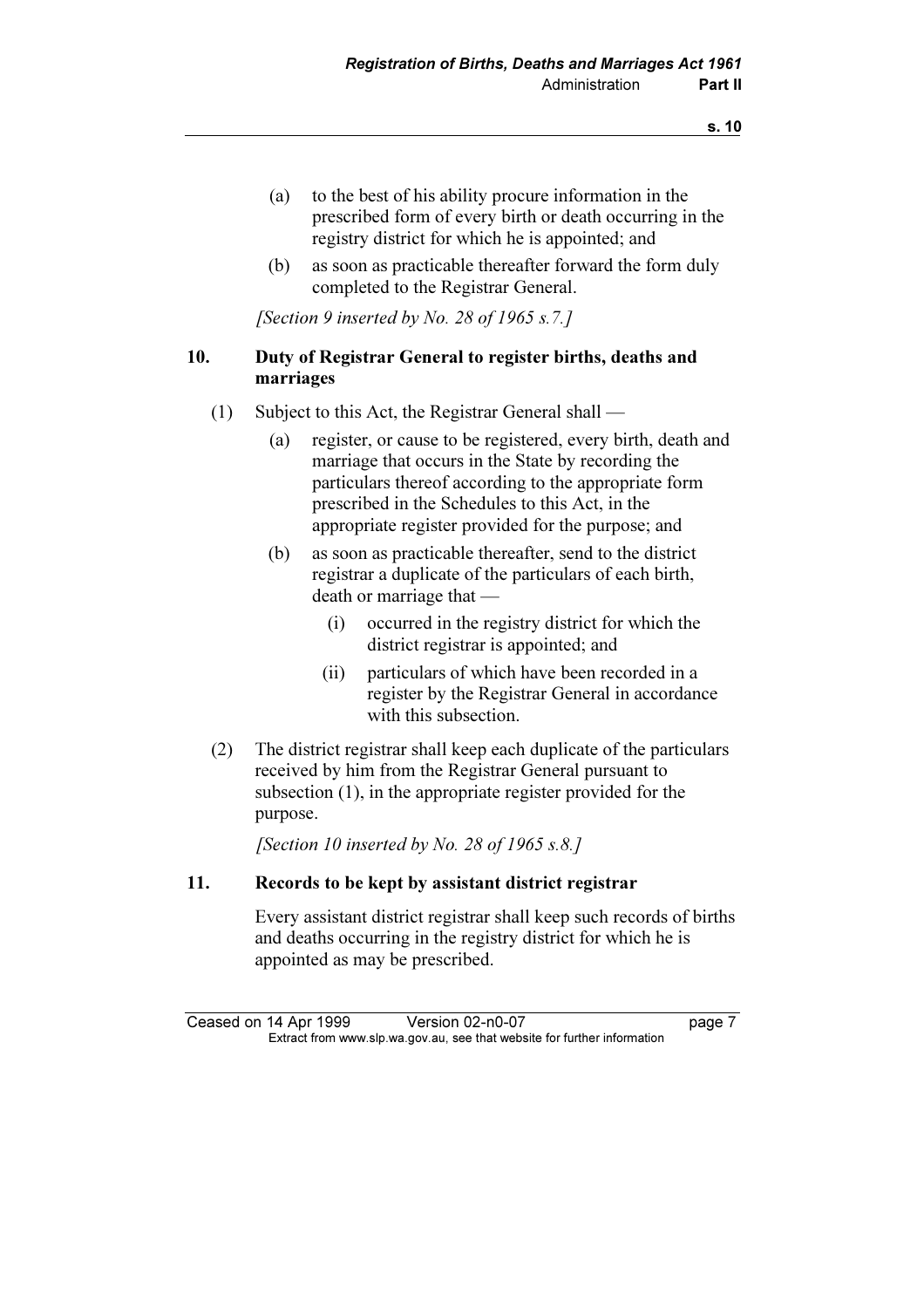### 12. Registrar General to provide copies of lost, mislaid, etc., duplicates

 Where a duplicate referred to in section 10 is lost, mislaid, mutilated or illegible, the Registrar General shall make and send to the appropriate district registrar a copy of the duplicate, certified under the hand of the Registrar General as being a true copy thereof, and the copy shall, for all purposes, be deemed to be the duplicate for which the copy is in substitution.

[Section 12 inserted by No. 28 of 1965  $s.9.1$ ]

### 13. Registrar General to supply registers, books to district registrars and ministers

- (1) The Registrar General shall supply every district registrar and every minister with such registers, books and forms as are required by a district registrar or minister for the purpose of enabling him to comply with the provisions of this Act.
- (2) Without prejudice to the operation of section 2, all registers, books and forms prescribed under the Acts repealed by this Act may be used for the purpose until registers, books and forms prescribed under this Act are so supplied.

### 14. Registrar General to provide seal for use on documents

- (1) Every certified copy and extract of entry of and every registration of birth, death or marriage shall be signed and sealed with a seal provided for the purpose, by the Registrar General or the district registrar for the registry district wherein the birth, death or marriage is recorded.
- (2) The seal referred to in subsection (1) shall be provided by the Registrar General.

[Section 14 amended by No. 28 of 1965 s.10.]

page 8 Version 02-n0-07 Ceased on 14 Apr 1999<br>Extract from www.slp.wa.gov.au, see that website for further information  $\mathbf{F}$  from which was the set that we besite for further information  $\mathbf{F}$ 

s. 12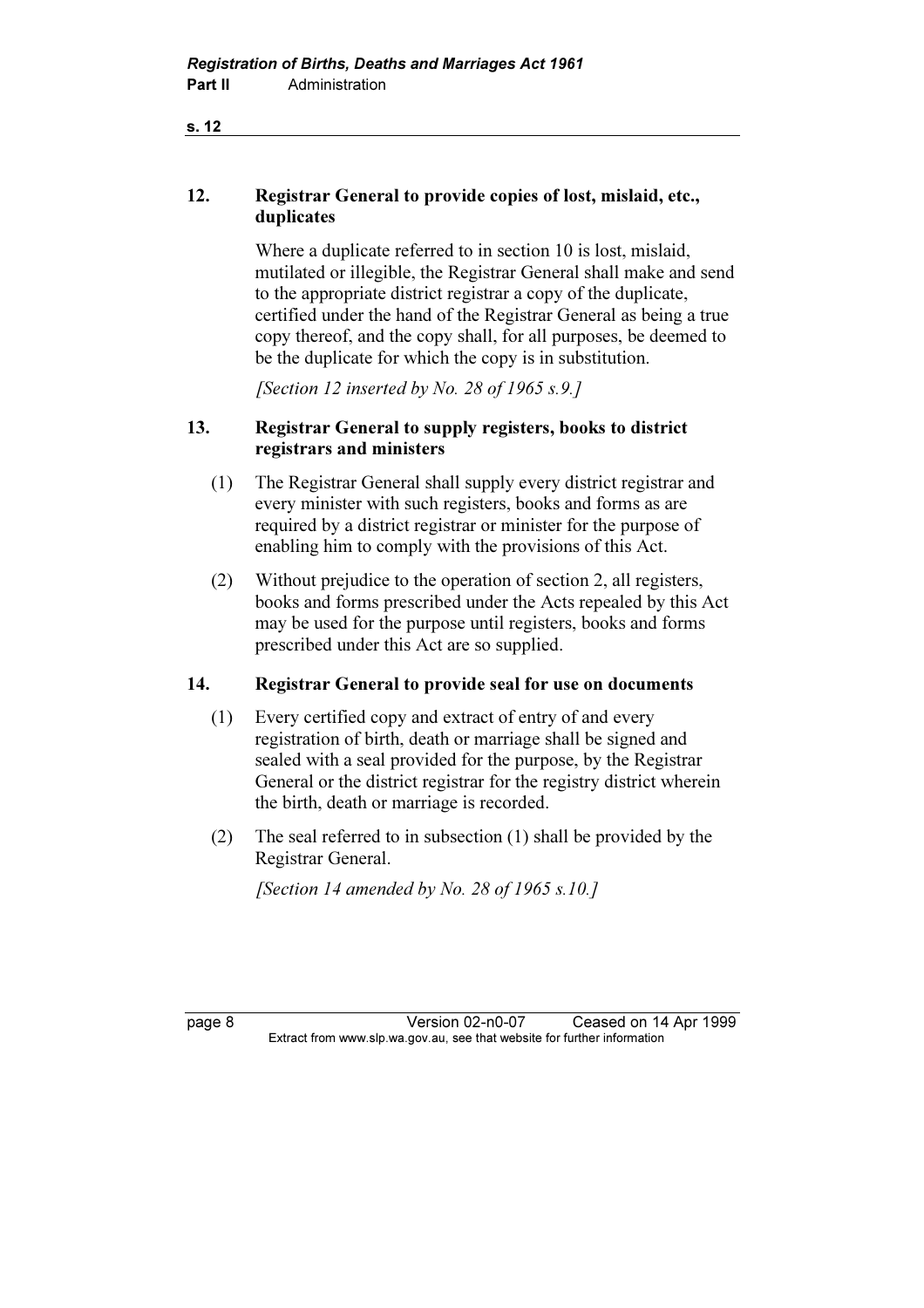### 15. Power to prescribe certificates of causes of death to be supplied by medical practitioner

- (1) The Registrar General may from time to time prescribe
	- (a) the form of certificate of the causes of death that is to be given by duly qualified medical practitioners; and
	- (b) the system of classification of the causes of death that is to be adopted by those practitioners.
- (2) The Registrar General shall provide each duly qualified medical practitioner with printed forms of the certificate and full particulars of the system referred to in subsection (1).

### 16. Indexes to be kept by Registrar General and district registrar

- (1) The Registrar General shall keep, or cause to be kept, indexes of every birth, death and marriage registered in the State.
- (2) Every district registrar shall keep and maintain, or cause to be kept and maintained, indexes of all entries made in the registers kept at his office.

### 17. Power of Registrar General to register birth, death or marriage

- (1) Subject to section 25, where the birth of a person born in the State, or a death or marriage that occurred therein, has not been registered under this Act or any Act repealed by this Act, the Registrar General may, whether the birth, death or marriage occurred before or after the coming into operation of this Act, if he is of opinion that he has sufficient evidence of the several particulars required to be recorded under this Act, cause the birth, death or marriage to be registered in accordance with this Act.
- (2) Nothing in this section relieves a person from liability for failing to give notice of the birth, death or marriage or to inform a district registrar of the particulars required to register the birth,

Ceased on 14 Apr 1999 Version 02-n0-07 page 9<br>Extract from www.slp.wa.gov.au, see that website for further information  $\mathbf{F}$  from which was the set that we besite for further information  $\mathbf{F}$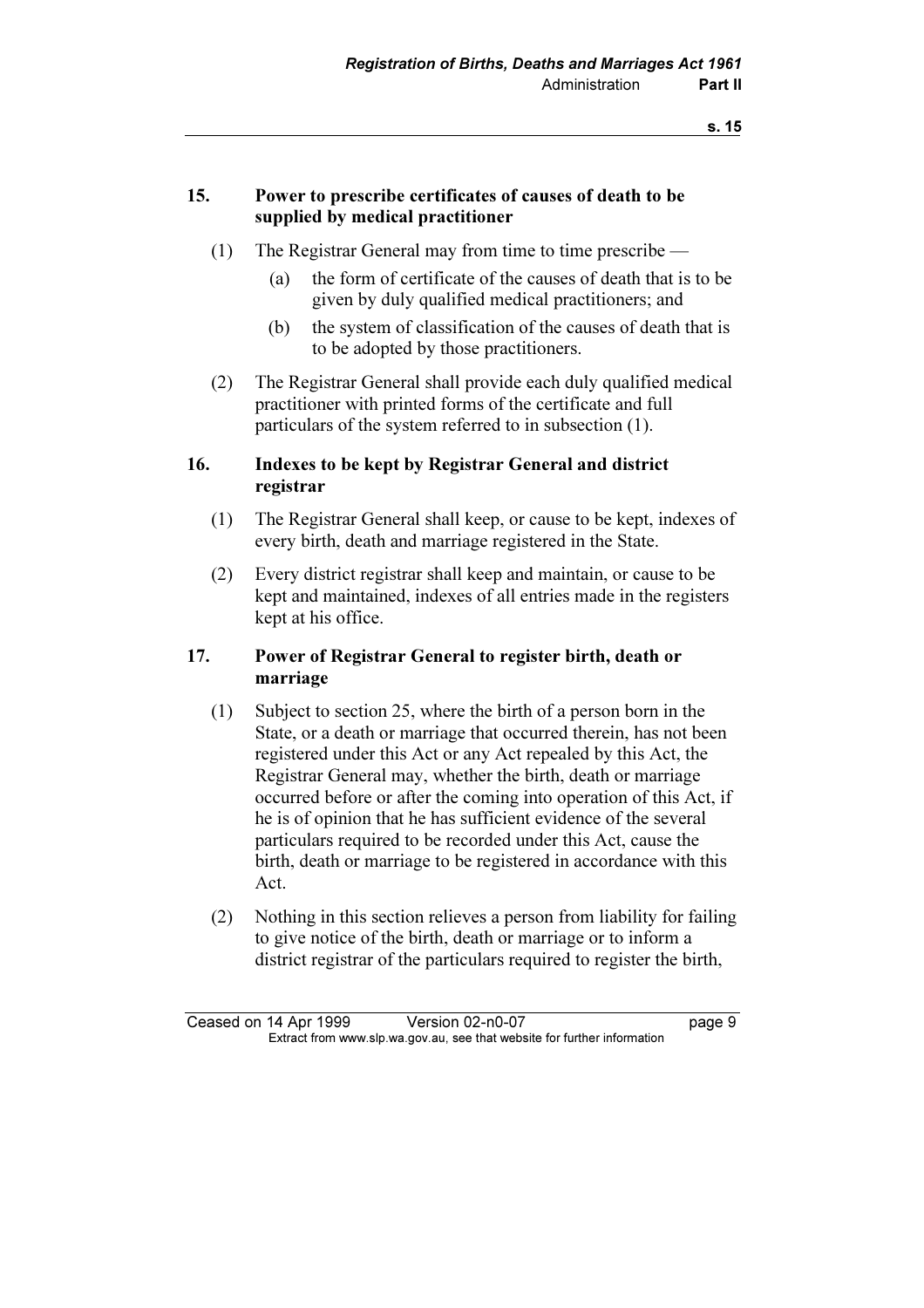death or marriage within the time limited by this Act or by any Act repealed by this Act.

[Section 17 amended by No. 28 of 1965 s.11.]

### 18. Searches of register and certified copies of searches

- (1) Subject to the provisions of subsections (2), (3) and (4) of this section and subsection (3) of section 65, the Registrar General and every district registrar shall —
	- (a) upon request cause a search to be made of any register kept by him;
	- $[(b)$  deleted.]
	- (c) if requested provide a certified copy or extract of entry, of an entry in the register on payment of the prescribed fees.
- (2) Where a registration of birth in a register reveals the fact that the person whose birth the registration records has been legally adopted, legitimated or is an illegitimate child —
	- (a) no search of the registration shall be permitted unless and until the Registrar General consents to the search being made; and
	- (b) no certified copy of the registration shall be issued except by the authority and at the discretion of the Registrar General.
- (3) Where the Registrar General or district registrar is of opinion that the reason for which a search of any register kept by him or certified copy or extract of entry of any entry in such register is required, is not sufficient, the Registrar General or district registrar shall refuse to allow the search to be made or to issue the certified copy or extract of entry.
- (4) Where pursuant to subsection (3), a district registrar refuses to allow a search to be made or refuses to issue a certified copy or extract of entry in a register, the applicant therefor may in writing and upon payment of the prescribed fees for the search

page 10 <br>Extract from www.slp.wa.gov.au, see that website for further information<br>Extract from www.slp.wa.gov.au, see that website for further information  $\mathbf{F}$  from which was the set that we besite for further information  $\mathbf{F}$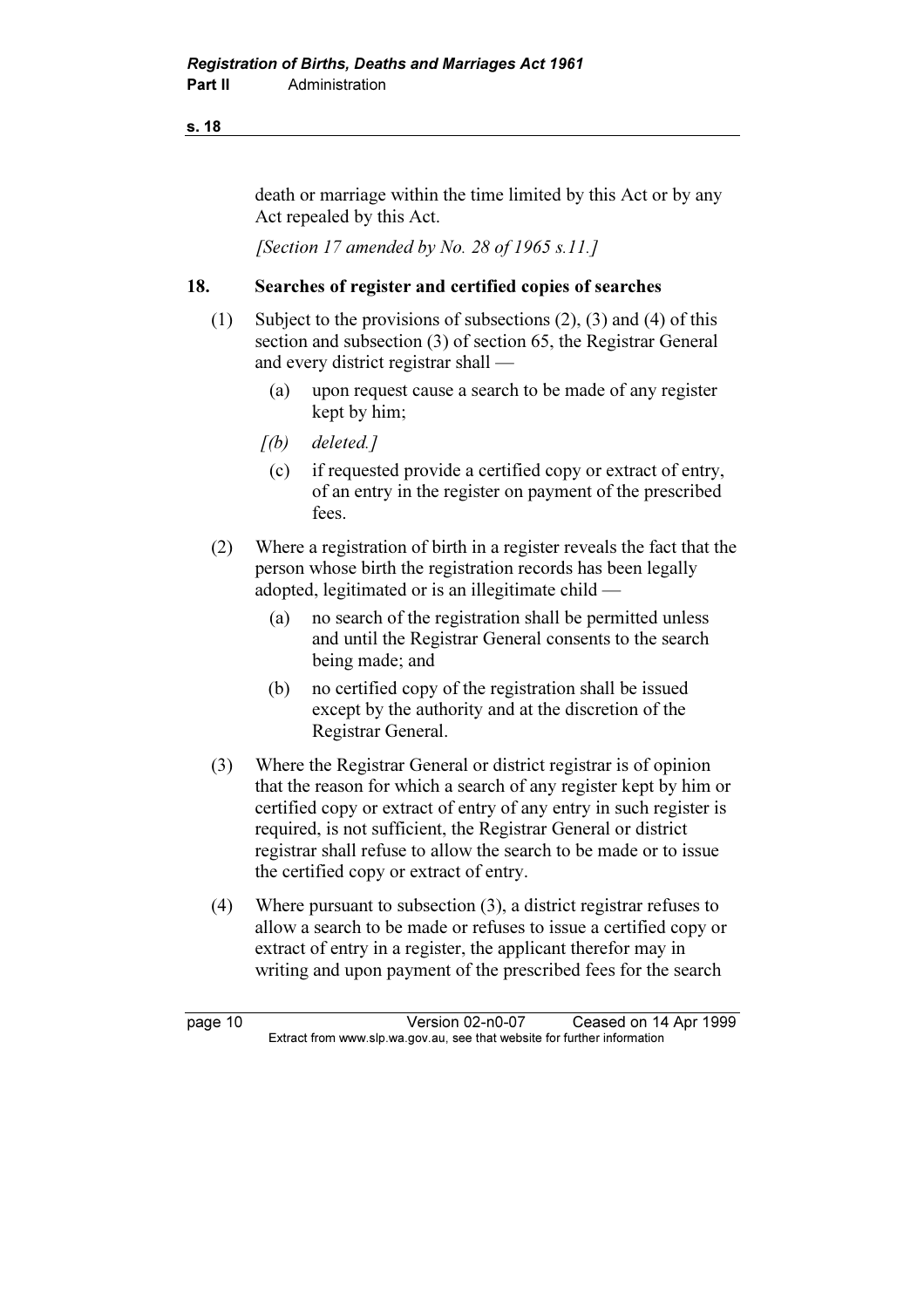or certified copy or extract, as the case may be, request the Registrar General to cause the search to be made or certified copy or extract to be issued, and the Registrar General may either comply with the request or pursuant to subsection (3), refuse to do so.

 (5) Where the Registrar General refuses to cause any search to be made or to issue any certified copy or extract, whether in the first instance or after a refusal by a district registrar, the applicant therefor may in writing, and upon payment of the appropriate prescribed fees, request the Minister to direct in writing the Registrar General to allow the search to be made or the certified copy or extract to be issued to the applicant, and if the Minister so directs, the Registrar General shall give effect to the direction of the Minister.

[Section 18 amended by No. 28 of 1965 s.12; No. 11 of 1975] s.3.]

### 19. Certified copies of register or entries of registers to be prima facie evidence

- (1) Subject to the provisions of subsection (2), a certified copy of a registration of a birth, death or marriage issued by the Registrar General or a district registrar, if it is sealed with the seal of the Registrar General or the district registrar and purports to be signed by the Registrar General or the district registrar, shall be received as prima facie evidence in all legal proceedings, whether civil or criminal of the facts of the birth, death or marriage to which the certified copy relates.
- (2) A certified copy of a registration of a death shall not be so received as prima facie evidence, unless the date and place of burial or other disposal of the body of the person to whom the certified copy relates, is stated therein, but the foregoing provisions of this subsection do not apply to or in relation to a death registered by virtue of section 3 (2).

[Section 19 amended by No. 99 of 1979 s.4.]

Ceased on 14 Apr 1999 Version 02-n0-07 page 11<br>Extract from www.slp.wa.gov.au, see that website for further information  $\mathbf{F}$  from which was the set that we besite for further information  $\mathbf{F}$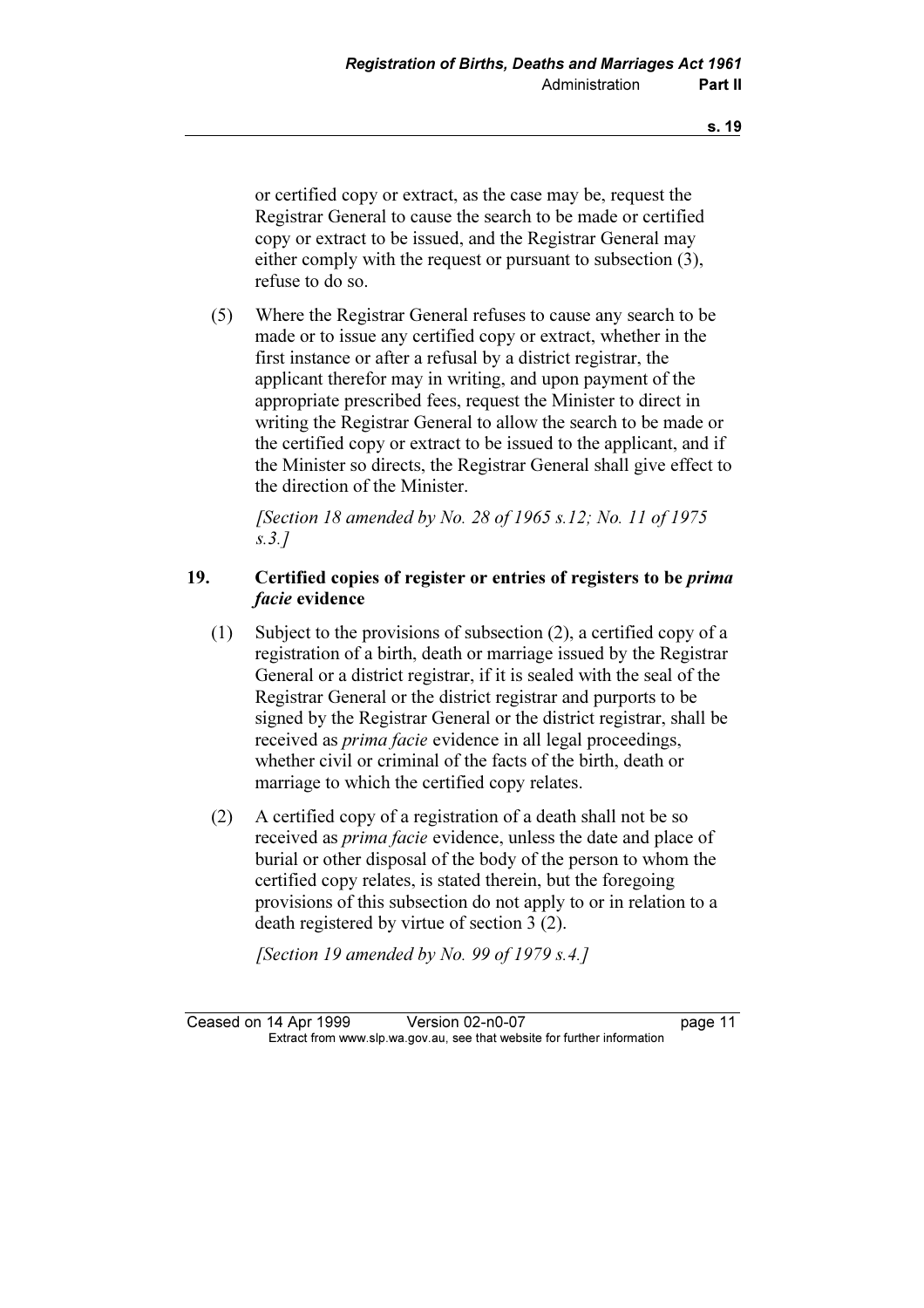## Part III — Registration of births

### 20. Duty of parent to register birth

- (1) The parent of a child born in the State, whether when it issued from its mother it was alive or dead shall give or cause to be given to the district registrar or assistant district registrar of the registry district in which the child was born, the several particulars relating to that birth contained in the prescribed birth information paper.
- (2) The particulars shall be so given or caused to be so given within 60 days after the date of the birth.
- (3) Where, owing to the death, absence, inability, or default of the parent of a child born in the State, particulars of the birth have not been given as required by subsections (1) and (2), the occupier of the building or place where the child was born shall give those particulars to the district registrar or assistant district registrar in the manner and within the time provided by those subsections.

Penalty: \$20.

 (4) If any person who is required to comply with the foregoing provisions of this section does so, no other person is required so to comply.

 [Section 20 amended by No. 113 of 1965 s.8; No. 79 of 1985 s.3.]

### 21. Registration of birth of illegitimate child

- (1) Notwithstanding the provisions of section 20, the father of an illegitimate child is not required to give the information referred to in that section concerning the birth of the child.
- (2) The Registrar General shall not enter or cause to be entered in a register the name of any person as the father of such child, unless the several particulars required under section 20 are given by the mother of the child and a statutory declaration in the

page 12 <br>Extract from www.slp.wa.gov.au, see that website for further information<br>Extract from www.slp.wa.gov.au, see that website for further information  $\mathbf{F}$  from which was the set that we besite for further information  $\mathbf{F}$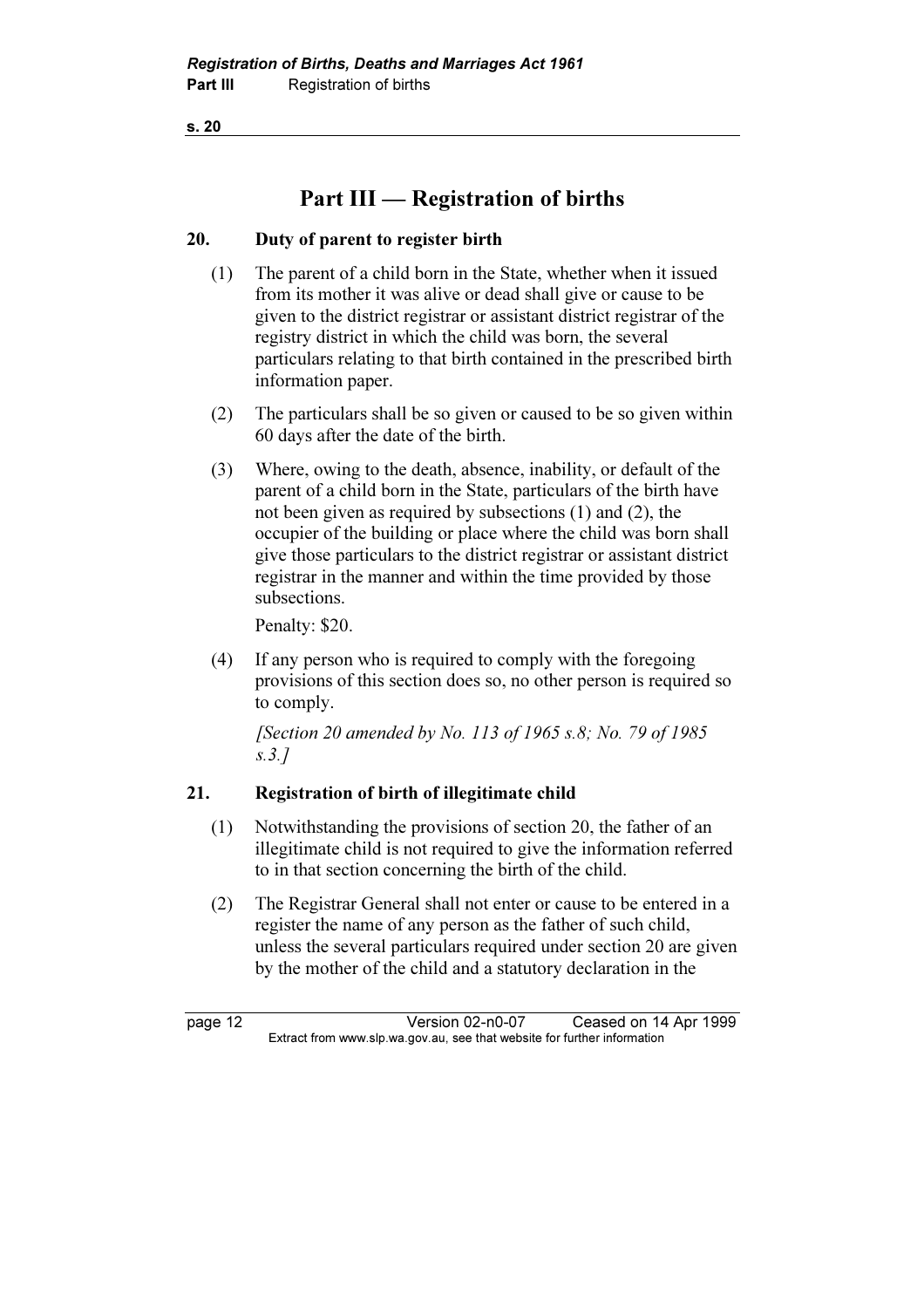prescribed form declaring that he is the father of the child is made and furnished to the Registrar General by that person.

- (3) Where at any time after the registration of the birth of an illegitimate child, the Registrar General is satisfied by a statutory declaration or such other evidence as he may require, that both the mother and the person acknowledging himself to be the father of the child require the name of, and any other particulars relating to the father of the child, to be entered in the register, the Registrar General may authorize the entry in the register of the name and those particulars.
- (4) Where the mother of an illegitimate child is dead or cannot be found or is unable to make the request referred to in subsection (3), if the Registrar General thinks fit, he may upon the request of the father of the illegitimate child authorize the entry in the register of the name and particulars referred to in subsection (3).
- (5) Where an entry of the name of the father of a child is made in the register pursuant to this section, an entry shall also be made in the register indicating that the first mentioned entry was made pursuant to this section.

[Section 21 amended by No. 28 of 1965 s.13.]

### 21A. Surname to be entered in register of births

- (1) Subject to subsections (2) and (3) the name to be entered in a register of births as the surname of a child shall be —
	- (a) where particulars as to paternity of a child are entered in a register in accordance with section 20 or 21 or where registration is made in accordance with Part VI, the surname of the father of the child; or
	- (b) in all other cases, the surname of the mother of the child.
- (2) Where the mother and father of a child produce to the Registrar General such evidence as in his opinion is sufficient to establish that they have different surnames and they so request in the prescribed manner the Registrar General may enter in a register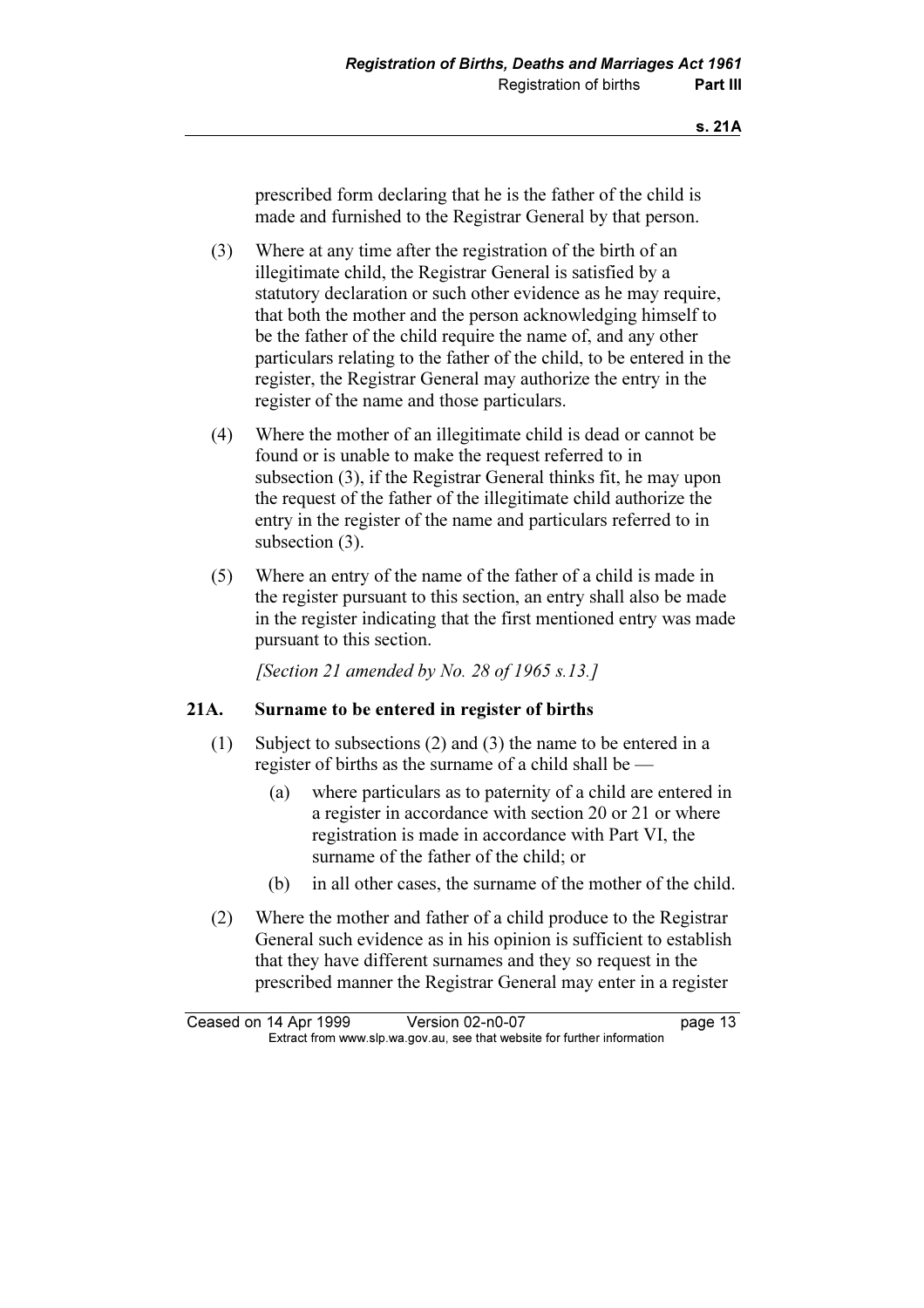of births as the surname of that child the surname of either the mother or the father or the surnames of both.

- (3) Where either the mother or father of a child belongs to a prescribed ethnic group, the Registrar General may enter in a register of births as the surname of that child, a surname which, in the opinion of the Registrar General, is in accordance with a prescribed recognized religious custom or naming procedure of that ethnic group and which is nominated in the prescribed manner by the mother and father of the child.
- (4) Subject to subsection (5), all children of the same mother and father whose names are registered under this Act shall bear the same surname.
- (5) The Registrar General shall not enter in a register of births as the surname of a second or later child of a marriage a surname that is not the same as the surname of the first child of that marriage whose name has been registered under this Act unless —
	- (a) both the mother and father of the child agree; and
	- (b) the Registrar General is satisfied that the use of a different surname is in accordance with a prescribed recognized religious custom or naming procedure of the ethnic group to which either the mother or the father of that child belongs.
- (6) In this section "father" in relation to a child means the person shown as the father of that child in the particulars as to the paternity of the child entered in a register in accordance with section 20 or 21, or a person making a statutory declaration under section 53.

[Section 21A inserted by No. 79 of 1985 s.4.]

### 22. All births to be registered

 The birth in the State of every child not born alive shall be registered under the provisions of this Act and for the purposes

page 14 Version 02-n0-07 Ceased on 14 Apr 1999<br>Extract from www.slp.wa.gov.au, see that website for further information  $\mathbf{F}$  from which was the set that we besite for further information  $\mathbf{F}$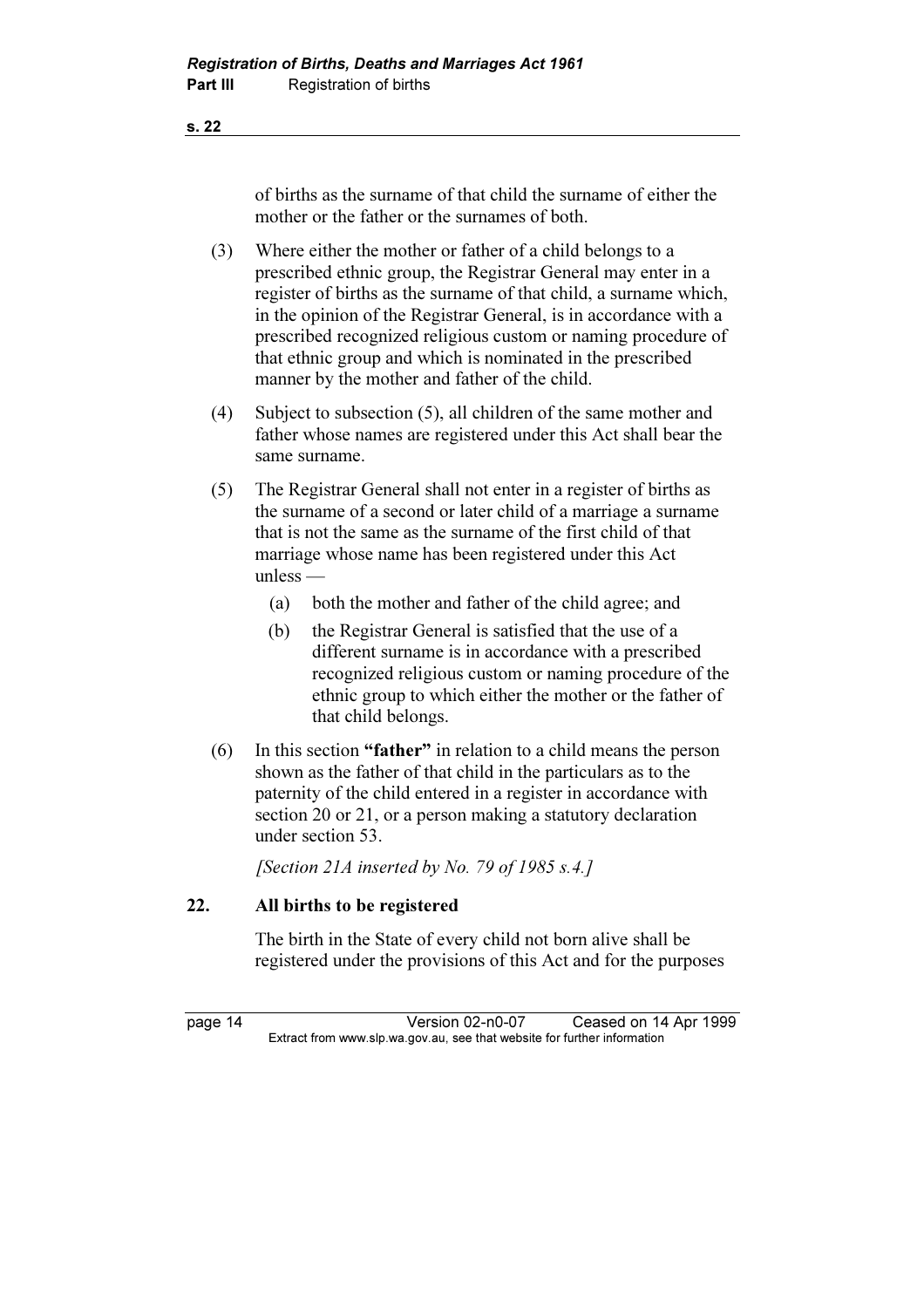of this Act every such child shall be deemed to have been born alive and to have subsequently died.

### [23. Repealed by No. 28 of 1965 s.14.]

### 24. Registration of birth after 12 months from date thereof

 Where the birth of a child born in the State is not registered under this Act within a period of 12 months next following the date of the birth, the birth shall not be registered under this Act except on the written authority of the Registrar General, and the fact that such authority was given and the date thereof, shall be entered in the register.

[Section 24 inserted by No. 28 of 1965 s.15; amended by No. 11 of 1975 s.4.]

### 25. Appeal from Registrar General

- (1) Where the Registrar General authorizes or refuses to authorize the registration of a birth under section 24 any person aggrieved by reason of that decision may apply to a Judge for an order against that decision.
- (2) Upon production to him of a certified copy of an order made under subsection (1) the Registrar General shall delete the registration of a birth from the register or authorize the registration of a birth in the register in terms of the order.
- (3) Where the Registrar General registers a birth pursuant to an order made under this section he shall enter in the register the fact that the registration was ordered under this section.

[Section 25 inserted by No. 11 of 1975 s.5.]

### 26. Certain registrations not to be evidence

 Except where a birth is registered in accordance with section 51, 52 or 54, no register or certified copy of an entry in the register is evidence to prove the birth of a child if it appears from the entry that more than 12 months have elapsed between the date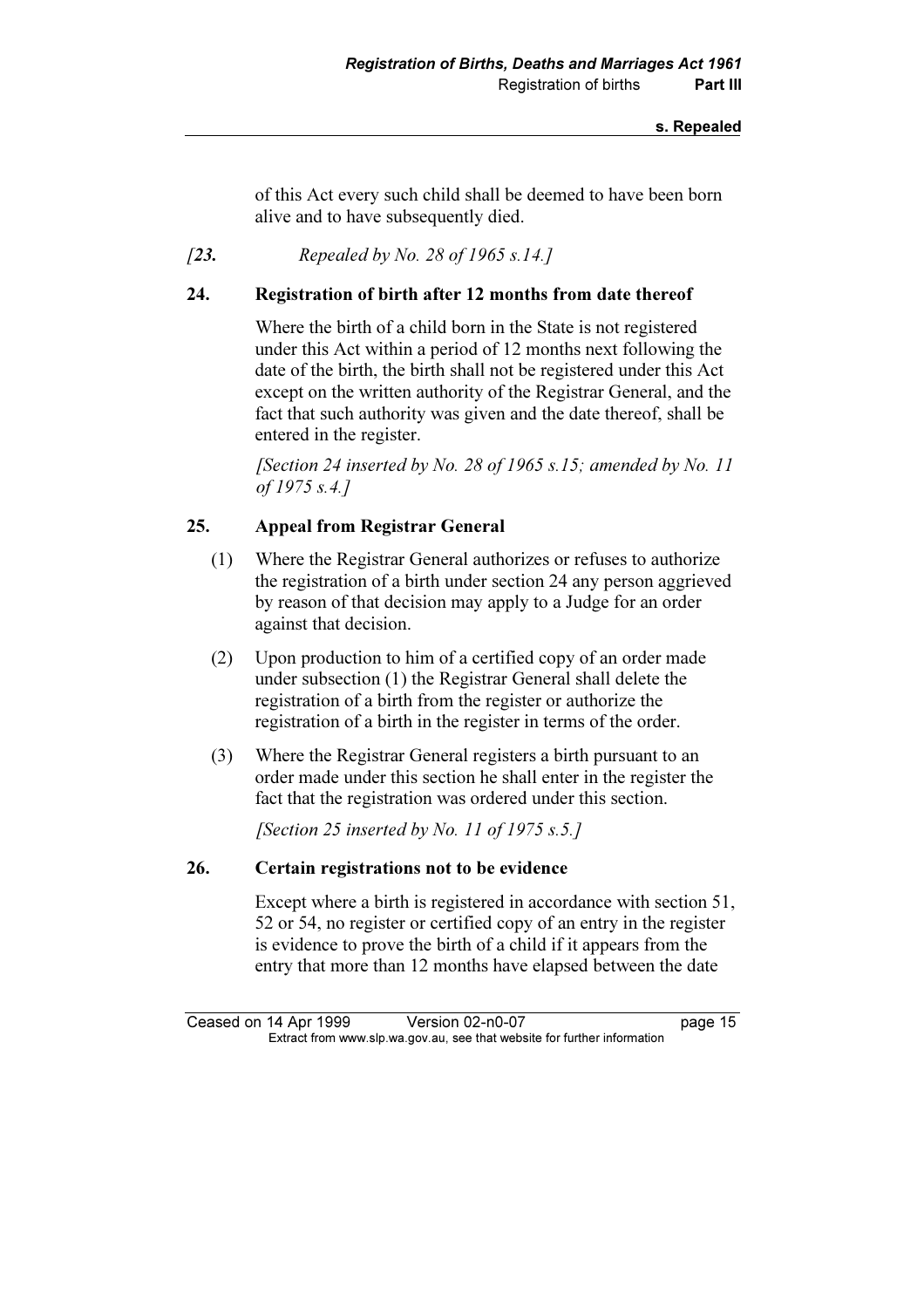of the birth and the date of the registration of the birth of that child, unless the entry purports to have been made with the written authority of the Registrar General, by order of a Judge or by order of the Minister.

[Section 26 inserted by No. 11 of 1975 s.6; amended by No. 23 of 1990 s.7.]

[27. Repealed by No. 28 of 1965 s.18.]

### 28. Registration of births of children born out of the State

- (1) Where a child born out of the State arrives in the State before attaining the age of 18 months and the birth of that child has not been registered elsewhere, if the parents of the child are about to reside in the State with the child, the parents shall at any time within 60 days from the date of the arrival of the child in the State —
	- (a) inform the Registrar General of the birth of the child;
	- (b) give to the Registrar General the several particulars contained in the prescribed birth information paper; and
	- (c) give to the Registrar General such proof as to the correctness of those particulars as the Registrar General may require,

 and thereupon the Registrar General may cause the birth to be registered.

- (2) Where a parent of a child referred to in subsection (1), fails to register the birth of the child in accordance with that subsection, the Registrar General may cause the birth to be registered.
- (3) Sections 24 and 25 apply to the registration of the birth of the child as though the reference in section 24 to the date of the birth of the child in the State were a reference to the date of the arrival of the child in the State and as though the child were born in the State.

[Section 28 amended by No. 28 of 1965 s.19; No. 73 of 1994] s.4.]

page 16 Version 02-n0-07 Ceased on 14 Apr 1999<br>Extract from www.slp.wa.gov.au, see that website for further information  $\mathbf{F}$  from which was the set that we besite for further information  $\mathbf{F}$ 

s. 28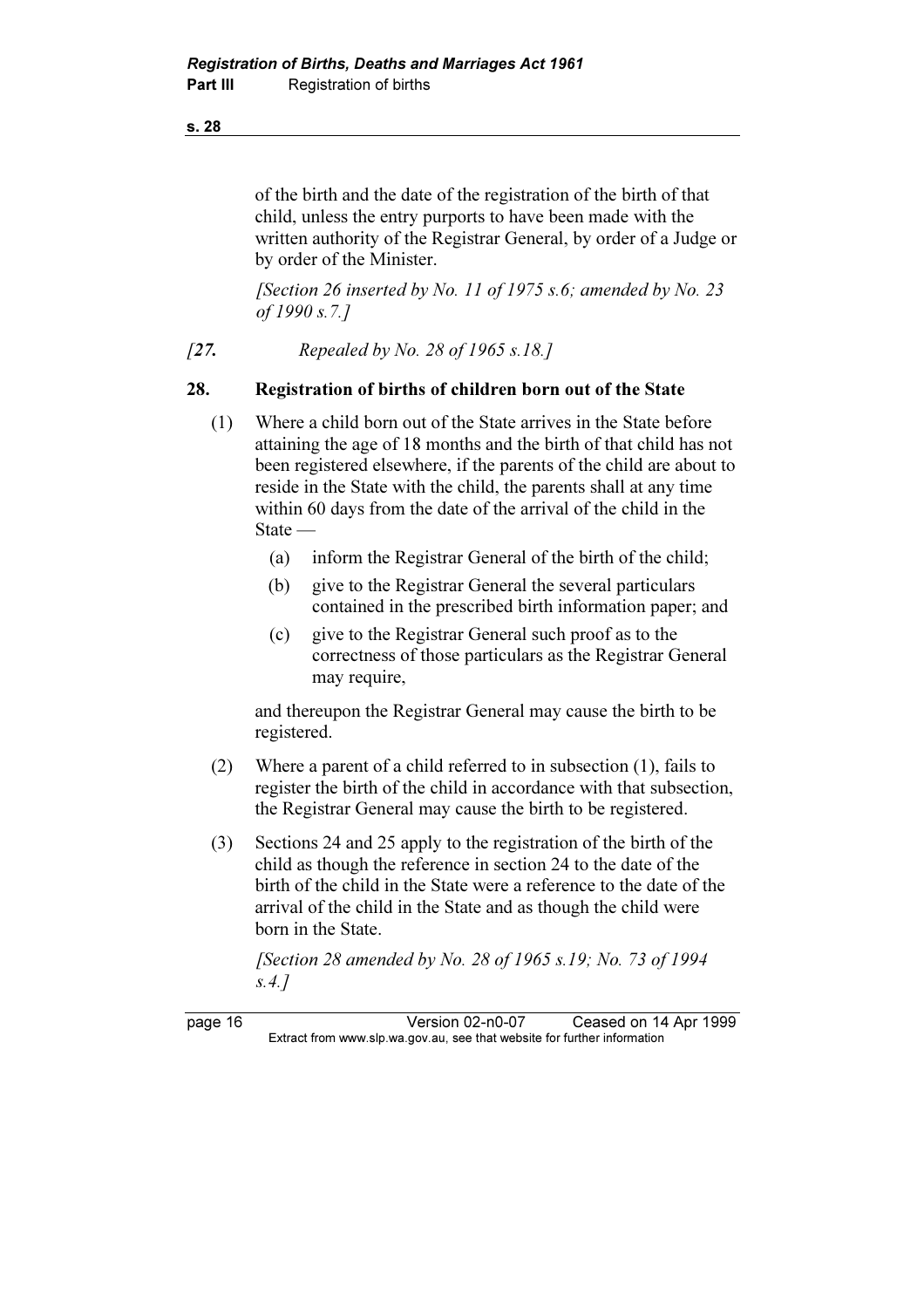### 29. Registration of name after registration of birth

- (1) Notwithstanding the provisions of any other Act
	- (a) where a child whose birth has been registered under this Act without a first or Christian name has any such name given to it after the registration;
	- (b) where another first or Christian name is given to a child in place of the first or Christian name entered in the register at the time the birth of the child was registered; or
	- (c) where an additional first or Christian name has been given to a child after the registration of his birth,

 the parents of the child, at any time within 12 months after the date of the birth, may in the prescribed manner apply to the Registrar General to register the name so given and the Registrar General, on payment to him of the prescribed fee, shall cause the name to be registered accordingly.

- (2) The Registrar General may authorize an alteration or addition to the register under this section —
	- (a) on the application of one of the parents of the child if the applicant is the sole parent named in the registration of the child's birth;
	- (b) on the application of one of the parents of the child if the other parent is dead;
	- (c) on the application of one of the parents of the child if the Family Court has approved the proposed change of name; or
	- (d) in the case where both of the parents of the child are dead, cannot be found, or for some other reason cannot exercise their parental responsibilities in relation to the child, on the application of the child's guardian.
- (3) An alteration or addition to the register made pursuant to this section shall be entered in the margin of the appropriate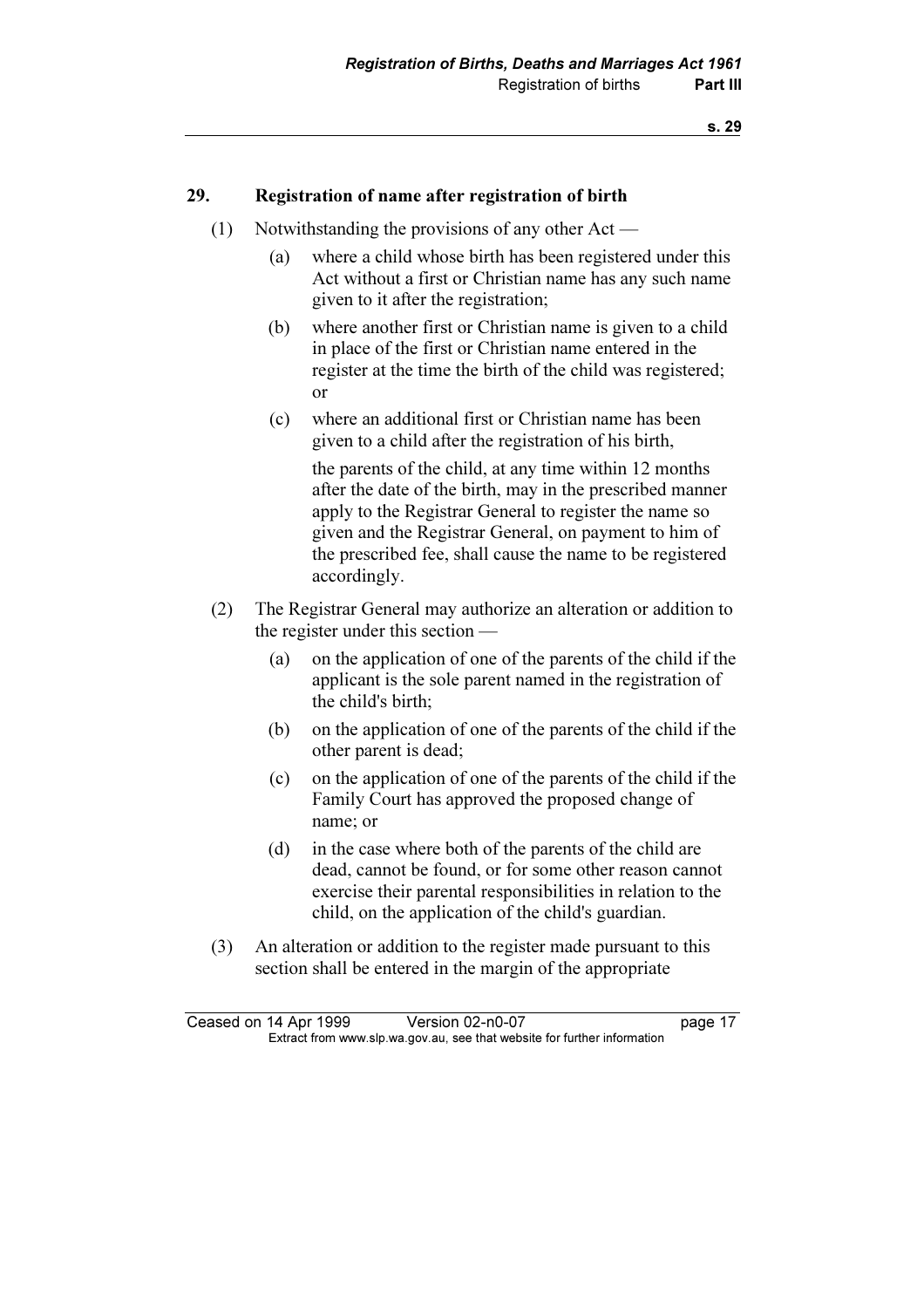registration entry and signed by the Registrar General or district registrar in whose office the register is kept on the authority of the Registrar General, but not more than one alteration or addition to the register in respect of the name of any child shall be so made.

[Section 29 amended by No. 41 of 1997 s.35.]

### 30. Registration of change of name

- (1) Where the Registrar General is satisfied that a person, whose birth or marriage is registered in the State, has lawfully changed his name or lawfully assumed a new name since any such registration, the Registrar General may, on receipt of —
	- (a) an application in the prescribed form by that person, or, in the case of a child, by the parents of the child, for the changed or assumed name to be entered in the appropriate register;
	- (b) a copy of the document (if any) authorizing the change or assumption of the name; and
	- (c) the prescribed fee,

 cause an entry referring to the change or assumption of name to be made in the margin of the appropriate registration.

- (2) The Registrar General shall not cause an entry to be made in the registration of the birth of a female person pursuant to this section, by reason only of the change of the name of that person consequent upon marriage or upon the change of such a name, to a name other than the maiden surname of that person.
- (3) The provisions of section 29 (2) apply to an application made under this section in respect of a child.

[Section 30 amended by No. 28 of 1965 s.20.]

### 31. Information respecting foundlings to be given

 Where a new born child is found exposed or abandoned any person in whose charge the child may be placed shall, so far as

page 18 Version 02-n0-07 Ceased on 14 Apr 1999<br>Extract from www.slp.wa.gov.au, see that website for further information  $\mathbf{F}$  from which was the set that we besite for further information  $\mathbf{F}$ 

s. 30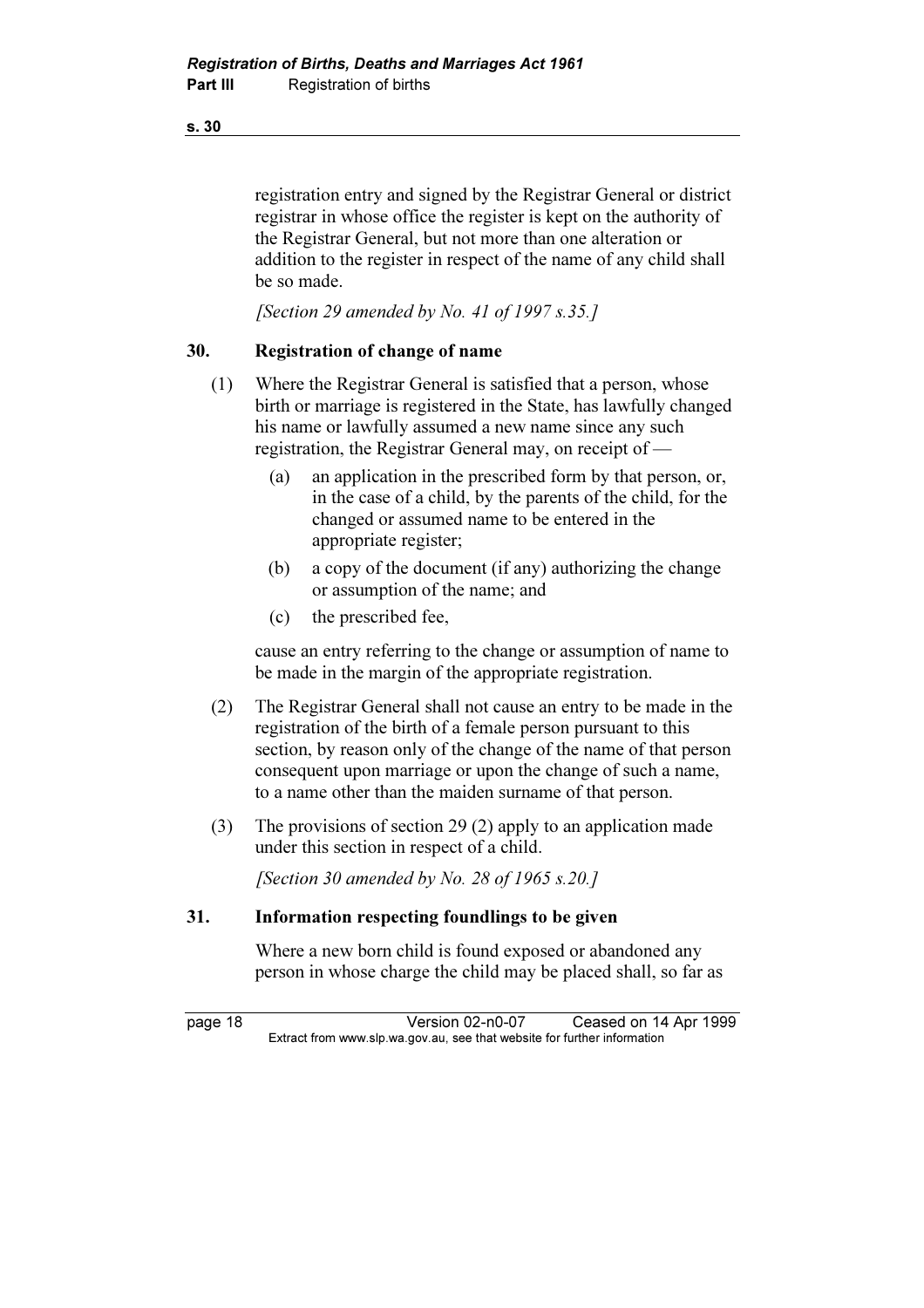he is able, after due enquiry, give to the district registrar appointed for the registry district wherein the child was found, within 7 days after the date of the finding of the child, the several particulars contained in the prescribed birth information paper.

Ceased on 14 Apr 1999 Version 02-n0-07 page 19 Extract from www.slp.wa.gov.au, see that website for further information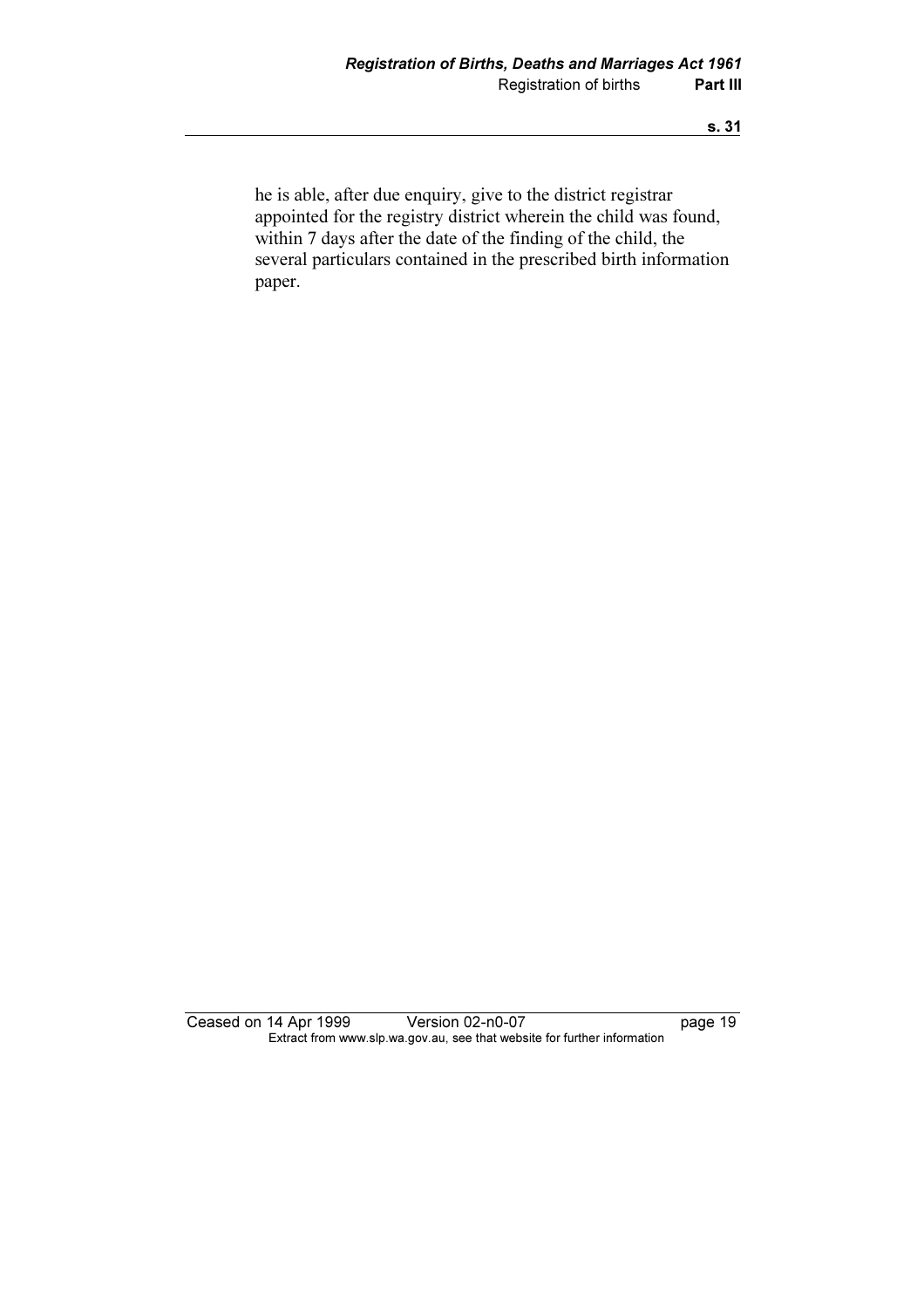#### s. 31A

### Part IIIA — Temporary provision for registration of previously unregistered births

[Part IIIA inserted by No. 23 of 1990 s.8.]

### 31A. Registration of previously unregistered birth

- (1) If the Registrar General is satisfied that
	- (a) a person was born in this State; and
	- (b) the Registrar General does not have sufficient evidence of the several particulars required to be recorded under this Act to cause the birth to be otherwise registered in accordance with this Act,

 the Registrar General may, subject to subsection (2) and upon application by that person in accordance with subsection (3), authorize in writing the registration of the birth of that person, and the birth shall be registered under this Act.

- (2) Before considering an application to register a birth under this section the Registrar General shall take such steps as the Registrar General thinks reasonable to establish that the birth has not been registered in this State or another State or Territory of the Commonwealth.
- (3) An application under this section shall
	- (a) be made on or before the last day of the period ending 2 years after the coming into operation of the Registration of Births, Deaths and Marriages Amendment Act 1990 $^1$ ;
	- (b) be made in writing in a form approved by the Registrar General; and
	- (c) contain a statutory declaration in a form approved by the Registrar General.
- (4) For the purpose of determining an application under subsection (1), the Registrar General may request such information as is considered necessary from any person, but no

page 20 **Version 02-n0-07** Ceased on 14 Apr 1999<br>Extract from www.slp.wa.gov.au, see that website for further information  $\mathbf{F}$  from which was the set that we besite for further information  $\mathbf{F}$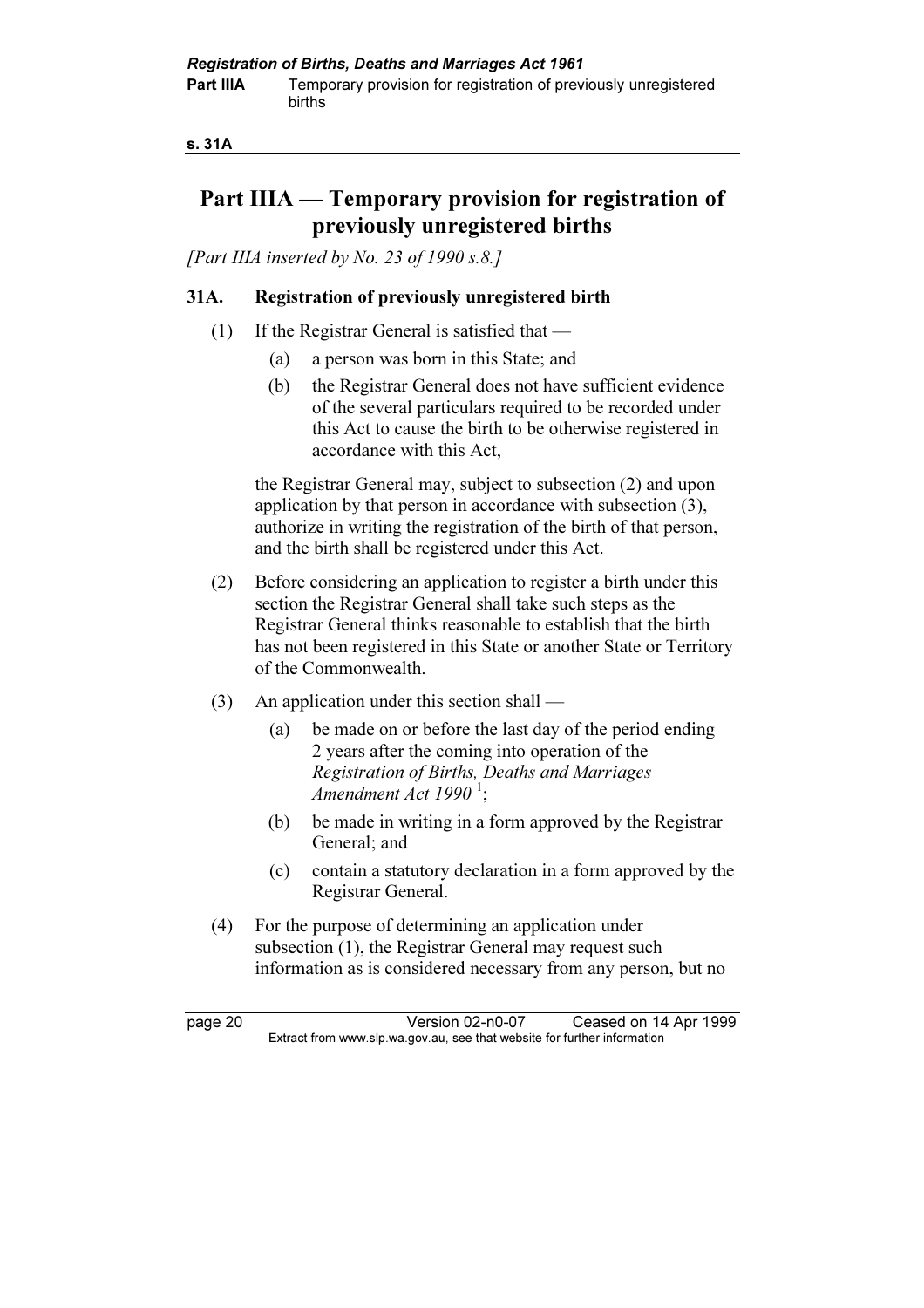person shall be required by notice under section 60 to supply that information.

- (5) If the information relating to any of the particulars specified in the Second Schedule in respect of a person who has submitted an application under this section has been proved to the satisfaction of the Registrar General, the Registrar General shall enter the information in the register but where the Registrar General is furnished with information that is not complete, only such particulars as the Registrar General is satisfied are authentic may be added.
- (6) When acting under this section the Registrar General shall have regard to the special circumstances of each case.
- (7) Where a birth is registered pursuant to an authority under this section, the fact that such authority was given, and the date of that authority, shall be entered in the register.
- (8) Nothing in this section relieves a person from liability for failing to give notice of a birth or to inform a district registrar of the particulars required to register a birth within the time limited by this Act or by any Act repealed by this Act.

[Section 31A inserted by No. 23 of 1990 s.8.]

### 31B. Order to register

- (1) If the Registrar General refuses to register a birth pursuant to an application under section 31A, the applicant may, in writing, apply to the Minister for an order against that decision.
- (2) If the Minister makes an order under subsection (1) the Registrar General shall authorize the registration of the birth in the register in terms of the order.
- (3) Where the Registrar General registers a birth pursuant to an order made under subsection (1), the Registrar General shall enter in the register the fact that the registration was ordered under this section.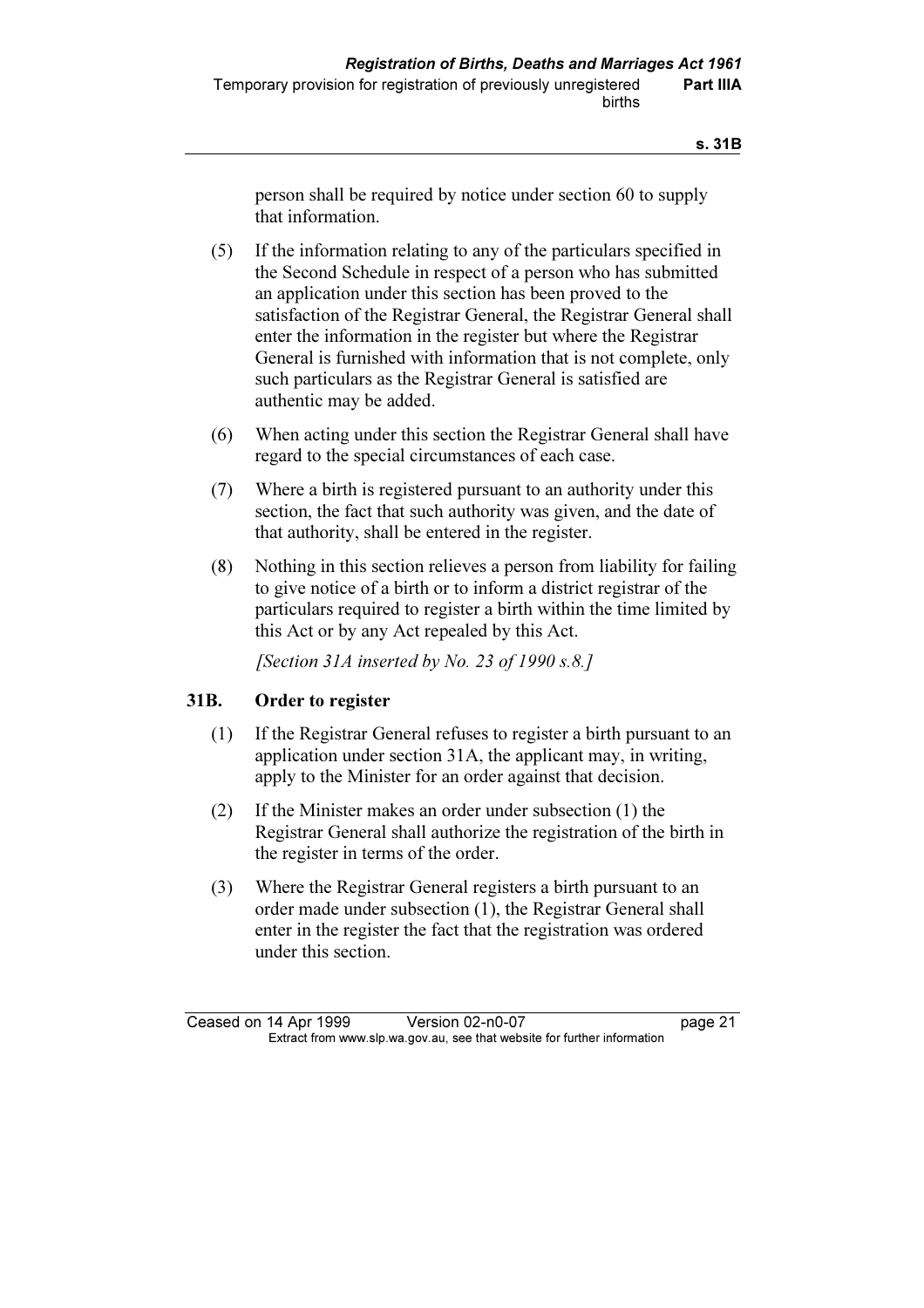### s. 31B

[Section 31B inserted by No. 23 of 1990 s.8.]

page 22 Version 02-n0-07 Ceased on 14 Apr 1999 Extract from www.slp.wa.gov.au, see that website for further information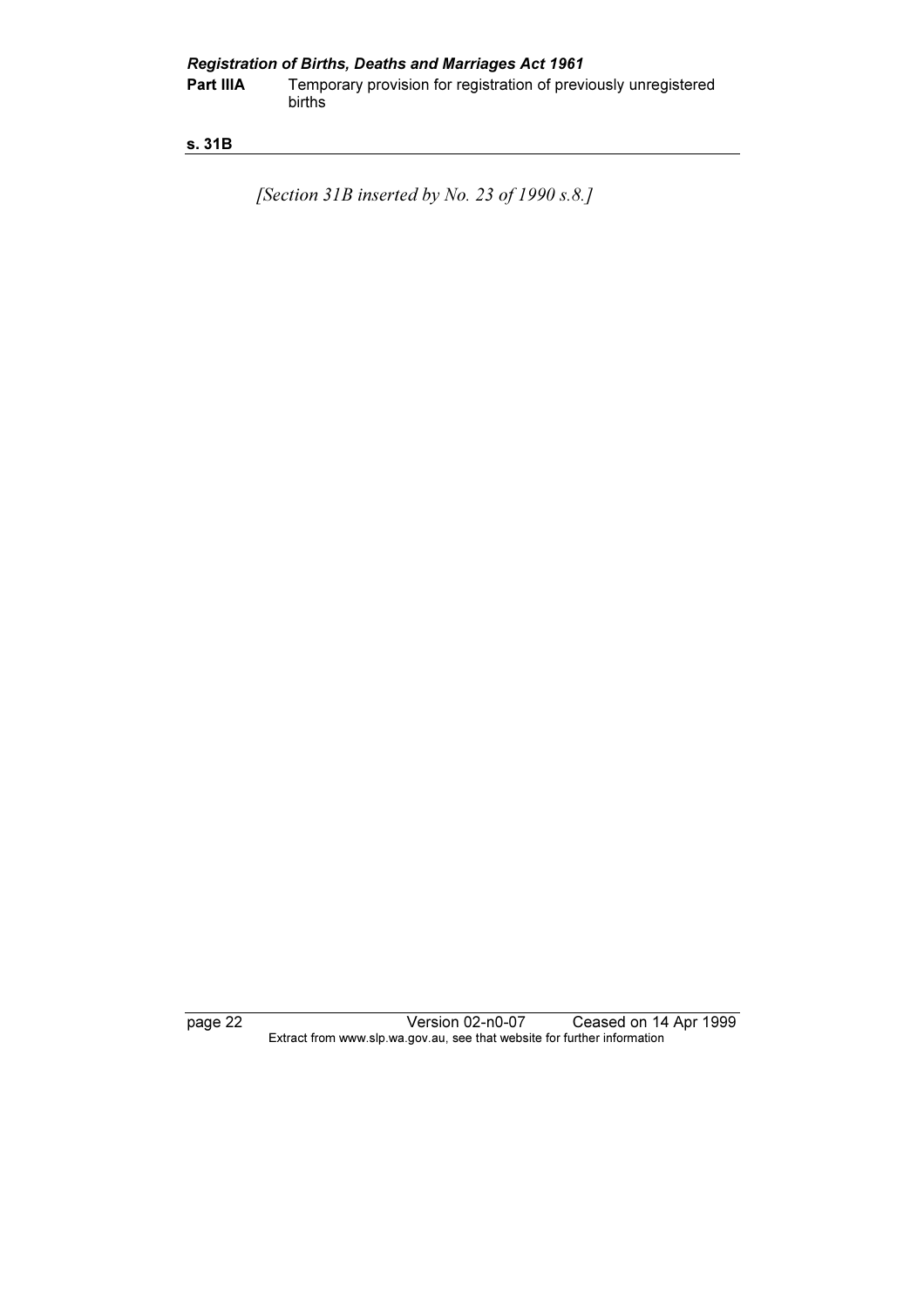### Part IV — Registration of deaths

### 32. Registration of deaths within 14 days of death

 The occupier of a building or place in the State in which a death occurs or the person disposing of a dead body shall within 14 days next following the date of the death or finding of the body —

- (a) inform the district registrar or assistant district registrar appointed for the registry district in which the death occurred or the body was found, of the death; and
- (b) within that period to the best of his knowledge and belief give to that district registrar or assistant district registrar the several particulars contained in the prescribed death information paper.

[Section 32 amended by No. 11 of 1975 s.7.]

### 33. Commanders of ships to report deaths

- (1) Where a ship arrives at any port in the State, if a death of a person has occurred in the ship during any part of the voyage to that port, the person having command or charge of the ship or his agent shall on the arrival of the ship at the port —
	- (a) inform the district registrar appointed for the registry district wherein the port is situated, or the assistant district registrar for that district, of the death;
	- (b) to the best of his knowledge and belief give to that district registrar or that assistant district registrar the several particulars concerning the death, in the form contained in the prescribed death information paper; and
	- (c) cause the district registrar to be furnished with a certificate as to the cause of the death of the person signed by a duly qualified medical practitioner.
- (2) The district registrar on receipt of the information paper referred to in subsection (1) shall forthwith forward it to the Registrar

Ceased on 14 Apr 1999 Version 02-n0-07 page 23<br>Extract from www.slp.wa.gov.au, see that website for further information  $\mathbf{F}$  from which was the set that we besite for further information  $\mathbf{F}$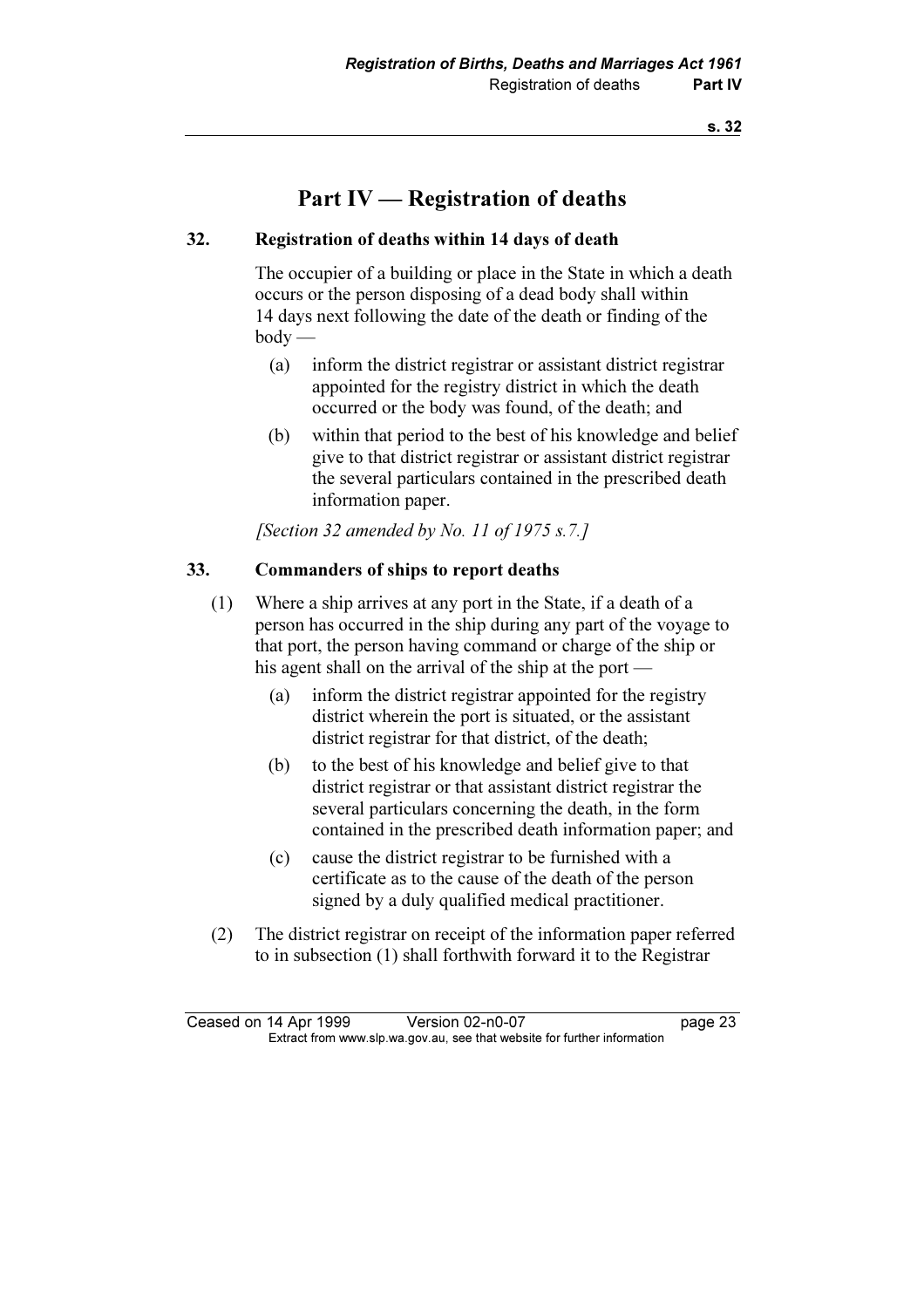General, who shall, without fee, cause the death, to which the paper relates, to be registered.

### 34. Commander of aircraft to report deaths

- (1) Where an aircraft that is carrying a dead body of a person lands in the State or where the death of a person occurs in an aircraft while it is in the State, the person having command or charge of the aircraft or his agent shall —
	- (a) as soon as practicable inform the Registrar General;
	- (b) within 14 days of the death of the person, to the best of his knowledge and belief, give to the Registrar General, the several particulars concerning the death in the form contained in the prescribed death information paper; and
	- (c) cause the district registrar to be furnished with a certificate as to the cause of the death of the person signed by a duly qualified medical practitioner.
- (2) The Registrar General on receipt of the information paper referred to in subsection (1) shall forthwith, without fee, cause the death, to which the paper relates, to be registered.

### 35. Person in charge of anatomy school to furnish particulars of death

- (1) A person in charge of a school of anatomy authorized by licence under section 4 of the *Anatomy Act 1930*, shall, within 14 days after the date when the body of a deceased person is delivered to that school for anatomical examination, to the best of his knowledge and belief, furnish to the Registrar General the several particulars concerning the death of the deceased person contained in the prescribed death information paper.
- (2) The Registrar General on receipt of the death information paper shall cause the death to be registered.
- [36. Repealed by No. 28 of 1965 s.21.]
- [37. Repealed by No. 28 of 1965 s.22.]

page 24 Version 02-n0-07 Ceased on 14 Apr 1999<br>Extract from www.slp.wa.gov.au, see that website for further information  $\mathbf{F}$  from which was the set that we besite for further information  $\mathbf{F}$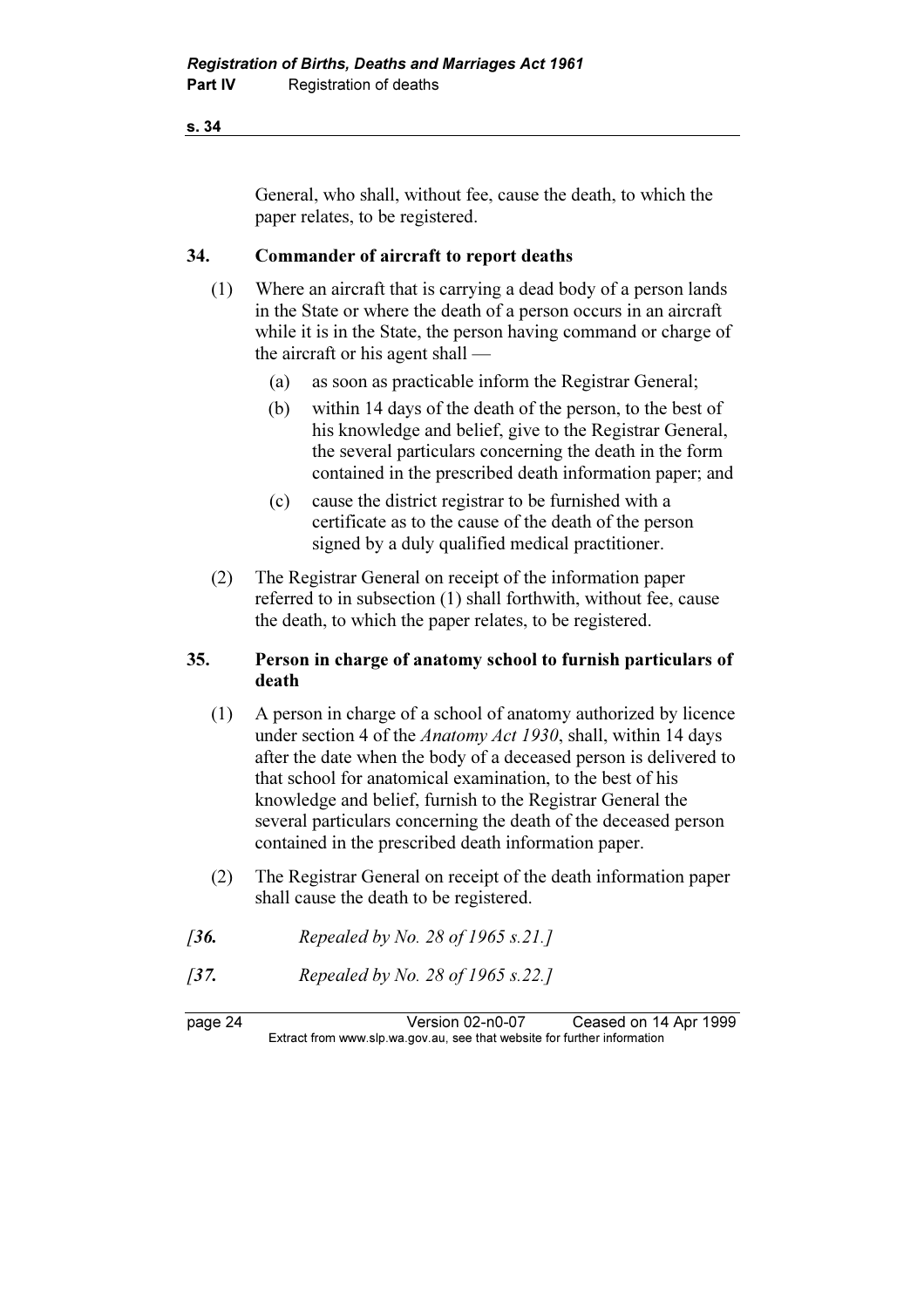- [38. Repealed by No. 28 of 1965 s.23.]
- [39. Repealed by No. 28 of 1965 s.24.]
- [40. Repealed by No. 28 of 1965 s.25.]

### 41. Medical certificates as to cause of death

- (1) Except as provided in section 44 (1), on the death of a person who has been attended during his last illness by a duly qualified medical practitioner, that practitioner shall forthwith after the death —
	- (a) complete and sign a medical certificate in the form approved by the Registrar General; and
	- (b) give the certificate referred to in paragraph (a) to a person required by this Part to give information concerning the death to the district registrar or assistant district registrar appointed for the registry district in which the death occurred.
- (2) The person to whom the certificate is given by the medical practitioner shall, when notifying the death, give the certificate to the district registrar or assistant district registrar.
- (3) Where the death of a person occurs prior to the 29th day next following his birth, the medical practitioner shall give a certificate as to the cause of death as provided in subsection (1), but the certificate shall be in the form approved by the Registrar General in respect of such a death.

[Section 41 amended by No. 28 of 1965 s.26; No. 11 of 1975] s.8.]

### 42. Cause of death to be entered in register

 The cause of death stated in a medical certificate given pursuant to section 41, or as notified by a coroner under section 28 of the Coroners Act 1996, shall be entered in the register by the Registrar General.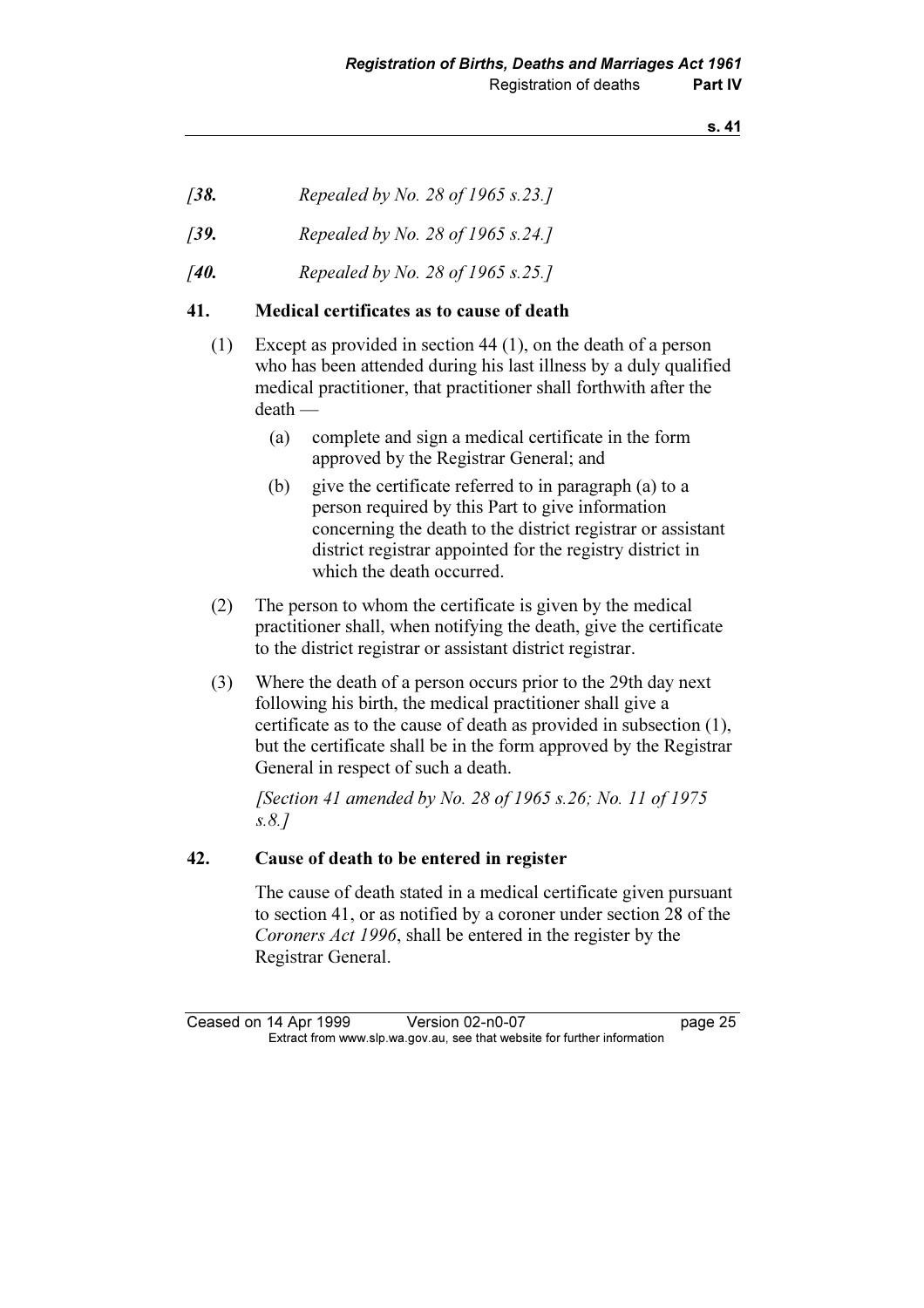[Section 42 inserted by No. 28 of 1965 s.27; amended by No. 2 of 1996 s.61.]

### 43. Penalty

 A duly qualified medical practitioner and any person required by this Part to give information concerning a death who, without reasonable cause, fails to comply with the provisions of section 41, commits an offence.

Penalty: \$20.

[Section 43 amended by No. 113 of 1965 s.8.]

### 44. Medical practitioner to notify Coroner in certain cases and not give death certificate

- (1) The medical practitioner who first views the dead body of a person shall —
	- (a) where in the opinion of the practitioner, the death has occurred under any circumstances of suspicion;
	- (b) where the practitioner has reasonable cause to suspect that deceased person has died either a violent or an unnatural death; or
	- (c) where the cause of death is not known to him,

 forthwith notify the Coroner or his clerk of the death and shall not issue a death certificate in respect of the death.

- (2) Where a dead body of a person is found exposed, the person finding it shall forthwith notify a member of the police force of the State.
- (3) The member of the police force referred to in subsection (2) shall —
	- (a) forthwith notify a coroner; and
	- (b) after due enquiry furnish the district registrar or assistant district registrar appointed for the registry district wherein the body was found, with the several particulars contained in the prescribed death information paper.

page 26 Version 02-n0-07 Ceased on 14 Apr 1999<br>Extract from www.slp.wa.gov.au, see that website for further information  $\mathbf{F}$  from which was the set that we besite for further information  $\mathbf{F}$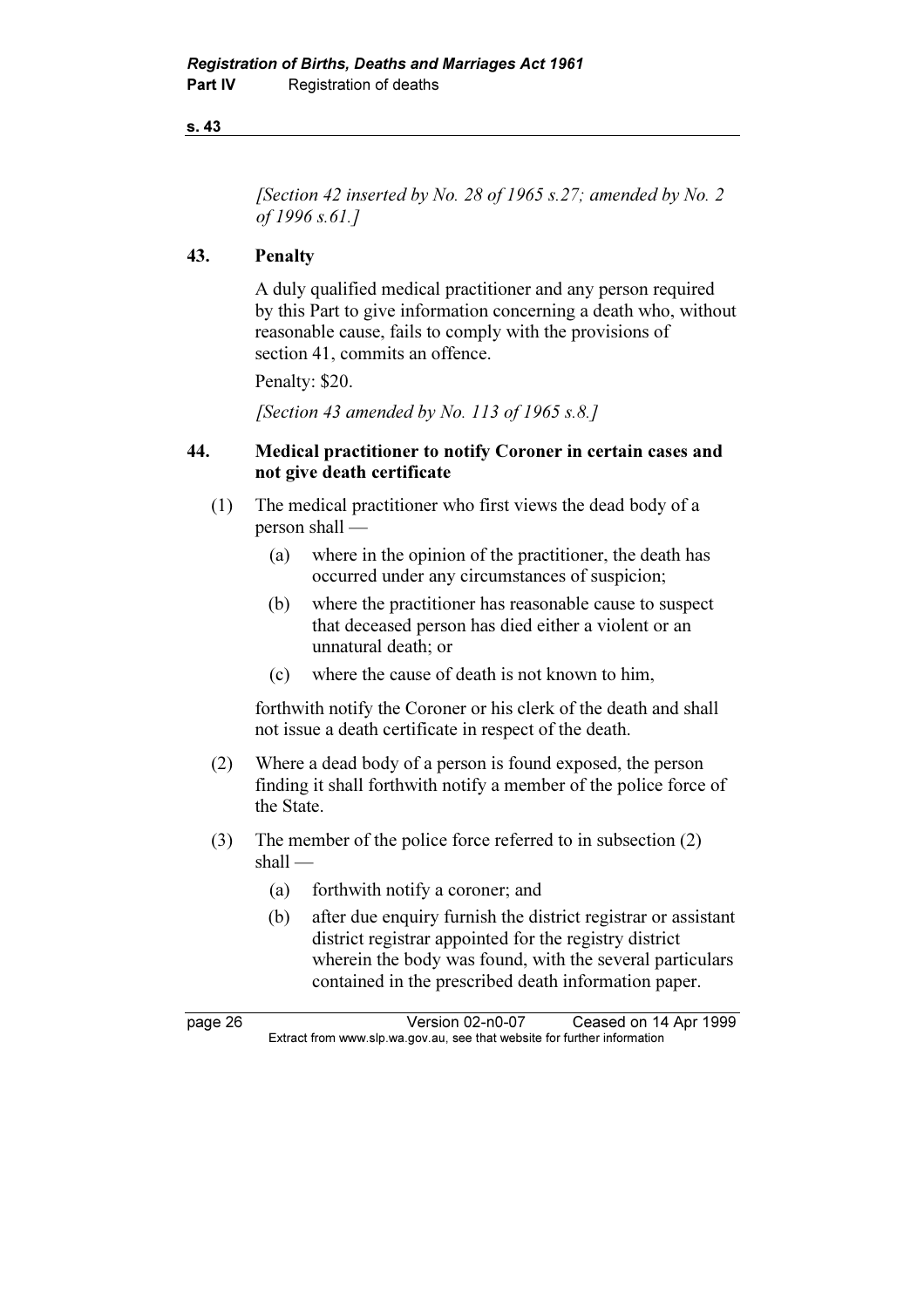- $(4)$  repealed]
- $(5)$  repealed]

[Section 44 amended by No. 99 of 1979 s.5; No. 73 of 1994 s.4; No. 2 of 1996 s.61.]

### 45. Certificate of minister and undertaker

- (1) A person who buries, deposits at a crematorium or otherwise disposes of the body of a person shall, within 14 days after the burial, deposit or disposal, give to the district registrar or assistant district registrar appointed for the registry district wherein the person died, a certificate in the form of the Fifth Schedule, countersigned by the minister officiating at the service when the body is buried or otherwise disposed of, or by 2 witnesses of the burial or other disposal of the body.
- (2) The Registrar General shall, on receiving notice in the form prescribed by regulations made under the Cremation Act 1929, of the cremation of the dead body of a person, cause the date, place, name of the certifying officer and the fact that the body was cremated to be registered with the registration of the death of that person.

[Section 45 amended by No. 11 of 1975  $s.9.1$ ]

### 45A. Removal of the body of a person from the State

 A person shall not remove the dead body of a person from the State or cause it to be removed from the State unless and until the death of that person has been registered in accordance with this Act.

[Section 45A inserted by No. 11 of 1975 s.10.]

### 45B. No registration of death without entry of manner of disposal

 A registration of the death of a person shall not be made unless an entry showing the manner in which the body of the person was disposed of is made in the register, but the foregoing

Ceased on 14 Apr 1999 Version 02-n0-07 page 27<br>Extract from www.slp.wa.gov.au, see that website for further information  $\mathbf{F}$  from which was the set that we besite for further information  $\mathbf{F}$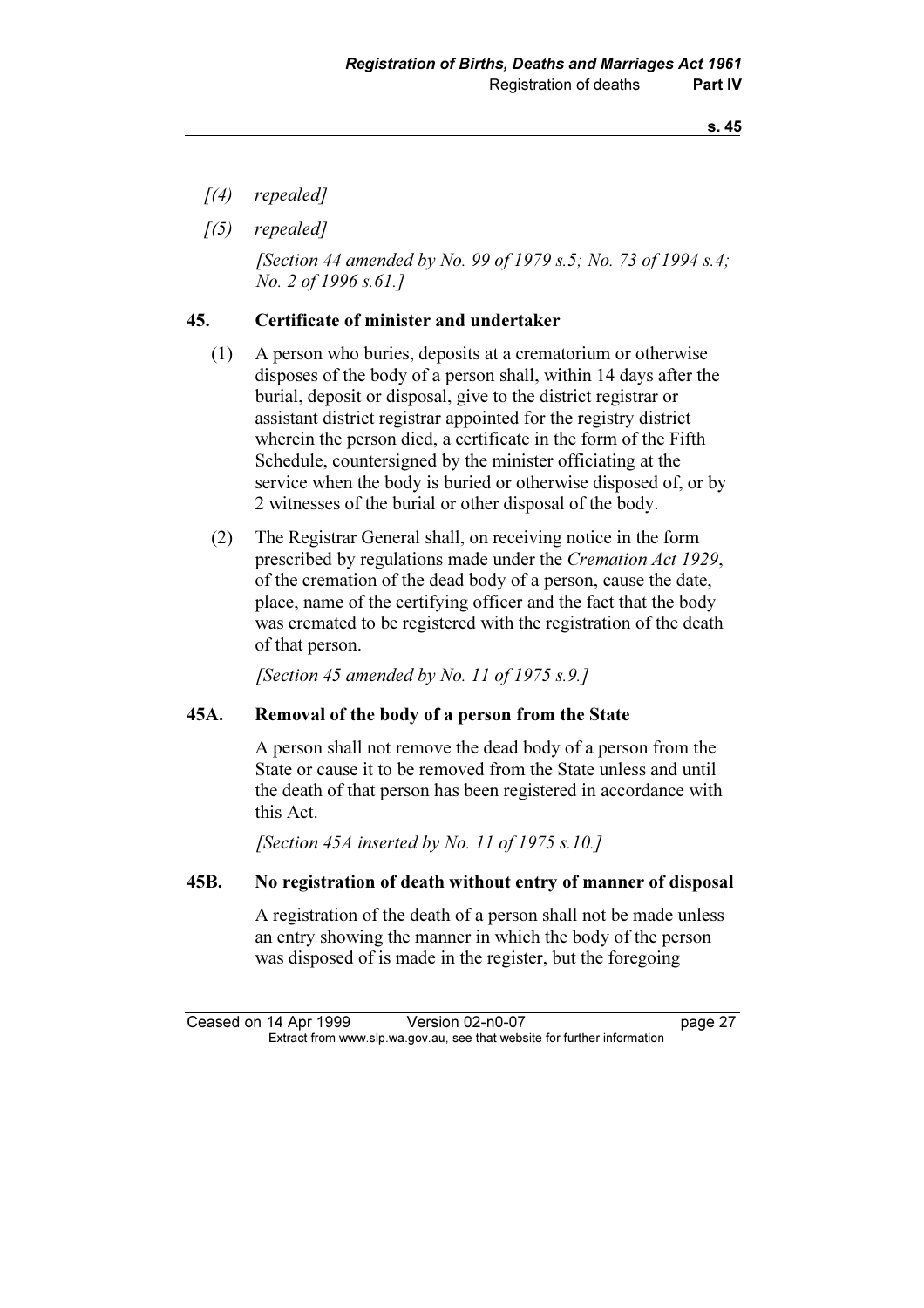provisions of this section do not apply to or in relation to a death that is required to be registered by virtue of section 3 (2).

[Section 45B inserted by No. 11 of 1975 s.10; amended by No. 99 of 1979 s.6.]

### 46. Product of birth deemed to be body of person

 For the purposes of this Part the product of a birth shall be deemed to be a body of a person.

page 28 Version 02-n0-07 Ceased on 14 Apr 1999 Extract from www.slp.wa.gov.au, see that website for further information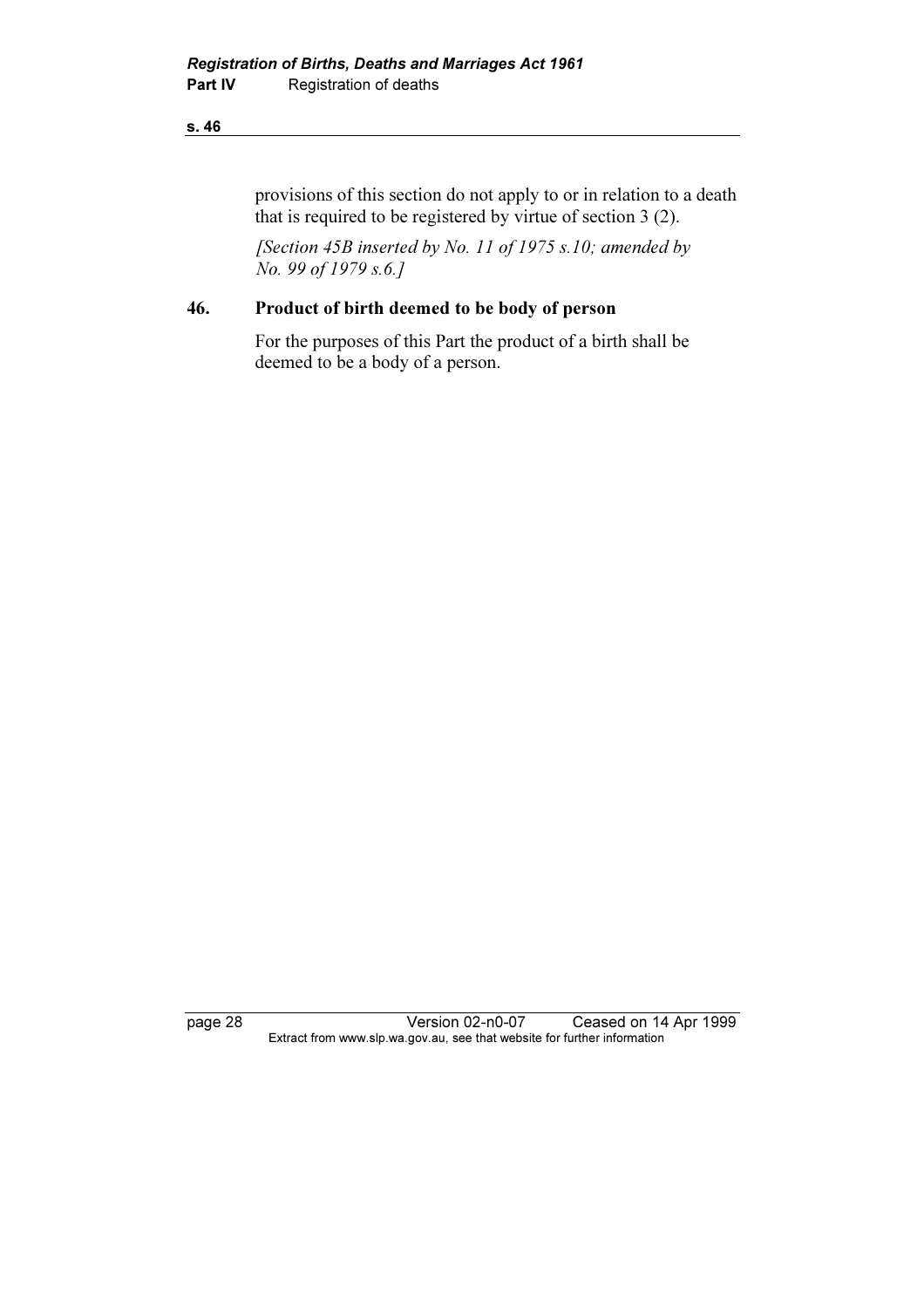### Part V — Registration of marriages

### 47. Official certificate to be forwarded

- (1) The official certificate of a marriage prepared by a minister in accordance with the Marriage Act 1961 of the Parliament of the Commonwealth, as amended from time to time, and required by that Act to be forwarded to the appropriate registering authority of the State, shall be so forwarded by the minister within a period of 14 days of the date of the marriage to which the certificate relates.
- (2) Where a district registrar
	- (a) prepares an official certificate of a marriage; or
	- (b) receives an official certificate of a marriage,

pursuant to the *Marriage Act 1961* of the Parliament of the Commonwealth, as so amended, he shall as soon as practicable thereafter forward the official certificate to the Registrar General for registration of the marriage.

[Section 47 inserted by No. 28 of 1965 s.28.]

### 48. Registration of marriage after original failure to register

- (1) Where a minister who celebrates a marriage fails to transmit the particulars of the marriage to a district registrar as required by this Act, the Registrar General may, if he is satisfied as to the correctness of the several particulars required for the registration of the marriage of which he then has knowledge, cause the marriage to be registered.
- (2) For the purposes of registering a marriage the Registrar General may require —
	- (a) the production by any person of an existing certificate of the marriage; and
	- (b) from any person, such other evidence relating to the marriage, as he deems necessary, for the purpose of registering the marriage.

Ceased on 14 Apr 1999 Version 02-n0-07 page 29<br>Extract from www.slp.wa.gov.au, see that website for further information  $\mathbf{F}$  from which was the set that we besite for further information  $\mathbf{F}$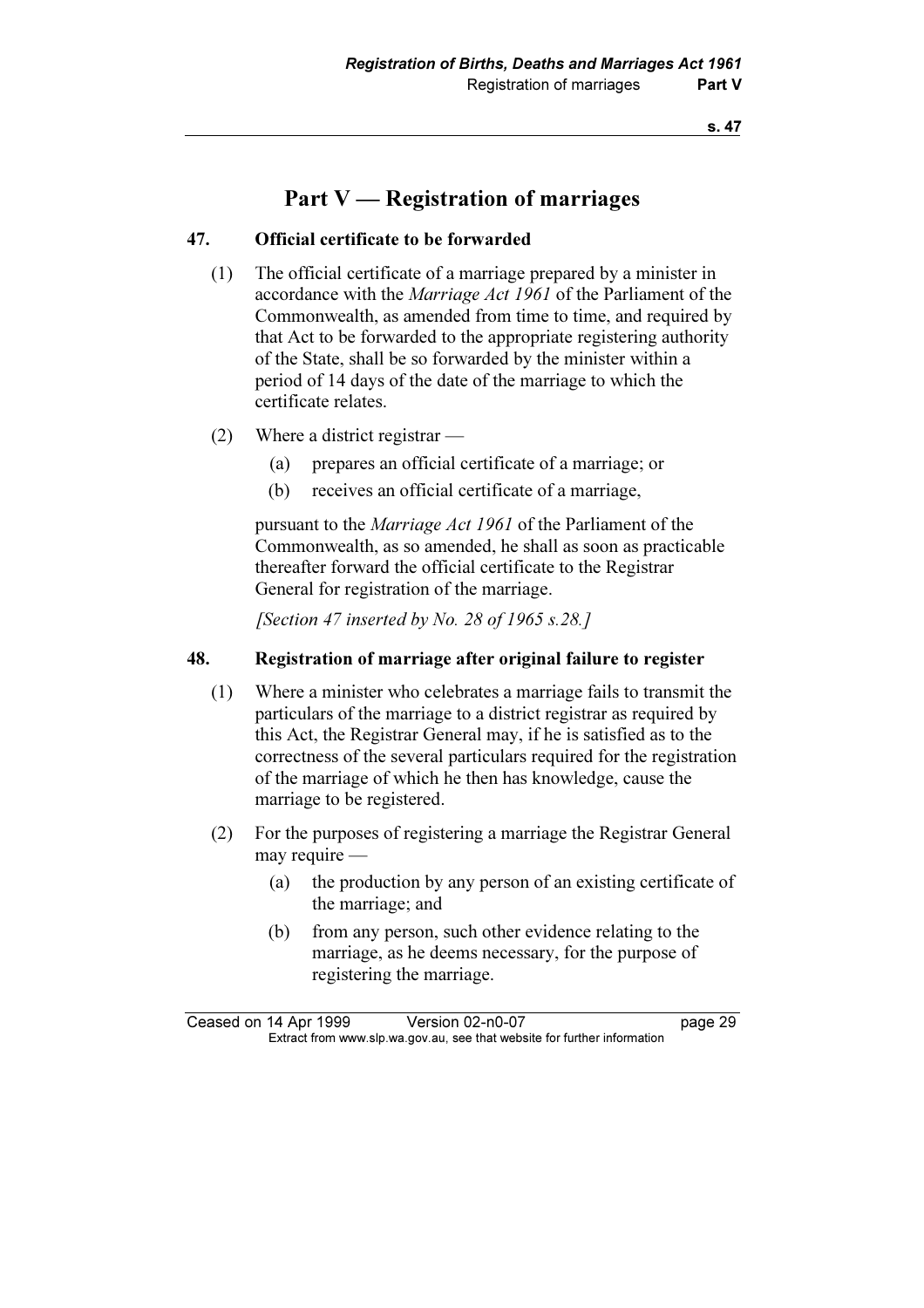### 49. Registrar of Supreme Court to forward details of divorces and nullity decrees

 The Registrar of the Supreme Court shall, once in each month, forward to the Registrar General particulars in the prescribed form of every order or decree of dissolution of a marriage or of nullity of a marriage made by that Court and which has become final or absolute during the last preceding month.

### 50. Orders or decrees of divorce or nullity of competent court registrable in respect of marriages celebrated in the State

 Where a marriage celebrated in the State is finally dissolved or declared a nullity by order or decree of any court of competent jurisdiction in the Commonwealth or in the Dominion of New Zealand, the Registrar General shall, on receiving from that Court a certificate of the particulars of the order or decree under the hand of the Master or Registrar of the Court, cause an entry to be made in the registration of the marriage referring to the fact that the marriage has been finally dissolved or declared a nullity by the order or decree.

page 30 Version 02-n0-07 Ceased on 14 Apr 1999<br>Extract from www.slp.wa.gov.au, see that website for further information  $\mathbf{F}$  from which was the set that we besite for further information  $\mathbf{F}$ 

s. 49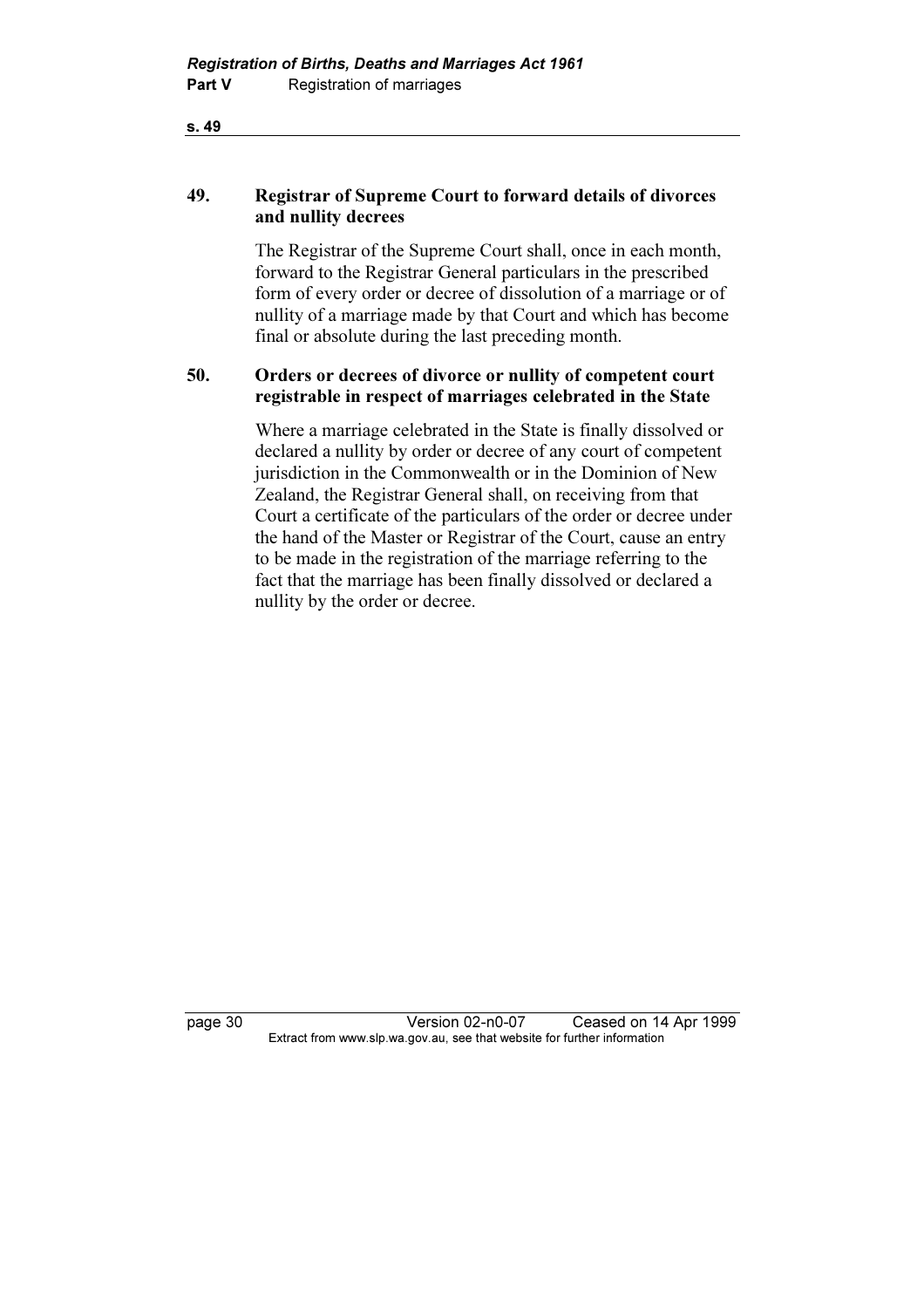### Part VI — Registration of legitimated children

### 51. Notice of legitimated child born in the State

 Where a child, whose parents were not married to each other at the time of his birth, is legitimated by the subsequent marriage of those parents, if the child was born in the State, the parents shall, unless the child has been registered in accordance with the Legitimation Act 1909, inform the Registrar General, in accordance with the regulations, of the legitimation of the child.

Penalty: \$40.

[Section 51 amended by No. 113 of 1965 s.8.]

### 52. Registration of birth of legitimated child born outside the State

- (1) Where a child born outside the State, whose parents were not married to each other at the time of his birth, is legitimated by the subsequent marriage of those parents, if the child is domiciled in the State, application in accordance with this section and with the regulations may be made to the Registrar General to have the birth of the child registered.
- (2) The Registrar General may approve of the application duly made under this section if —
	- (a) there is produced to him with the application, a certified copy of the registration of the birth of the child made prior to the application; or
	- (b) there is produced to him with the application, an order of the Supreme Court of a State or Territory of the Commonwealth declaring the person in respect of whom the application is made, to be legitimate.
- (3) The Registrar General shall enter or cause to be entered in such register as he thinks fit every registration of a birth made pursuant to an application under this section.

Ceased on 14 Apr 1999 Version 02-n0-07 page 31<br>Extract from www.slp.wa.gov.au, see that website for further information  $\mathbf{F}$  from which was the set that we besite for further information  $\mathbf{F}$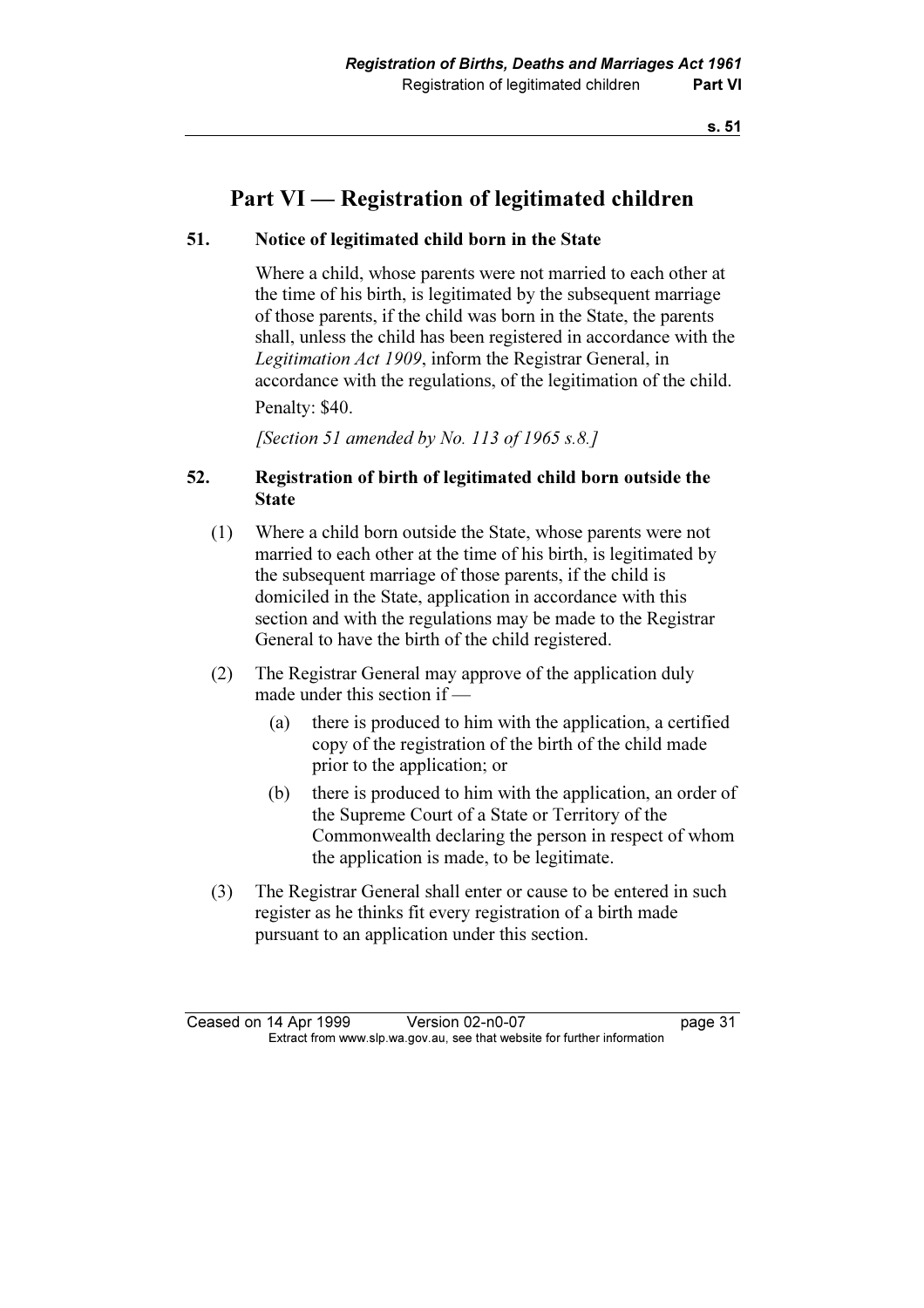### 53. Father to make statutory declaration if requested by Registrar General

 Before the birth of a child is registered in accordance with this Part, the father of the child shall, if the Registrar General so requests him, make a statutory declaration in the prescribed form declaring that he is the father of the child.

### 54. Power to Registrar General to register birth

Where the relevant provisions of the foregoing sections of this Part have been complied with in respect of a child to the satisfaction of the Registrar General, he may cause the birth of the child to be registered and shall, if the birth of the child has previously been registered, cause an entry to be made in that registration, referring to the registration made under this Part.

### 55. Power to Registrar General to authorize registration of birth of legitimated children in certain cases

- (1) Notwithstanding the provisions of section 25 (1), registration under this Part, of the birth of a person born in the State may be authorized by the Registrar General, in accordance with the regulations where —
	- (a) prior to the registration under this Part, the birth of the person has been registered under this Act or any previous corresponding enactment; or
	- (b) there is produced to him by the person applying for the registration of the birth to be made, an order of the Supreme Court of a State or Territory of the Commonwealth declaring the person, whose birth he is applying to register, to be legitimate,

 and in either case the Registrar General is satisfied that the several particulars given to him concerning the birth are sufficient and correct for the purpose of registering the birth.

 (2) Where a registration of a birth is effected pursuant to this section, the Registrar General shall cause an entry to be made in

page 32 <br>Extract from www.slp.wa.gov.au, see that website for further information<br>Extract from www.slp.wa.gov.au, see that website for further information  $\mathbf{F}$  from which was the set that we besite for further information  $\mathbf{F}$ 

s. 53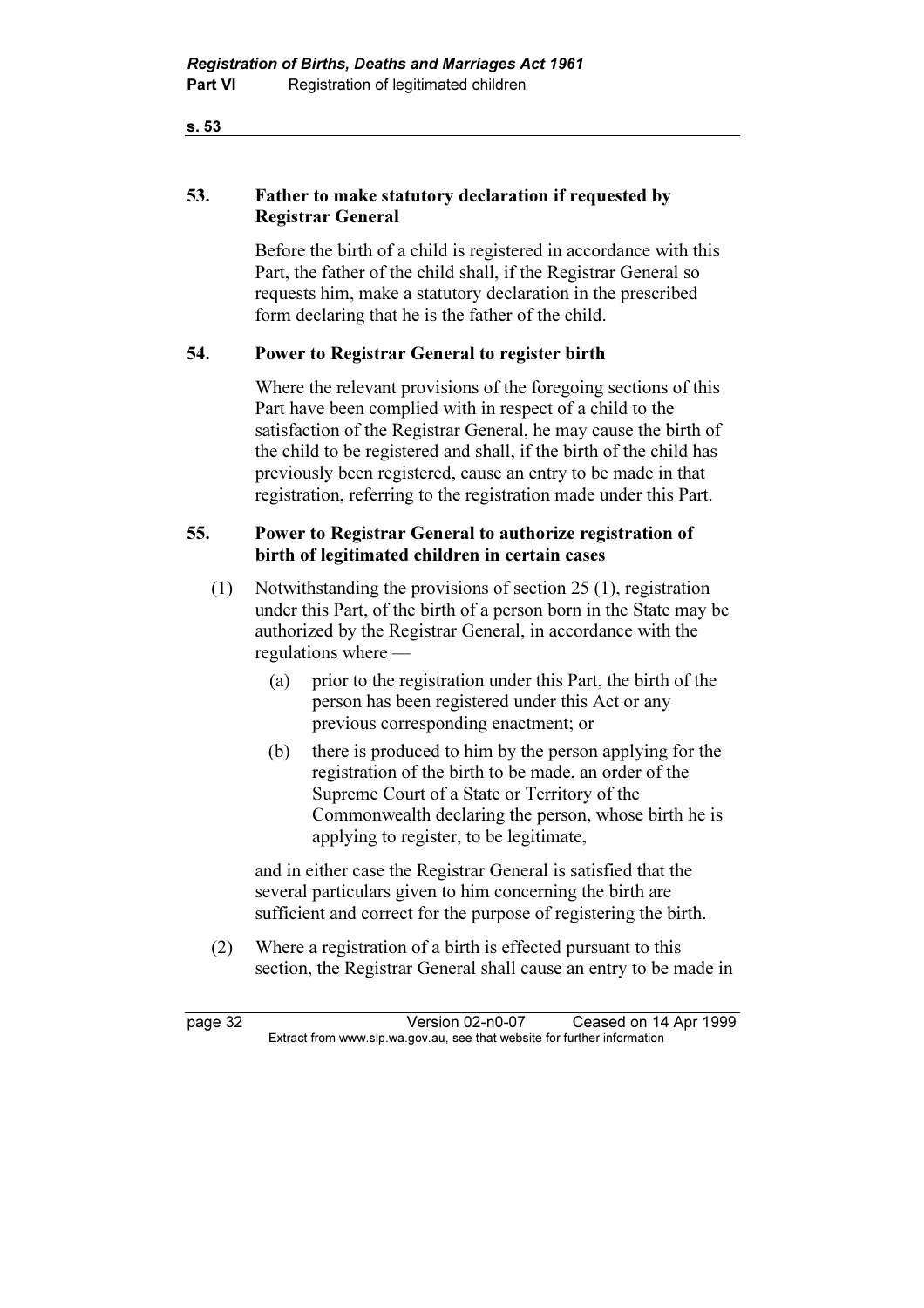the prior registration of the birth of the person (if any) referring to the registration made under this Part.

### 56. Registrations to be in form of Second Schedule

Every registration of a birth made under this Part —

- (a) shall be in the form of the Second Schedule; and
- (b) shall include an entry referring to the Part of this Act pursuant to which the registration is made.

### 57. Legitimated child may use name of father

 Notwithstanding any law, where the birth of a child is registered in accordance with this Part, the surname of the child, where no request has been made under section 21A (2), shall be the same as the surname of the father of the child.

[Section 57 amended by No. 79 of 1985 s.5.]

Ceased on 14 Apr 1999 Version 02-n0-07 page 33<br>Extract from www.slp.wa.gov.au, see that website for further information  $\mathbf{F}$  from which was the set that we besite for further information  $\mathbf{F}$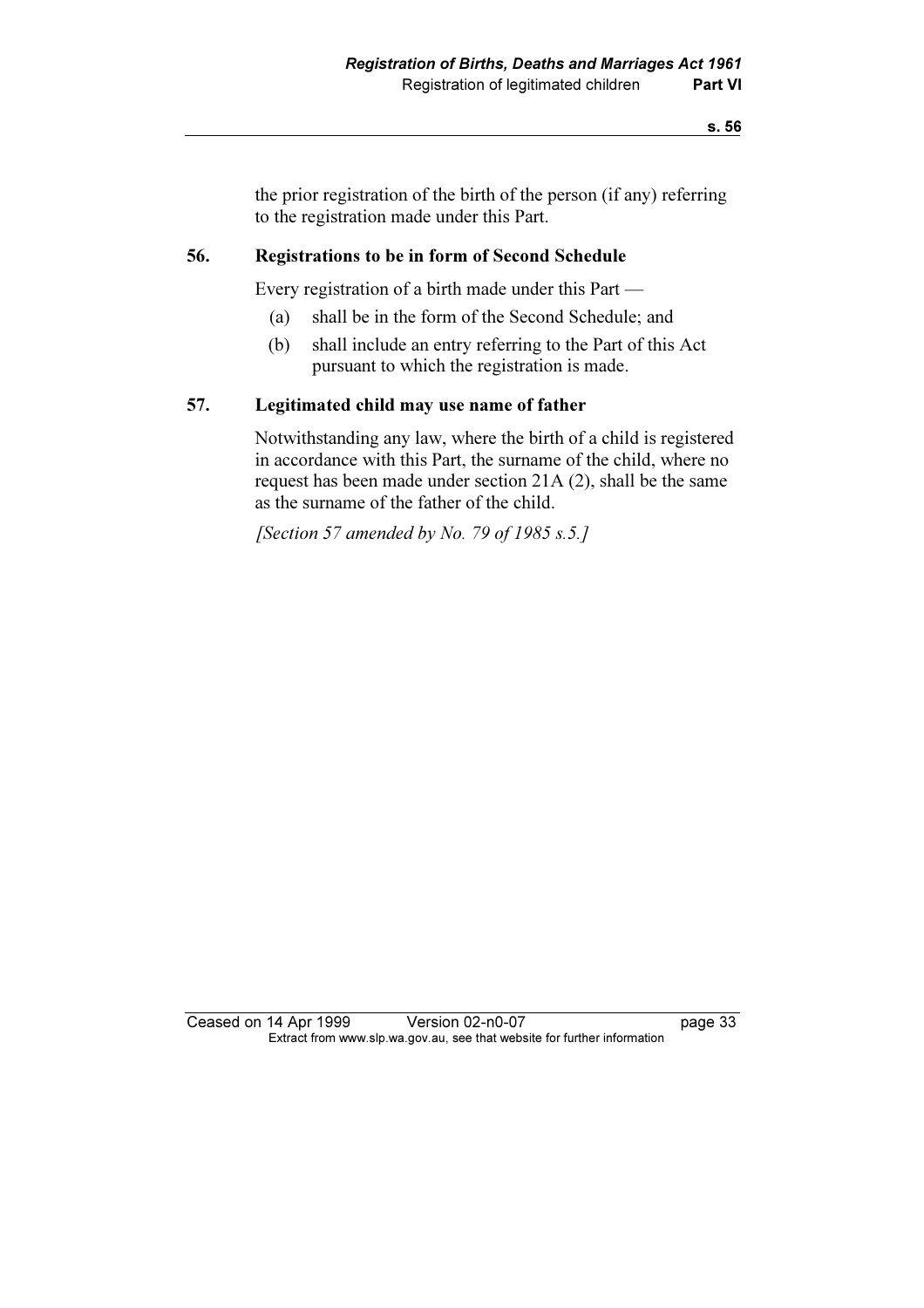### Part VII — Miscellaneous and penalties

### 58. Power of minister or district registrar to require information of birth, death or marriage

- (1) A minister or district registrar, who celebrates a marriage or who is about to do so, may ask the parties to the marriage or proposed marriage, to give to him the several particulars required to be registered under this Act concerning the marriage.
- (2) A district registrar may ask any person required by this Act to give particulars required for the registration of a birth or death to give to him any of those particulars.
- (3) A person who fails to give to a minister or district registrar any particulars of a marriage, birth or death when required by the minister or the district registrar pursuant to this section so to do, commits an offence.

Penalty: \$20.

[Section 58 amended by No. 113 of 1965 s.8.]

### 59. Offence of failing to give particulars of a birth or death

- (1) Where a person is convicted of failing to give to a district registrar or an assistant district registrar any particulars of a birth or a death that under this Act that person is required to so give, or is convicted of failing to cause those particulars to be so given, the court convicting the person may order him forthwith to give those particulars to the district registrar or the assistant district registrar.
- (2) A person who fails to comply with an order made pursuant to subsection (1) commits an offence and the offence shall be deemed to continue so long as the order is not complied with by the person against whom it is made.
	- Penalty: \$40 and an additional sum not exceeding \$2 for each day during which the offence is deemed to have continued.

[Section 59 amended by No. 113 of 1965 s.8.]

page 34 Version 02-n0-07 Ceased on 14 Apr 1999<br>Extract from www.slp.wa.gov.au, see that website for further information  $\mathbf{F}$  from which was the set that we besite for further information  $\mathbf{F}$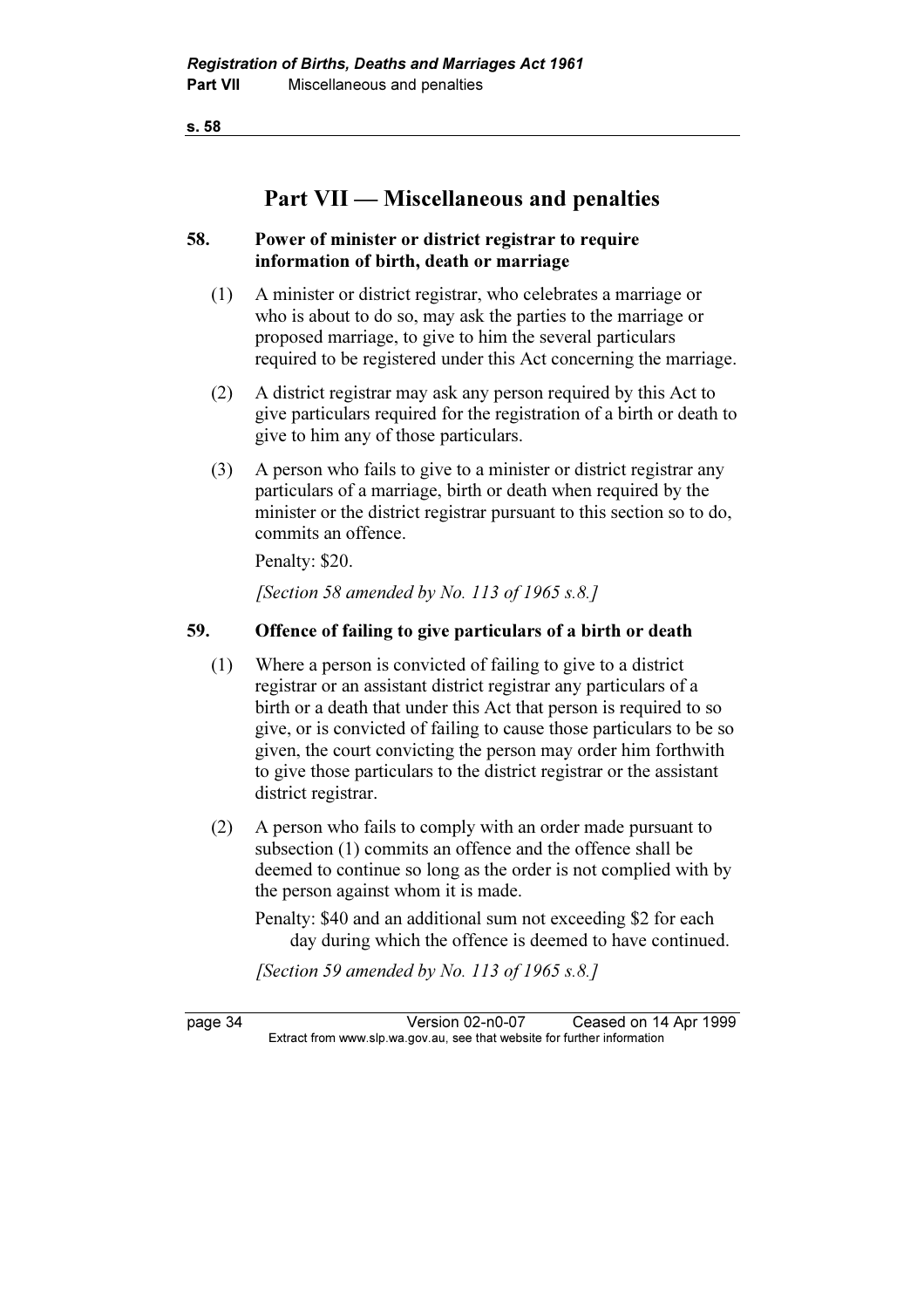### 60. Power of Registrar General to require attendance of persons and information from persons

- (1) When by reason of the default or inability of the persons required by or under this Act to give information, any birth, death or marriage has not been registered or has been registered without all the required particulars having been recorded, the Registrar General may by written notice given to any person whom he believes to be acquainted with any of the facts concerning the birth, death or marriage —
	- (a) require the person to attend personally at the office of the Registrar General or at the office of the district registrar in whose district the person resides, within such time, being not less than 7 days after the receipt by the person of the notice, as is specified in the notice; and
	- (b) require the person to give in writing to the Registrar General or to that district registrar, such information as he possesses concerning the birth, death or marriage as the Registrar General or the district registrar may require to enable the birth, death or marriage to be registered, or to enable the required particulars to be recorded.
- (2) A person who fails to comply with a notice given to him pursuant to subsection (1) commits an offence.

Penalty: \$40.

[Section 60 amended by No. 113 of 1965 s.8.]

### 61. Offences

 (1) Except as otherwise expressly provided by this Act, every person who knowingly registers a birth, death or marriage contrary to the provisions of this Act, commits an offence. Penalty: \$40.

(2) A person who —

 (a) does that which by or under this Act he is forbidden to do; or

Ceased on 14 Apr 1999 Version 02-n0-07 page 35<br>Extract from www.slp.wa.gov.au, see that website for further information  $\mathbf{F}$  from which was the set that we besite for further information  $\mathbf{F}$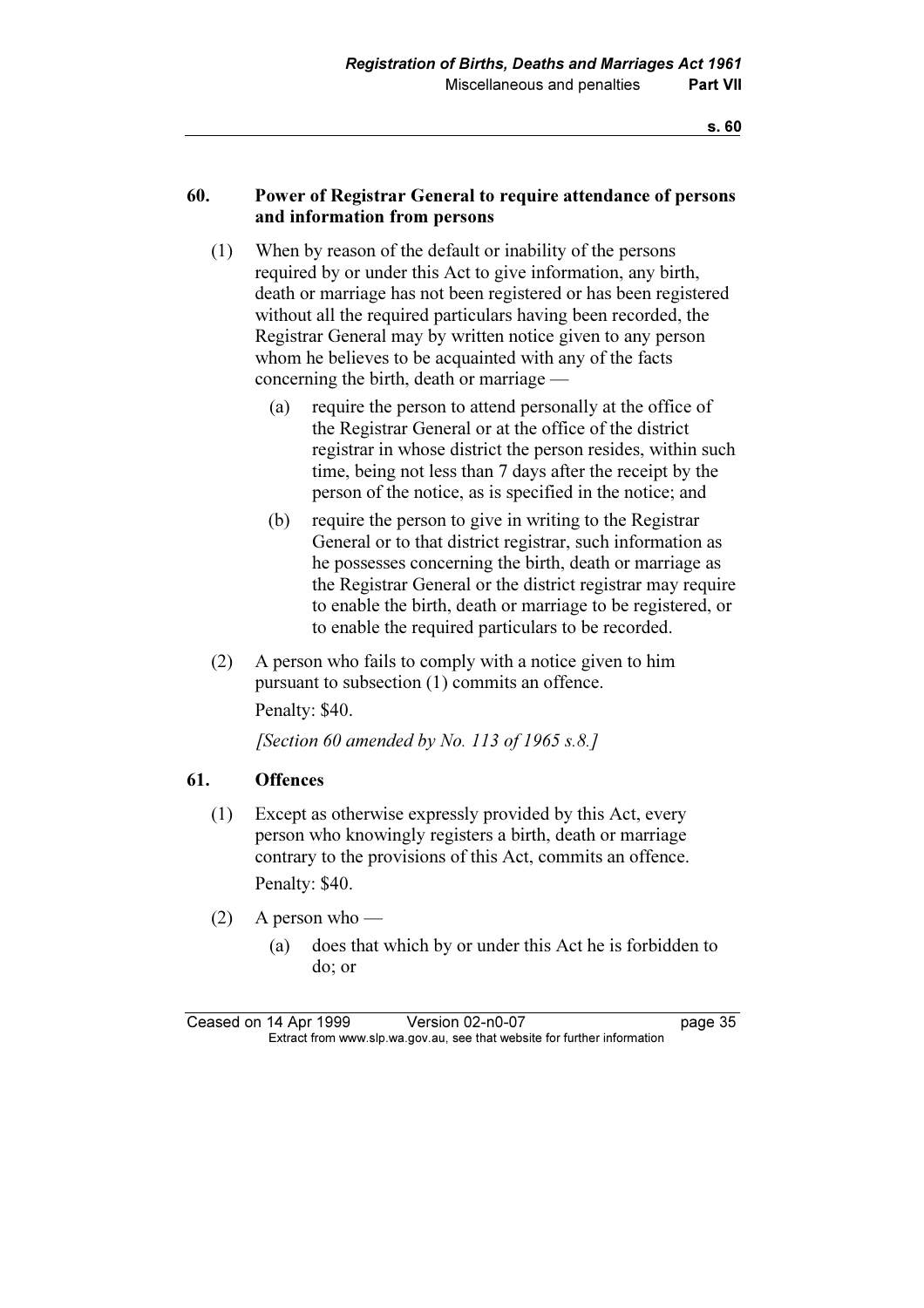- (b) does not do that which by or under this Act he is required or directed to do; or
- (c) otherwise contravenes or fails to comply with any provision of this Act,

commits an offence against this Act.

 (3) A person who commits an offence against this Act is liable on conviction to a penalty or punishment not exceeding the penalty or punishment expressly mentioned as the penalty or punishment for the offence, or if a penalty or punishment is not so mentioned, to a penalty not exceeding \$40.

[Section 61 amended by No. 113 of 1965 s.8.]

### 62. Offence by Registrar General and others

- (1) The Registrar General shall not without reasonable cause refuse or omit to register a birth, death or marriage of which he has had due notice and information under this Act.
- (2) Every person having the custody of any register or part thereof, who negligently loses or damages it or negligently allows it to be damaged while in his keeping, commits an offence. Penalty: \$40.

[Section 62 inserted by No. 28 of 1965 s.29; amended by No. 113 of 1965 s.8.]

### 63. Information papers to contain declaration

- (1) Every prescribed birth information paper and every prescribed death information paper shall contain a declaration in the form in the Sixth Schedule or to the same effect.
- (2) The person who gives the information on the prescribed form required for the registration of a birth or a death shall —
	- (a) complete and sign the declaration referred to in subsection (1); and

page 36 Version 02-n0-07 Ceased on 14 Apr 1999<br>Extract from www.slp.wa.gov.au, see that website for further information  $\mathbf{F}$  from which was the set that we besite for further information  $\mathbf{F}$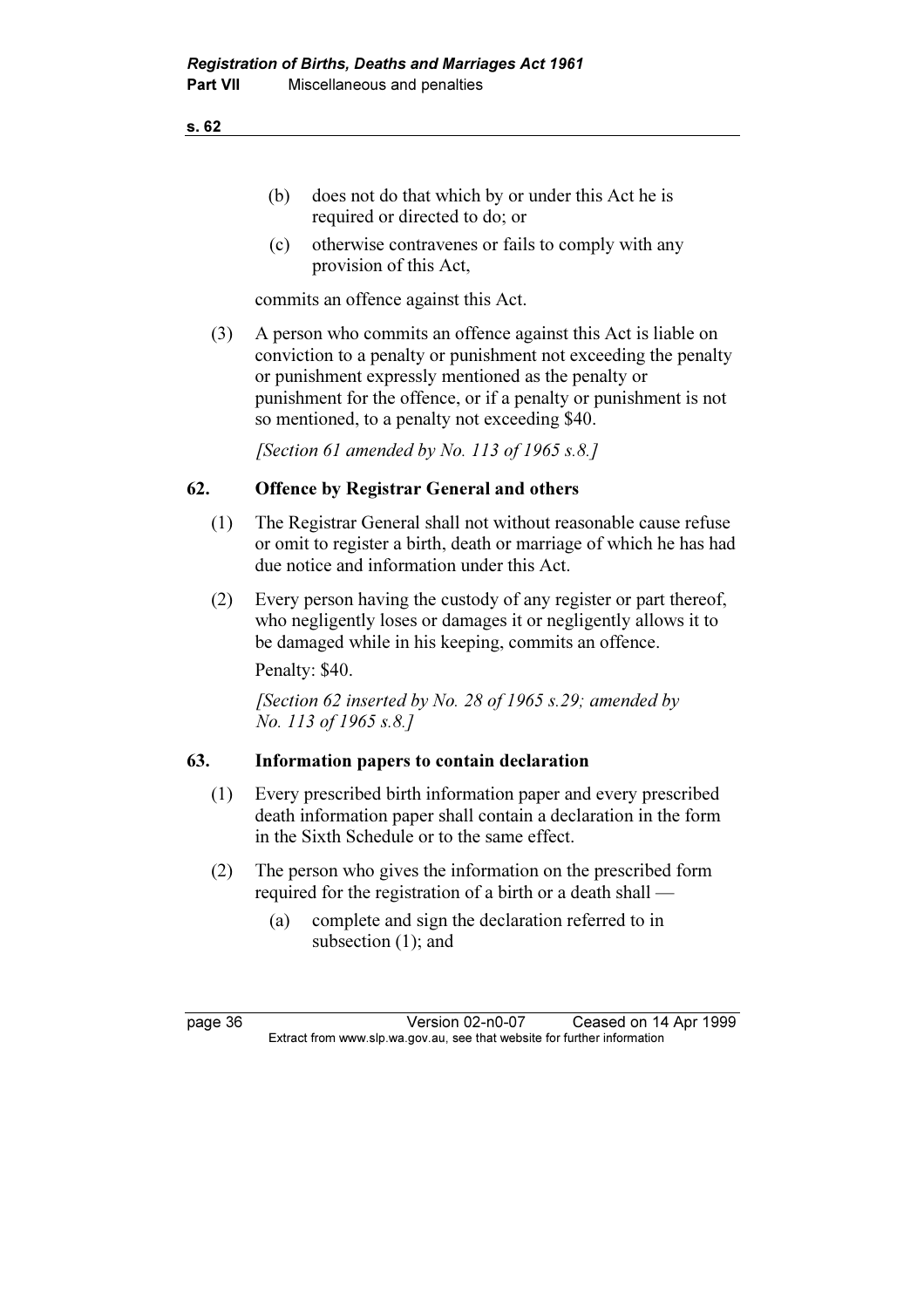- (b) cause his signature to be attested by a subscribing witness.
- (3) Where the district registrar receives a prescribed form or any other paper or document required for the registration of a birth, death or marriage under this Act, he shall where required therein sign the prescribed form, paper or document and as soon as practicable forward it to the Registrar General.

[Section 63 amended by No. 28 of 1965  $s$ , 30.]

### 63A. District registrar prohibited from making entry in register except by authority of Registrar General

 A district registrar shall not make or cause to be made an entry in any register of births, deaths or marriages kept by him, unless he is authorized in writing by the Registrar General, to do so.

[Section 63A inserted by No. 28 of 1965 s.31.]

### 63B. Prohibition of demand of extracts, etc.

 A person shall not without reasonable cause demand the production of any extract of entry or certified copy of an entry made or issued under the provisions of this Act.

[Section 63B inserted by No. 11 of 1975 s.11.]

### 64. No prosecution without authority of Registrar General

 No prosecution for an offence against this Act shall be commenced without the authority of the Registrar General.

### 65. Correction of errors in registers

- (1) No person shall make an alteration in a register of births, deaths or marriages unless the alteration is made in accordance with the provisions of this Act.
- (2) A clerical error or an error of fact or substance, or an omission of a material fact, in a register of births, deaths or marriages,

Ceased on 14 Apr 1999 Version 02-n0-07 page 37<br>Extract from www.slp.wa.gov.au, see that website for further information  $\mathbf{F}$  from which was the set that we besite for further information  $\mathbf{F}$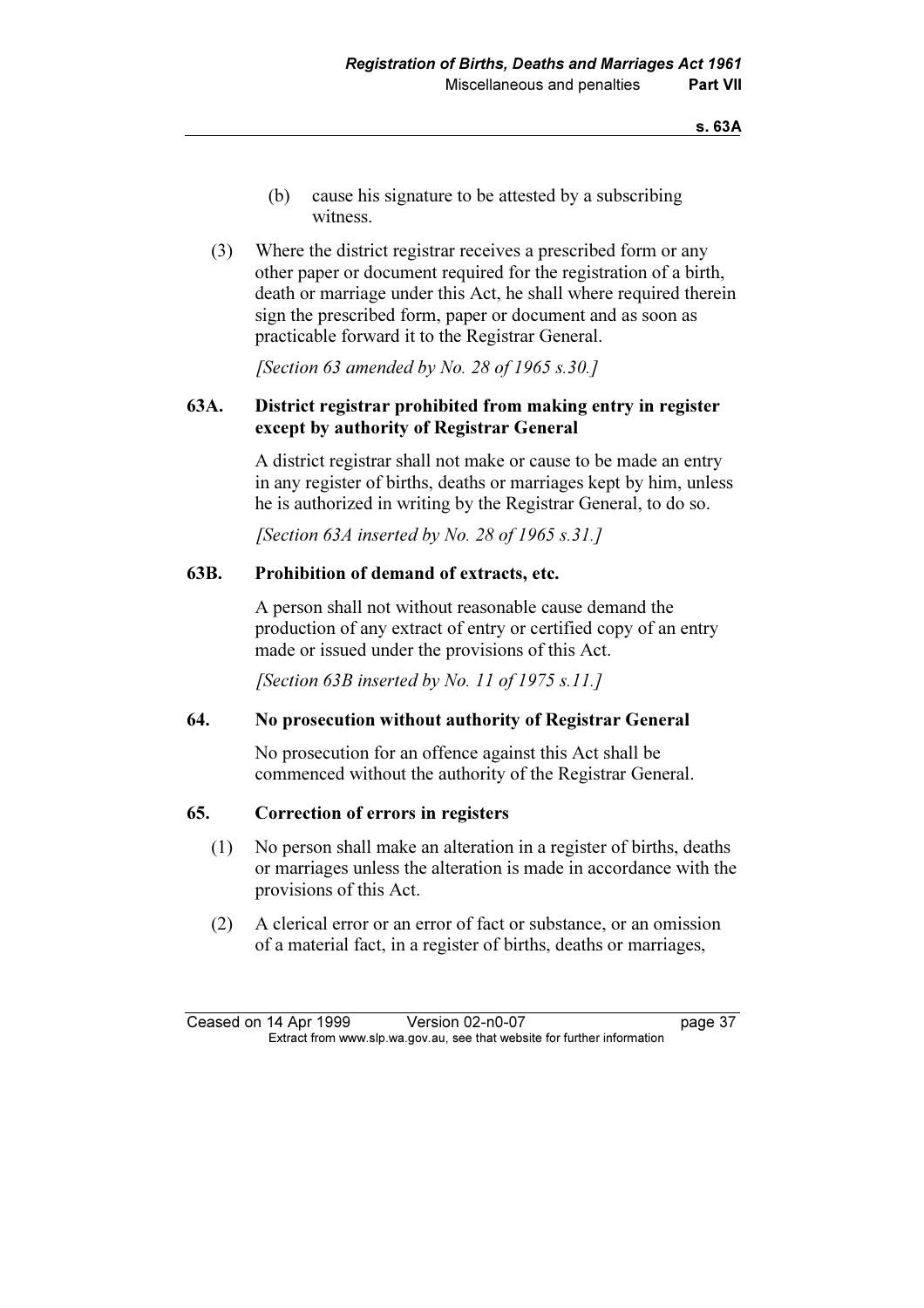may be corrected in the manner and by any person authorized by the Registrar General.

- (3) Instead of authorizing any correction in a register as provided in subsection (2), the Registrar General may direct a new entry to be made in the register, whereupon no certified copies of the original entry, extracts of entry therefrom, or searches thereof, shall be issued or permitted except by the authority of the Registrar General.
- (4) For the purposes of this section the Registrar General may require any person to make and produce to him a statutory declaration and give to him such other evidence as to the facts as he may deem necessary.
- (5) A certified copy of an entry in a register corrected in accordance with this section shall show in addition to the matter contained in that entry, any entry that is in the margin thereof.

### 66. Power of Registrar General to impound altered extracts or certified copies

 The Registrar General may impound and keep any extract of entry or certified copy of a registration of a birth, death or marriage that has, subsequent to its issue, been altered or changed in any particular.

### 67. Omission of informant's signature not to render entries inadmissible in evidence

 No existing or future entry in a register kept under this Act and no certified copy of such an entry is inadmissible in evidence by reason only of the fact —

- (a) that the entry has not been signed by the informant; or
- (b) that the entry has not been signed in accordance with this Act or any Act repealed by this Act, if in such a case, the Registrar General is satisfied as to the correctness of the entry and has caused an entry to that effect to be inserted in the margin of the entry.

page 38 Version 02-n0-07 Ceased on 14 Apr 1999<br>Extract from www.slp.wa.gov.au, see that website for further information  $\mathbf{F}$  from which was the set that we besite for further information  $\mathbf{F}$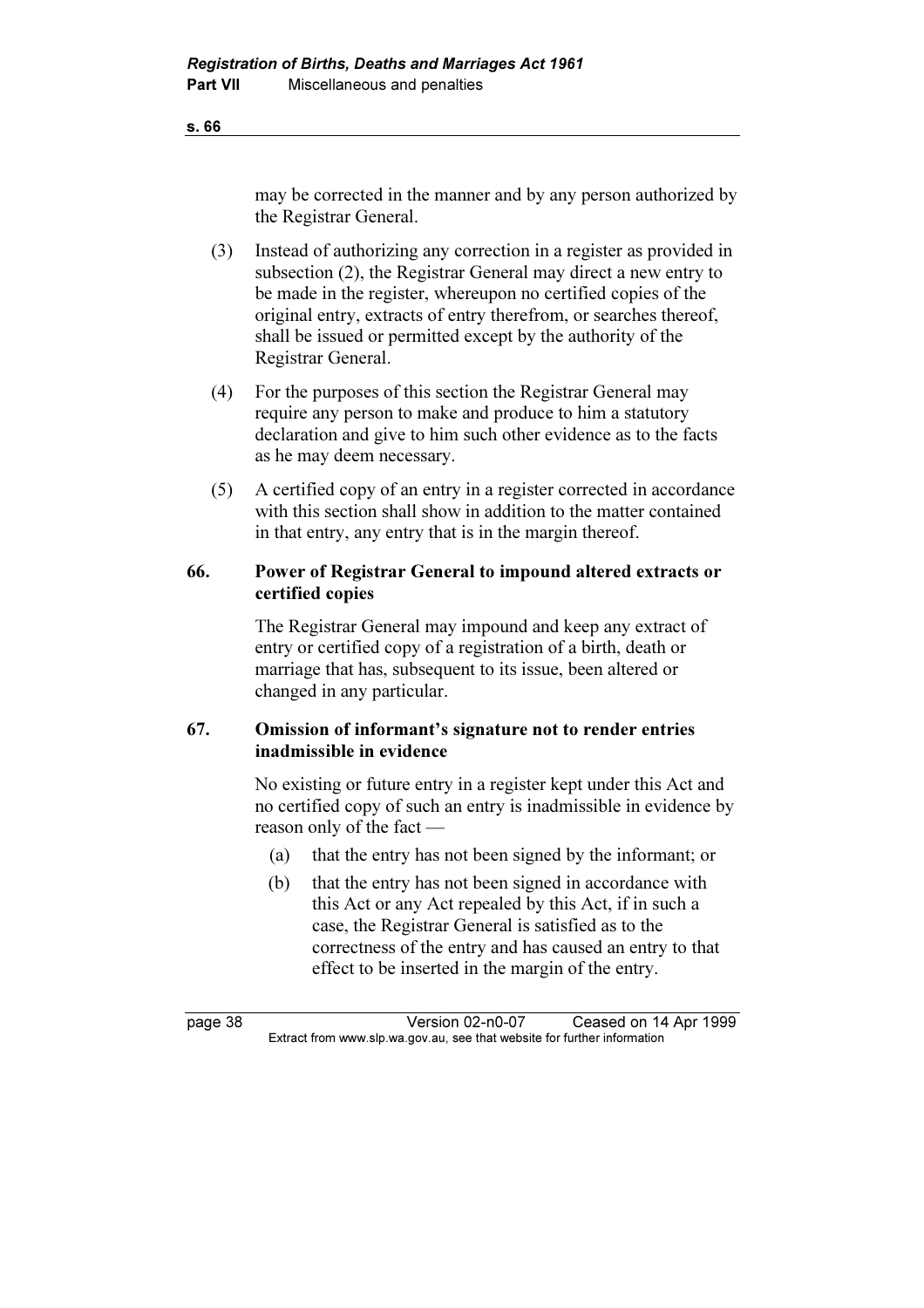[Section 67 amended by No. 28 of 1965 s.32.]

### 68. Entries as to registration of births of adopted persons

- (1) Where the Registrar General is required under section 78 (2) or (4) of the Adoption Act 1994 to endorse a registration of birth or to register a birth and endorse the registration, the endorsement or registration and endorsement (as the case may be) shall be made in a manner and form approved by the Registrar General.
- (2) Where the Registrar General is required under section 86 of the Adoption Act 1994 to issue a certified copy of that portion of the registration of an adoptee's birth that does not refer to the adoptee's adoption or birth parents, the certified copy shall be in a form approved by the Registrar General.
- (3) The Registrar General shall amend the index of the register kept in the Registrar General's office and is to cause the index of the register kept in the office of the district registrar to be amended, so as to refer to any endorsement or registration and endorsement effected under section 78 (2) or (4) of the Adoption Act 1994.

[Section 68 inserted by No. 9 of 1994 s.145.]

### 69. Right of ministers to receive fees

 Nothing in this Act affects the right of a minister to require or receive a fee for or in respect of the performance of any baptism or burial.

### 70. Sections of Second Schedule of *Interpretation Act 1918*<sup>2</sup>, incorporated

 Sections E, F, G and H of the Second Schedule to the *Interpretation Act 1918*<sup>2</sup>, are incorporated in this Act.

### 71. Power of Governor to amend forms in schedules

 The Governor may from time to time amend the forms contained in the Schedules to this Act.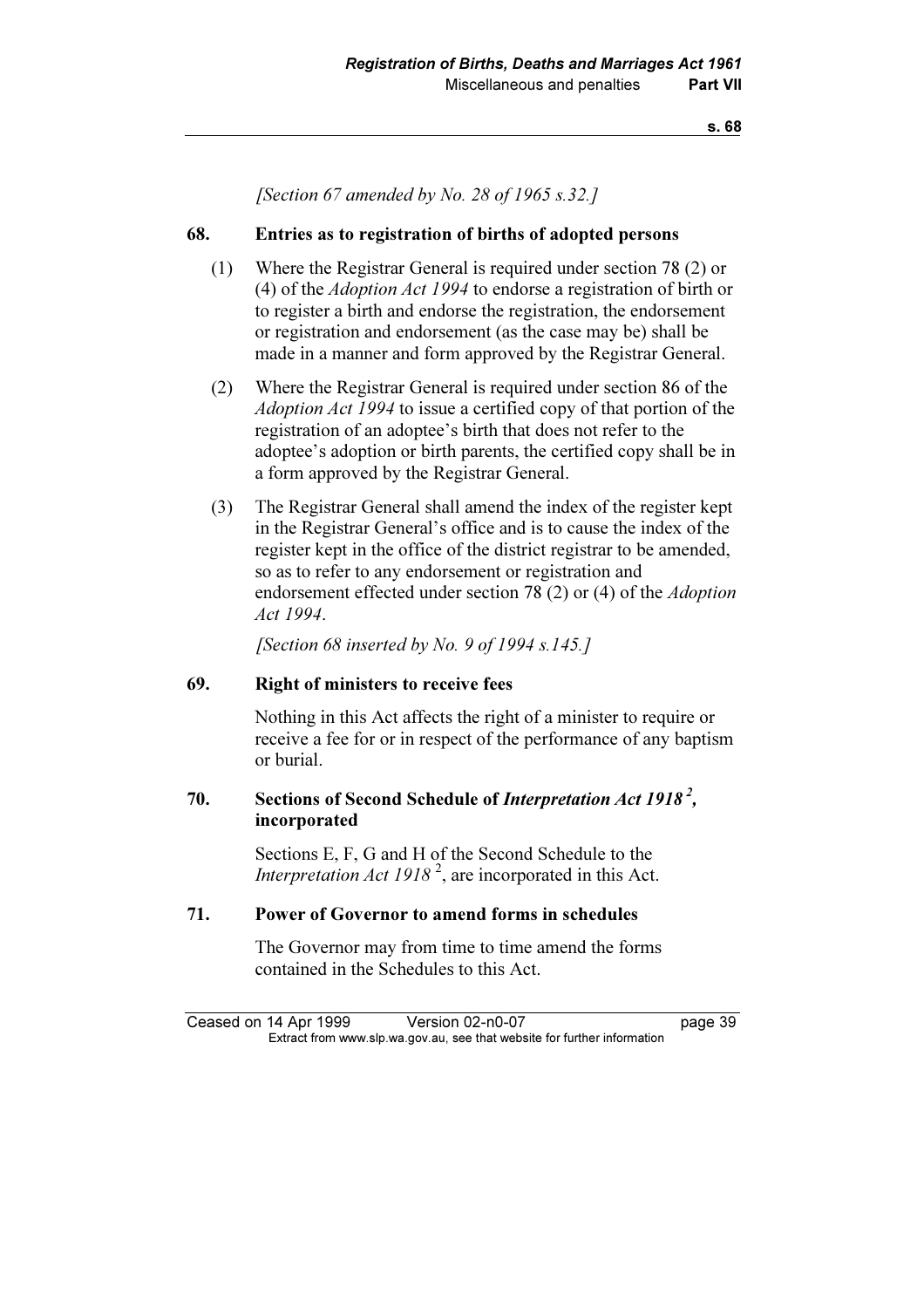### 72. Fees

- (1) There shall be paid
	- (a) to the Registrar General, and to every district registrar and assistant district registrar such fees as may be prescribed in respect of the matters and things respectively mentioned in this Act; and
	- (b) to every district registrar and assistant district registrar such fees and emoluments for duties performed by them under this Act as may be prescribed.
- (2) Where the Registrar General or any district registrar is empowered by this Act to do any act for which a fee is payable, he may refuse to do the act until the fee is paid.
- (3) Notwithstanding the provisions of any regulation, the Registrar General may dispense with the payment of the whole or any part of a fee payable under the regulations.

### 73. Regulations

- (1) The Governor may make regulations for any purpose for which regulations are contemplated or required by this Act and may make all such other regulations as may, in his opinion, be necessary or expedient for giving full effect to the provisions of this Act and for the due administration of this Act.
- (1a) Without limiting the generality of subsection (1), regulations made under this Act —
	- (a) may from time to time, prescribe religious customs and naming procedures of ethnic groups;
	- (b) shall, where a regulation is made under paragraph (a), fix a day to be the prescribed day for the purposes of section 73A; and
	- (c) may make provision for all other matters that are required to be prescribed or are necessary or convenient to be prescribed for the purposes of section 21A.

page 40 Version 02-n0-07 Ceased on 14 Apr 1999<br>Extract from www.slp.wa.gov.au, see that website for further information  $\mathbf{F}$  from which was the set that we besite for further information  $\mathbf{F}$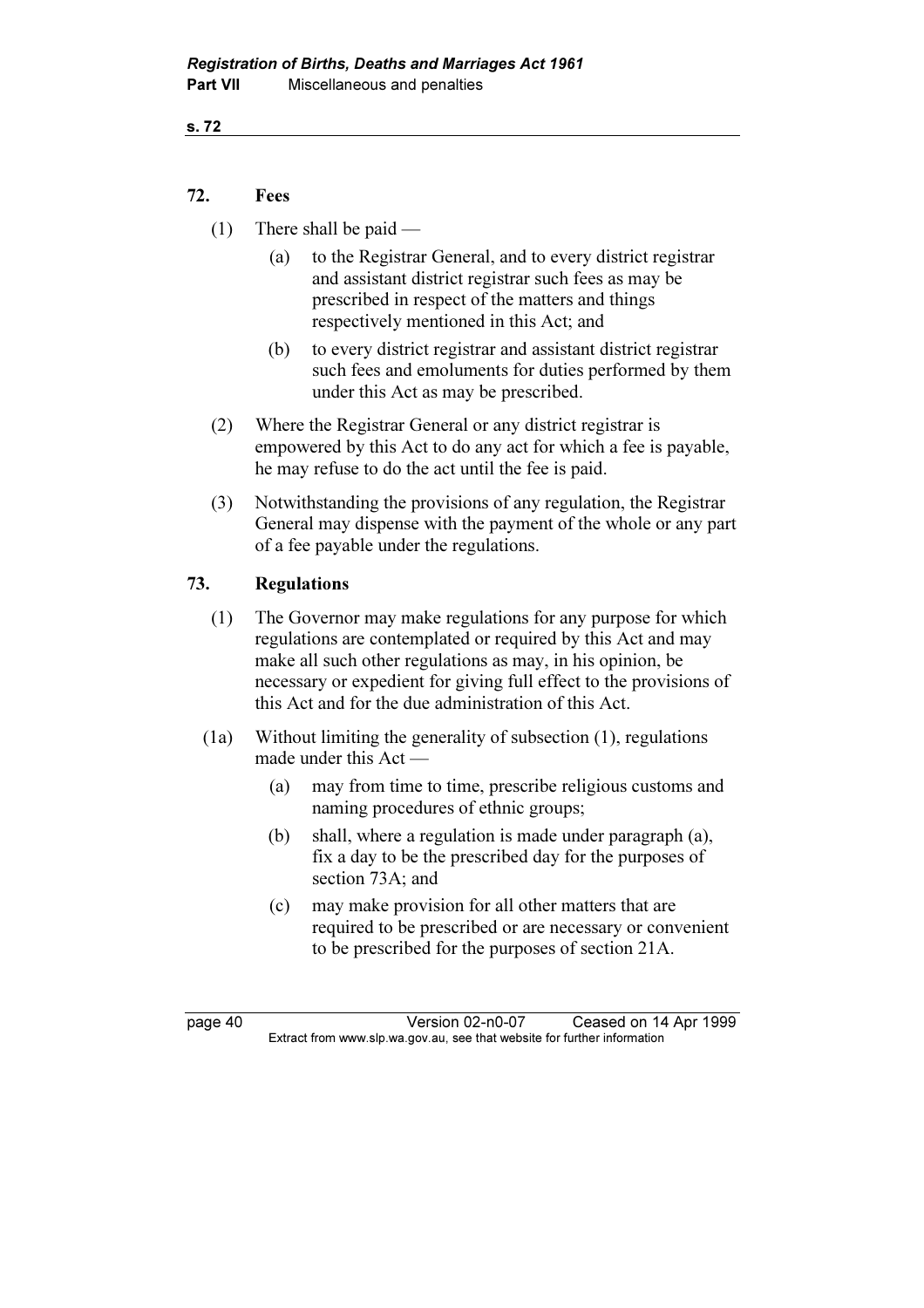(2) The regulations may impose a fine not exceeding \$40 for a breach of any regulation made under this section.

[Section 73 amended by No. 113 of 1965 s.8; No. 79 of 1985] s.6.]

### 73A. Application to amend register within 6 months of prescribed day

- (1) Where a regulation is made under section 73 (1a) (a) prescribing a religious custom or naming procedure of an ethnic group, the mother and father of a child whose surname was immediately before the prescribed day entered in a register of births may, where either the mother or father of the child belongs to that ethnic group, apply within 6 months of that prescribed day to the Registrar General to amend that register to enter as the surname of that child a surname which is in accordance with that prescribed custom or naming procedure and the Registrar General shall, where he is satisfied that the proposed surname is in accordance with that prescribed custom or naming procedure, amend the register accordingly.
- (2) In subsection (1) "**prescribed day**", in relation to a religious custom or naming procedure of an ethnic group, means the day fixed by a regulation made under section 73 (1a) (b) as the prescribed day for that religious custom or naming procedure.

[Section 73A inserted by No. 79 of 1985 s.7.]

### 74. Cost of administration

 The cost of the administration of this Act shall be paid out of the moneys appropriated by Parliament for the purpose.

Ceased on 14 Apr 1999 Version 02-n0-07 page 41<br>Extract from www.slp.wa.gov.au, see that website for further information  $\mathbf{F}$  from which was the set that we besite for further information  $\mathbf{F}$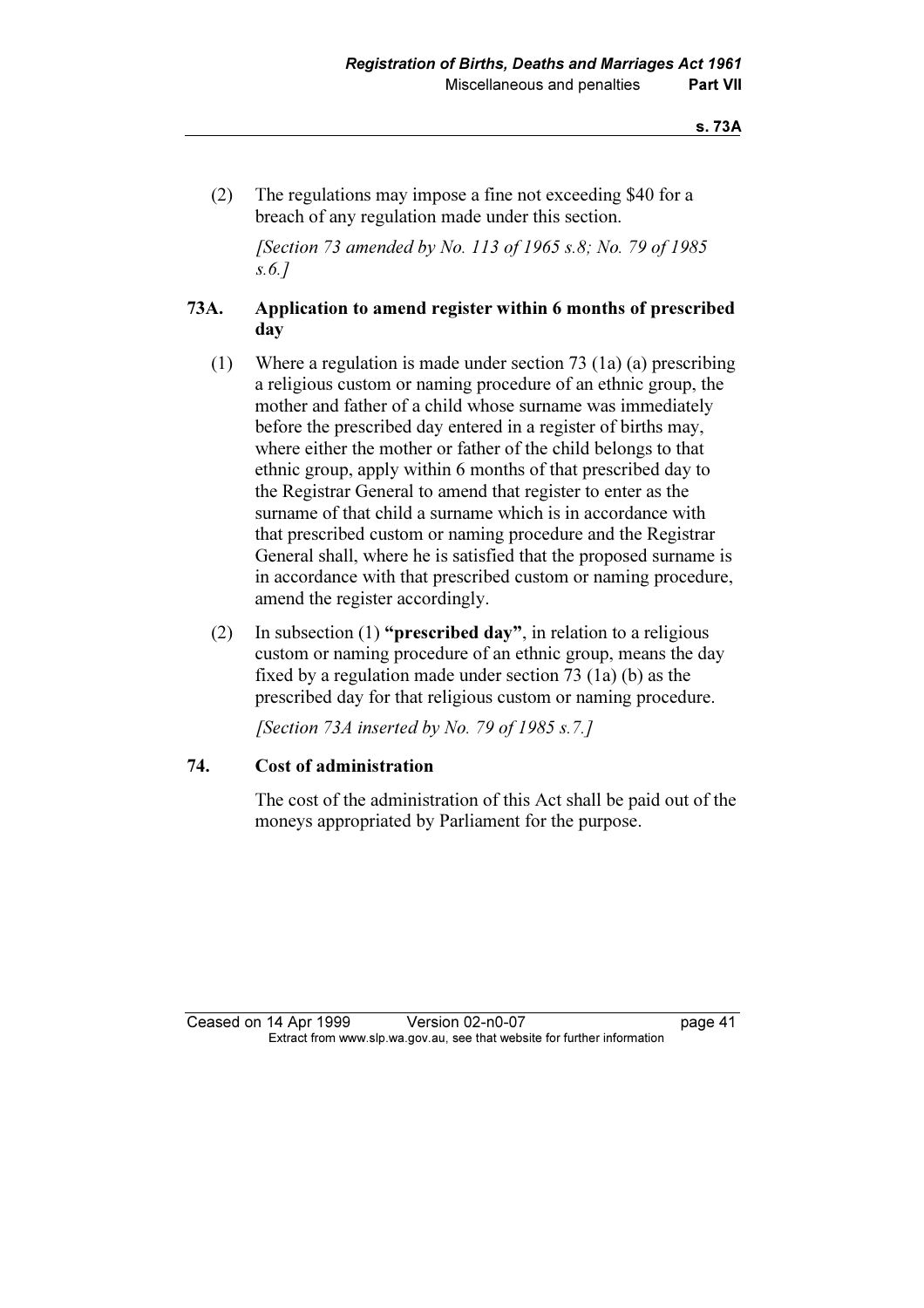# 1<sup>st</sup> Schedule

[section 2.]

| No. of Act. | Title of Act.                       | Extent of    |
|-------------|-------------------------------------|--------------|
|             |                                     | Repeal.      |
| 58 Vict.    | Registration of Births, Deaths, and | The whole.   |
| No. 16      | Marriages Act, 1894                 |              |
| 64 Vict.    | Registration of Births, Deaths, and | The whole.   |
| No. 31      | Marriages Amendment Act, 1900       |              |
| 19 of 1907  | Registration of Births, Deaths, and | The whole.   |
|             | Marriages Amendment Act, 1907       |              |
| 4 of 1914   | Registration of Births, Deaths and  | The whole.   |
|             | Marriages Act Amendment Act, 1914   |              |
| 21 of 1948  | Registration of Births, Deaths and  | The whole.   |
|             | Marriages Act Amendment Act, 1948   |              |
| 72 of 1956  | Marriage Act Amendment Act, 1956    | S. 2 and the |
|             |                                     | schedules to |
|             |                                     | the Act.     |

page 42 Version 02-n0-07 Ceased on 14 Apr 1999 Extract from www.slp.wa.gov.au, see that website for further information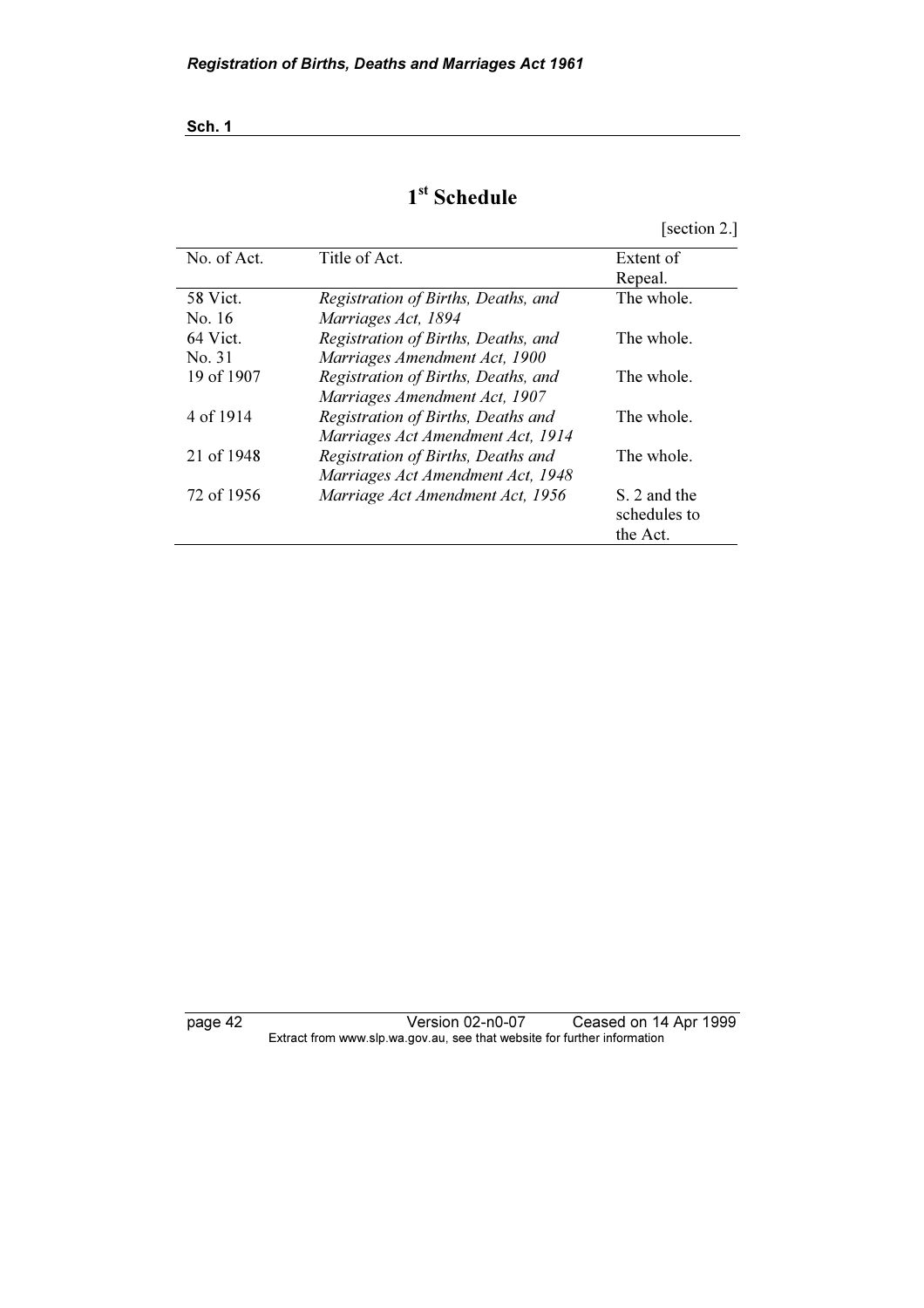# 2<sup>nd</sup> Schedule

[Sec. 10.]

#### REGISTRATION OF BIRTHS, DEATHS AND MARRIAGES ACT 1961

### BIRTH IN THE STATE OF WESTERN AUSTRALIA

**COLUMN** 1 REGISTRATION NUMBER 2 (1) SURNAME<br>
(2) GIVEN NAMES<br>
CHILD (3) DATE OF BIRTH (1) SURNAME<br>
(2) GIVEN NAMES<br>
(3) DATE OF BIRTH<br>
(4) PLACE OF BIRTH<br>
(5) SEX SEX  $\overrightarrow{3}$  (1) SURNAME (2) GIVEN NAMES<br>FATHER (3) USUAL OCCUP. USUAL OCCUPATION<br>AGE (1)<br>(2)<br>(3)<br>(4)<br>(5) (5) PLACE OF BIRTH<br>
(1) SURNAME<br>
(2) GIVEN NAMES<br>
(3) MAIDEN SURNAME<br>
(4) USUAL OCCUPAT 4 (1) SURNAME<br>
(2) GIVEN NAMES<br>
(3) MAIDEN SURNAME MOTHER (4) USUAL OCCUPATION<br>(5) AGE (5) AGE (6) PLACE OF BIRTH 5 PARENTS' (1) DATE OF MARRIAGE MARRIAGE (2) PLACE OF MARRIAGE AND (3) GIVEN NAMES AND<br>CHILDREN AGES OF PREVIOUS<br>OF CHILDREN IN MARRIAGE ORDER OF BIRTH<br>
6 WITNESSES (1) ACCOUCHEUR (2) NURSE(S) (3) OTHER WITNESSES (4) OCCUPIER OF **BIRTHPLACE** THE INFORMANT (1) NAME(S)<br>(2) DESCRIPT (2) DESCRIPTION (3) USUAL ADDRESS 8 (1) DATE REGISTRAR REGISTERED AT PERTH BY SEAL

[Second Schedule inserted by No. 79 of 1985 s.8.]

Ceased on 14 Apr 1999 Version 02-n0-07 Page 43 Extract from www.slp.wa.gov.au, see that website for further information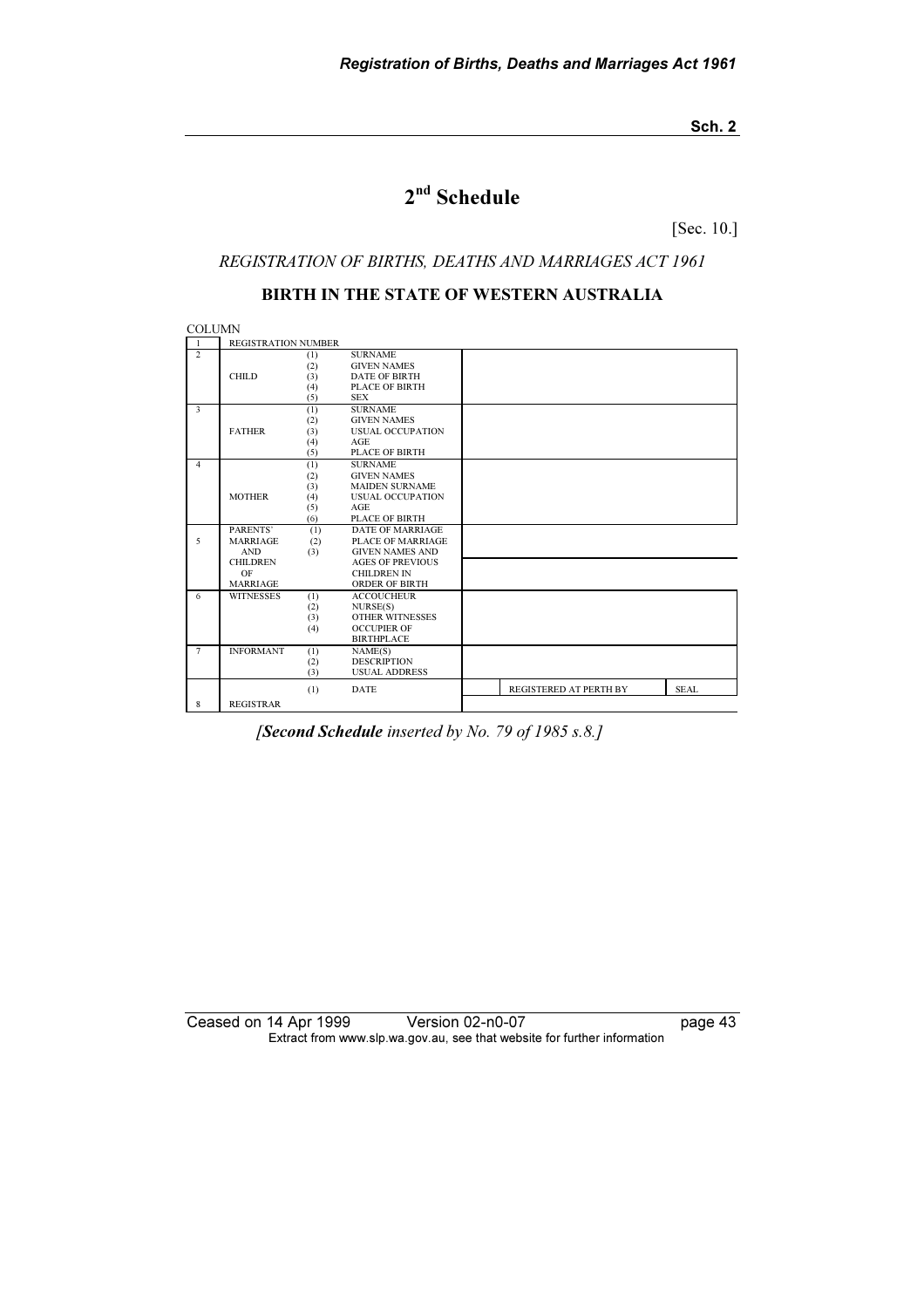# 3rd Schedule

[Sec. 10]

#### REGISTRATION OF BIRTHS, DEATHS AND MARRIAGES ACT 1961

#### DEATH IN THE STATE OF WESTERN AUSTRALIA

**COLUMN** 

| -1               | <b>REGISTRATION NUMBER</b>                                                                                                                                                                                                                                                                         |                       |     |                               |                     |
|------------------|----------------------------------------------------------------------------------------------------------------------------------------------------------------------------------------------------------------------------------------------------------------------------------------------------|-----------------------|-----|-------------------------------|---------------------|
| $\overline{2}$   | <b>SURNAME</b><br>(1)<br>(2)<br><b>GIVEN NAMES</b><br>PLACE OF DEATH<br>(3)<br><b>DATE OF DEATH</b><br>(4)<br>OCCUPATION AGE AND SEX<br>(5)<br>(6)<br><b>USUAL ADDRESS</b><br>(7)<br>PLACE OF BIRTH<br>YEARS LIVED IN EACH<br>(8)<br><b>AUSTRALIAN STATE</b>                                       |                       | AGE | <b>SEX</b>                    |                     |
| 3                | <b>FATHER'S NAME</b><br>(1)<br>(2)<br><b>USUAL OCCUPATION</b><br><b>MOTHER'S MAIDEN NAME</b><br>(3)<br>(4)<br><b>USUAL OCCUPATION</b>                                                                                                                                                              |                       |     |                               |                     |
| $\overline{4}$   | (1) MARITIAL STATUS<br><b>MARRIAGE PARTICULARS</b>                                                                                                                                                                                                                                                 | (2) PLACE OF MARRIAGE |     | (3) DATE OF MARRIAGE          | (4) TO WHOM MARRIED |
| $\overline{5}$   | NAMES AND AGES OF CHILDREN IN<br>THEIR ORDER OF BIRTH                                                                                                                                                                                                                                              |                       |     |                               |                     |
| 6                | <b>CAUSE OF DEATH</b><br>(APPROXIMATE INTERVAL BETWEEN<br>ONSET OF DISEASE OR CONDITION<br>AND DEATH SHOWN IN BRACKETS)                                                                                                                                                                            |                       |     |                               |                     |
| $7\phantom{.0}$  | <b>NAME OF DOCTOR</b><br>(1)<br>(2)<br>DATE LAST SEEN ALIVE                                                                                                                                                                                                                                        |                       |     |                               |                     |
| 8<br>$\mathbf Q$ | PLACE OF BURIAL OR<br>(1)<br><b>CREMATION</b><br><b>DATE</b><br>(2)<br>PERSON CERTIFYING<br>(3)<br><b>CREMATORIUM OFFICIAL</b><br>(4)<br>(5)<br>OFFICIATING MINISTER<br><b>RELIGIOUS DENOMINATION</b><br>(6)<br>(7)<br><b>WITNESSES</b><br><b>INFORMANT'S NAME</b><br>(1)<br>(2)<br><b>ADDRESS</b> |                       |     |                               |                     |
| 10               | (3)<br><b>DESCRIPTION</b><br>SIGNATURE, DATE AND PLACE OF<br><b>REGISTRATION</b>                                                                                                                                                                                                                   |                       |     | <b>REGISTERED AT PERTH BY</b> | <b>SEAL</b>         |

[Third Schedule inserted by No. 79 of 1985 s.9.]

page 44 Version 02-n0-07 Ceased on 14 Apr 1999 Extract from www.slp.wa.gov.au, see that website for further information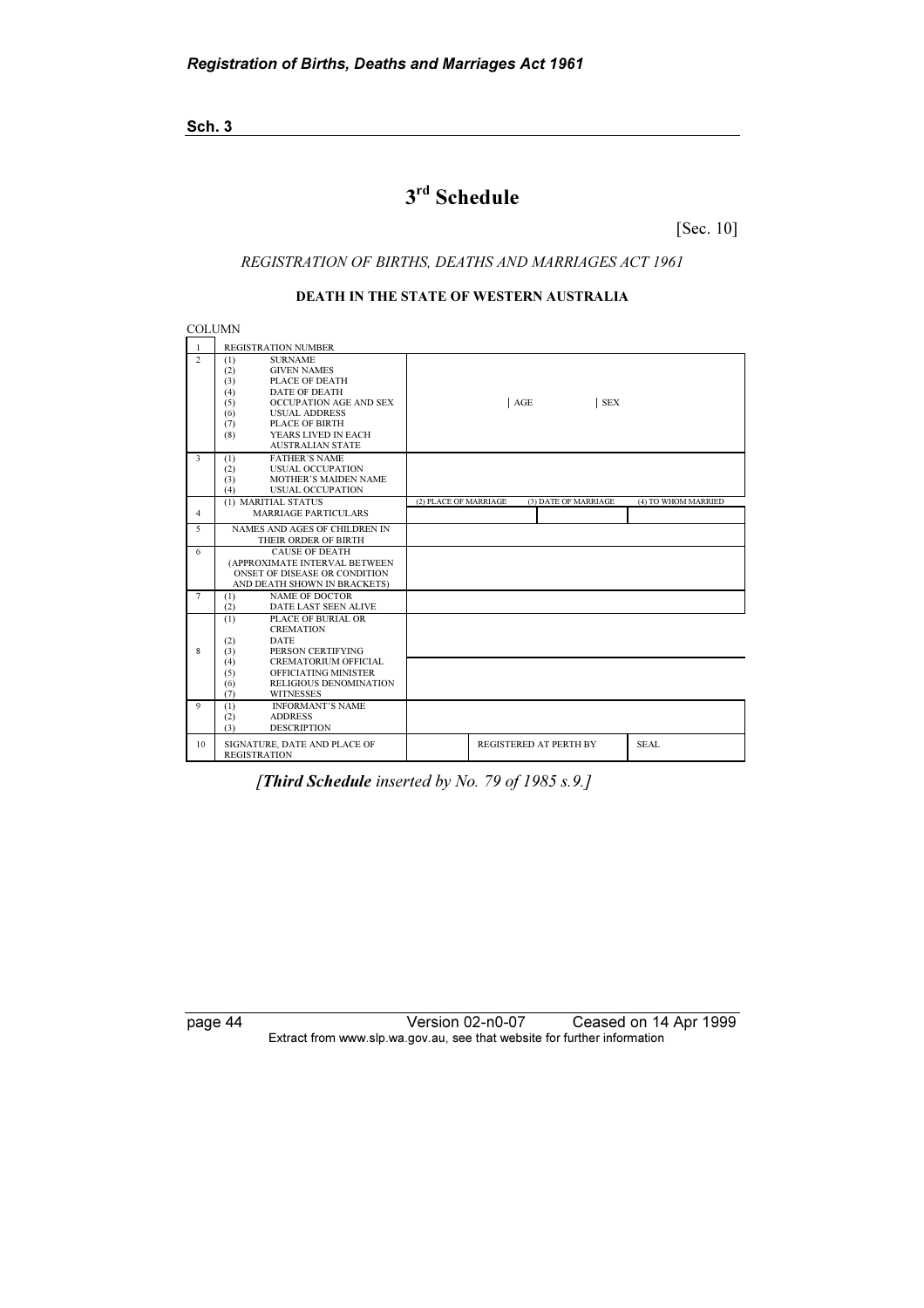# 4th Schedule

Registration of Births, Deaths and Marriages Act 1961, Section  $10$  — Schedule 4.

MARRIAGES in the................................................Registry District of Western Australia.

| Col.                    |                                                                |                      |                      |            |              |
|-------------------------|----------------------------------------------------------------|----------------------|----------------------|------------|--------------|
| $\mathbf{1}$            | Registration Number<br>$\cdots$                                | $\cdots$             | $\sim$               |            |              |
| $\overline{c}$          | Date of Marriage<br>$\cdots$                                   | $\cdots$             | $\cdots$             |            |              |
| $\overline{\mathbf{3}}$ | Place of Marriage<br>$\cdots$                                  | $\cdots$             | $\cdots$             |            |              |
| $\overline{4}$          | <b>Rites Used</b><br>$\cdots$                                  | $\cdots$             | $\cdots$             |            |              |
|                         |                                                                |                      |                      | Bridegroom | <b>Bride</b> |
| 5                       | Surname<br>$\cdots$                                            | $\cdots$             |                      |            |              |
| 6                       | Christian or Other Names<br>$\cdots$                           | $\ldots$             | $\sim$               |            |              |
| $\overline{7}$          | <b>Usual Occupation</b><br>                                    | $\cdots$             |                      |            |              |
| $\,$ 8 $\,$             | Usual Place of Residence<br>$\ldots$                           | .                    | .                    |            |              |
| $\overline{9}$          | Conjugal Status<br>$\cdots$                                    | $\cdots$             | $\cdots$             |            |              |
| 10                      | Birthplace<br>$\cdots$                                         | $\cdots$             | $\cdots$             |            |              |
| 11                      | Date of Birth<br>$\cdots$                                      | $\cdots$             | $\cdots$             |            |              |
| 12                      | Father's Name in Full<br>$\cdots$                              | $\cdots$             | $\cdots$             |            |              |
| 13                      | Mother's Maiden Name in Full                                   | .                    |                      |            |              |
| 14                      | Name of Celebrant<br>$\cdots$                                  | $\dots$              | $\cdots$             |            |              |
| 15                      | Names of Witnesses:<br>(1)<br>$\ddotsc$<br>$\cdots$            | $\cdots$             | $\cdots$             |            |              |
|                         | (2)<br>$\ldots$<br>$\dots$                                     | $\cdots$             | $\cdots$             |            |              |
| 16                      | Registered at<br>$\cdots$<br>Signature of Registration Officer | $\cdots$<br>$\cdots$ | $\cdots$<br>$\cdots$ |            |              |
|                         | Date Registered<br>.                                           | $\cdots$             | $\cdots$             |            |              |
|                         |                                                                |                      |                      |            | Seal         |

[Fourth Schedule inserted in Gazette 31 December 1965, p.4393.]

#### Ceased on 14 Apr 1999 Version 02-n0-07 page 45 Extract from www.slp.wa.gov.au, see that website for further information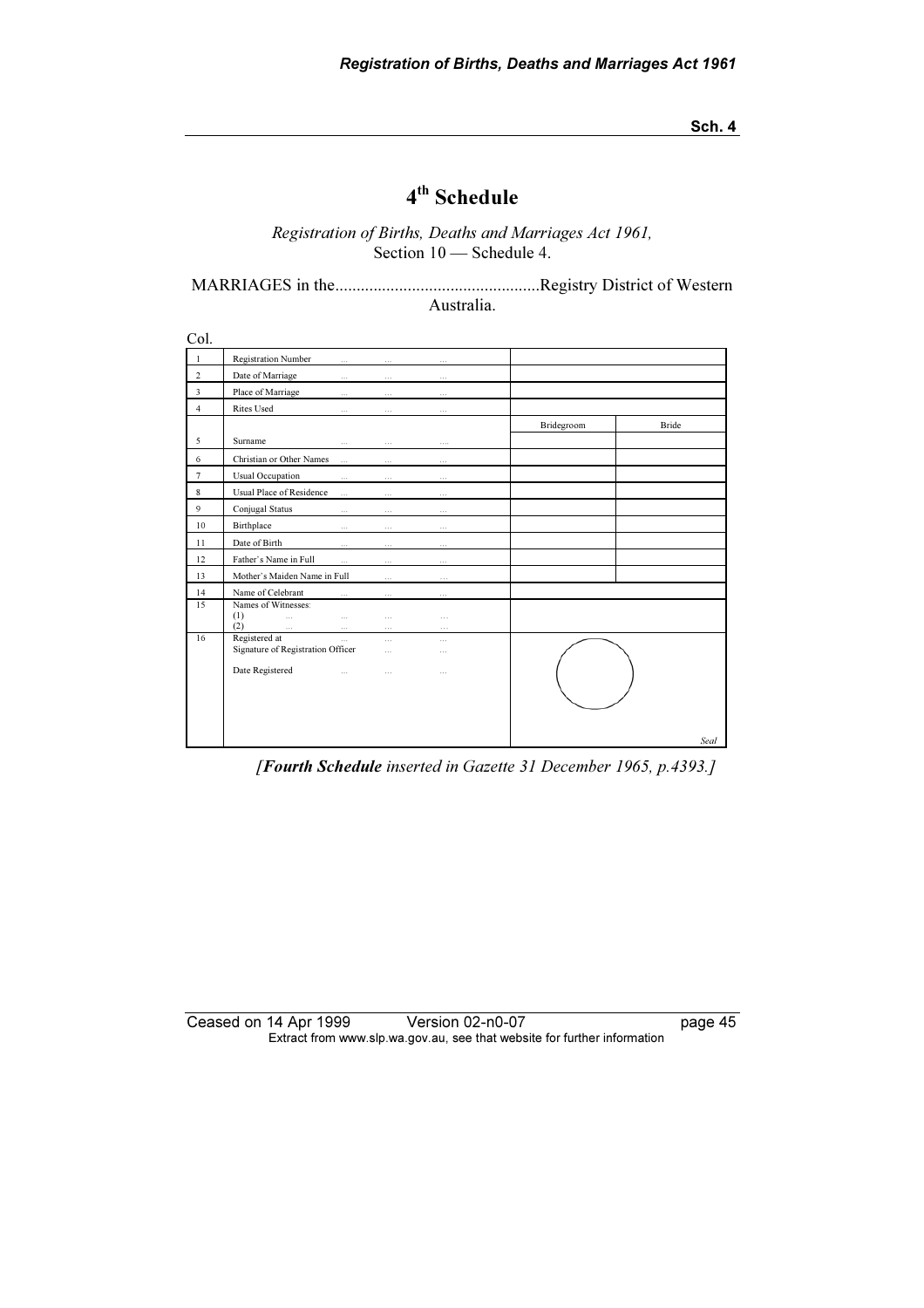# 5<sup>th</sup> Schedule

Registration No. .................................

Registration of Births, Deaths and Marriages Act, 1961 (Section 45, Schedule 5.)

### CERTIFICATE OF DISPOSAL OF BODY

| (1) | Full name.                                                                  |                                                                                                                                                                                                            |
|-----|-----------------------------------------------------------------------------|------------------------------------------------------------------------------------------------------------------------------------------------------------------------------------------------------------|
| (2) | Address.                                                                    |                                                                                                                                                                                                            |
| (3) | Description of certifier e.g.,<br>"Funeral Director", "Police"<br>Officer". |                                                                                                                                                                                                            |
| (4) | Full name of deceased.                                                      |                                                                                                                                                                                                            |
| (5) | Late address of deceased.                                                   |                                                                                                                                                                                                            |
|     |                                                                             |                                                                                                                                                                                                            |
|     |                                                                             | disposed of in the following manner –                                                                                                                                                                      |
| (6) | State method of disposal -                                                  |                                                                                                                                                                                                            |
|     | buried or cremated;<br>(a)                                                  |                                                                                                                                                                                                            |
|     | mausoleum or other<br>(b)                                                   | in the presence of the undersigned                                                                                                                                                                         |
|     | resting place;                                                              |                                                                                                                                                                                                            |
|     | reception into school of<br>(c)                                             |                                                                                                                                                                                                            |
|     | anatomy;<br>deposited at the premises<br>(d)                                |                                                                                                                                                                                                            |
|     | (Name and address)                                                          |                                                                                                                                                                                                            |
|     | pending transfer to $\dots \dots$                                           |                                                                                                                                                                                                            |
|     | (destination) for                                                           |                                                                                                                                                                                                            |
|     | burial/cremation.                                                           |                                                                                                                                                                                                            |
| (7) | Signature of person disposing of                                            | Signature of Certifier                                                                                                                                                                                     |
|     | the dead body.                                                              |                                                                                                                                                                                                            |
|     |                                                                             | Acting for                                                                                                                                                                                                 |
|     |                                                                             |                                                                                                                                                                                                            |
| (8) | Name of Funeral Director or<br>Firm.                                        | *If a person who is registered for the celebration of marriages<br>in Australia is a witness, only one witness is necessary,<br>otherwise two witnesses are necessary - see section $45(1)$ of<br>the Act. |

[Fifth Schedule inserted by No. 11 of 1975 s.12.]

page 46 Version 02-n0-07 Ceased on 14 Apr 1999 Extract from www.slp.wa.gov.au, see that website for further information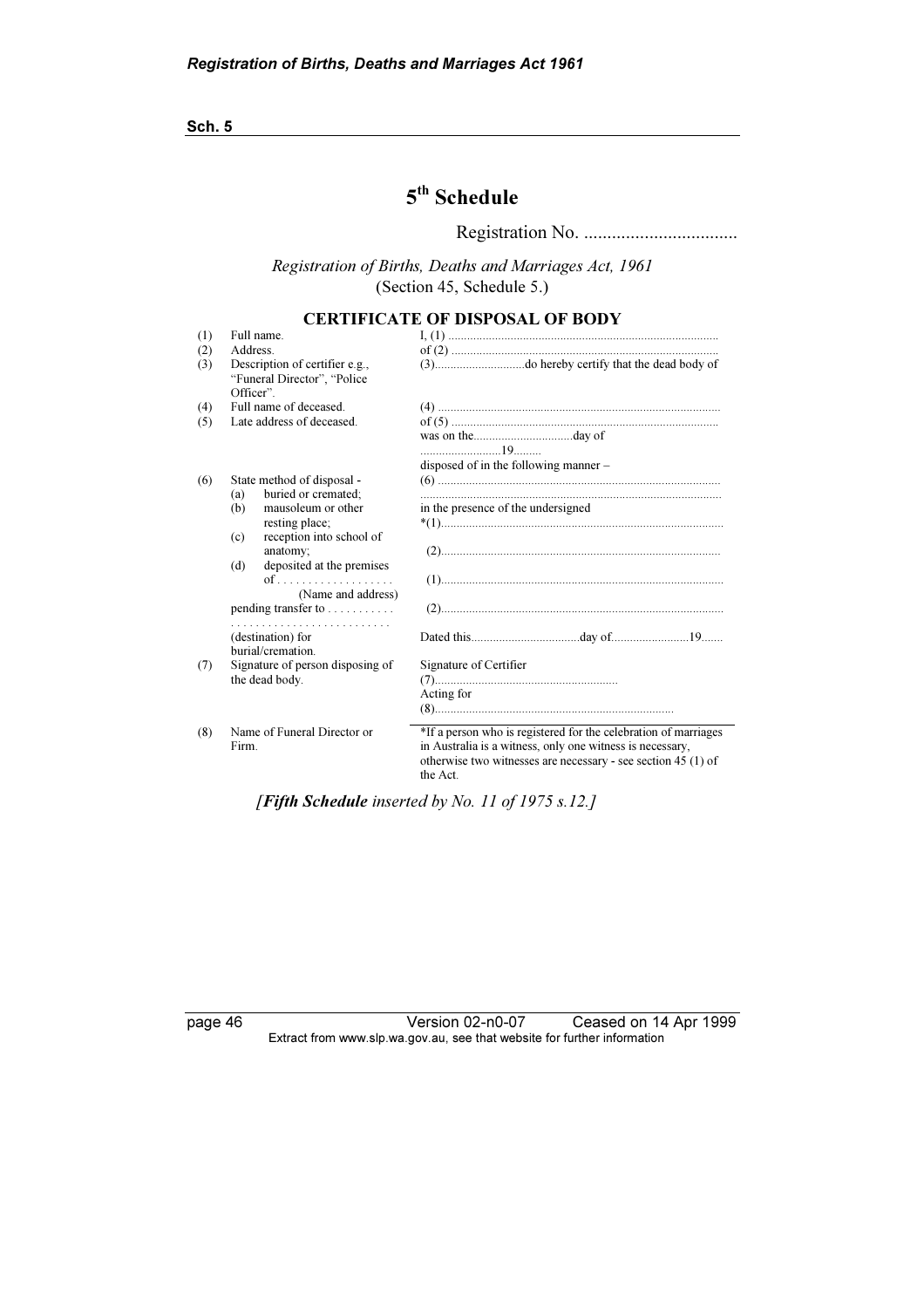## $6<sup>th</sup>$  Schedule

(Registration of Births, Deaths and Marriages Act, 1961, Section 63, Schedule 6.)

DECLARATION BY INFORMANT OF A BIRTH.

I, the undersigned (name in full)............................................................................, residing at (full address)........................................................................................, being the.............................................................of the Child mentioned in Item 2 above, do solemnly and sincerely declare that the particulars given in this Paper are true to the best of my knowledge and belief. And I make this solemn declaration knowing that by the Criminal Code I am liable, in case of falsehood, to imprisonment for 3 years. Signature of Informant....................................................... Declared at....................................this...............................day of......................,

#### DECLARATION BY INFORMANT OF A DEATH.

| persons required by law to give information to the District Registrar concerning<br>the death of the abovementioned deceased person, do solemnly and sincerely<br>declare that the particulars given in this Paper are true to the best of my<br>knowledge and belief. And I make this solemn declaration knowing that by the<br>Criminal Code I am liable, in case of falsehood, to imprisonment for 3 years. |
|----------------------------------------------------------------------------------------------------------------------------------------------------------------------------------------------------------------------------------------------------------------------------------------------------------------------------------------------------------------------------------------------------------------|
|                                                                                                                                                                                                                                                                                                                                                                                                                |
|                                                                                                                                                                                                                                                                                                                                                                                                                |

Ceased on 14 Apr 1999 Version 02-n0-07 page 47<br>Extract from www.slp.wa.gov.au, see that website for further information  $\mathbf{F}$  from which was the set that we besite for further information  $\mathbf{F}$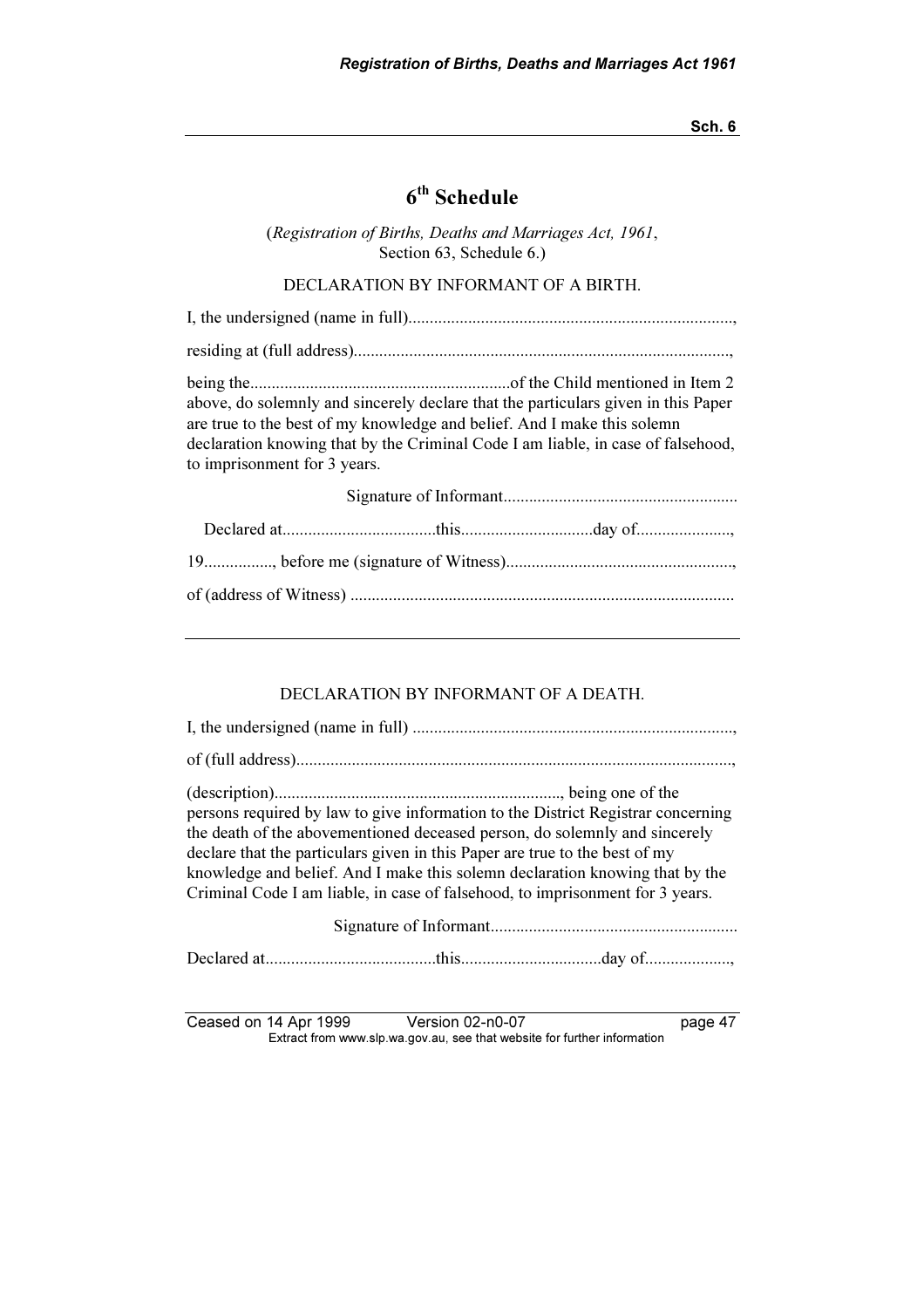| [Sixth Schedule amended by No. 51 of 1992 s.16 $(1)$ .] |
|---------------------------------------------------------|

page 48 Version 02-n0-07 Ceased on 14 Apr 1999 Extract from www.slp.wa.gov.au, see that website for further information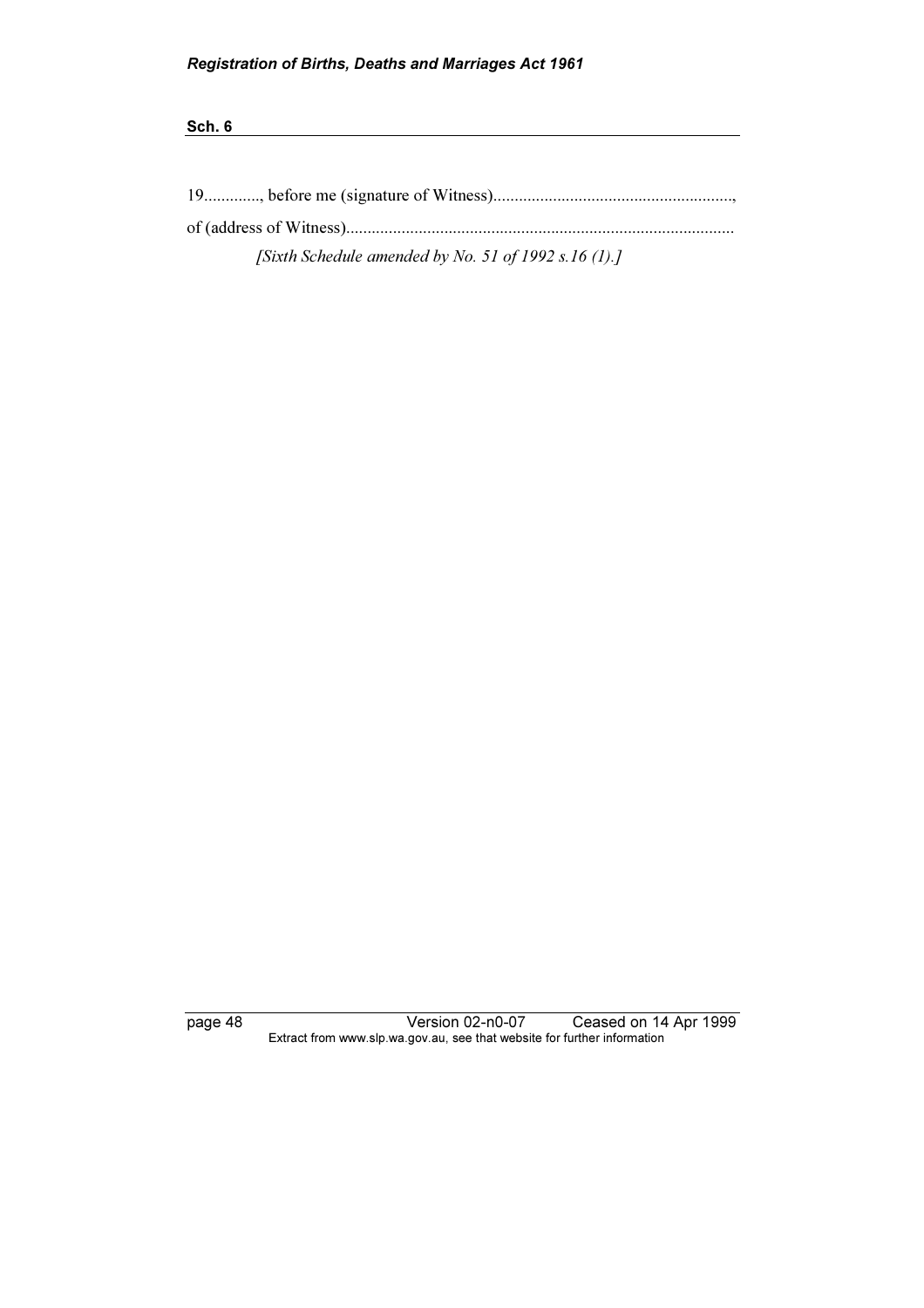### Notes

 This is a compilation of the Registration of Births, Deaths and Marriages Act 1961 and includes all amendments effected by the other Acts referred to in Part I of the following Table and by the regulations referred to in Part II of the following Table<sup>6</sup>.

1

### Table of Acts

### Compilation table

| <b>Short title</b>                                                                 | <b>Number</b><br>and year | <b>Assent</b> | Commencement                                                                                                                           |  |
|------------------------------------------------------------------------------------|---------------------------|---------------|----------------------------------------------------------------------------------------------------------------------------------------|--|
| Registration of Births,<br>Deaths and Marriages<br>Act 1961                        | 34 of 1961                | 6 Nov 1961    | 1 Sep 1963 (see Gazette<br>16 Aug 1963 p.2375)                                                                                         |  |
| Registration of Births,<br>Deaths and Marriages Act<br>Amendment Act 1965          | 28 of 1965                | 21 Oct 1965   | 1 Jan 1966 (see Gazette 24 Dec<br>1965 p.4235)                                                                                         |  |
| Decimal Currency Act 1965                                                          | 113 of 1965               | 21 Dec 1965   | Sections 4 to 9: 14 Feb 1966<br>(see section $2(2)$ ); balance:<br>21 Dec 1965                                                         |  |
| Registration of Births,<br>Deaths and Marriages Act<br>Amendment Act 1975          | 11 of 1975                | 9 May 1975    | 1 Oct 1975 (see Gazette 3 Oct<br>1975 p.3758)                                                                                          |  |
| Registration of Births,<br>Deaths and Marriages Act<br>Amendment Act 1979          | 99 of 1979                | 17 Dec 1979   | 20 Jun 1980 (see Gazette<br>20 Jun 1980 p.1789)                                                                                        |  |
| Registration of Births,<br>Deaths and Marriages<br>Amendment Act 1985              | 79 of 1985                | 4 Dec 1985    | 1 Feb 1986 (see Gazette 24 Jan<br>1986 p.253)                                                                                          |  |
| Registration of Births,<br>Deaths and Marriages<br>Amendment Act 1990 <sup>3</sup> | 23 of 1990                | 28 Aug 1990   | Act, other than sections 7 and<br>8:25 Sep 1990 (see section 2);<br>sections 7 and 8: 7 Dec 1990<br>(see Gazette 7 Dec 1990<br>p.5979) |  |
| Criminal Law Amendment<br>Act (No. 2) 1992, s. 16 (1)                              | 51 of 1992                | 9 Dec 1992    | 6 Jan 1993                                                                                                                             |  |
| <b>Acts Amendment (Public</b><br>Sector Management)<br>Act 1994, Parts 2 and 3     | 32 of 1994                | 29 Jun 1994   | 1 Oct 1994 (see Gazette 30 Sep<br>1994 p.4948)                                                                                         |  |
| Adoption Act 1994                                                                  | 9 of 1994                 | 15 Apr 1994   | 1 Jan 1995 (see Gazette 25 Nov<br>1994 p.5905.)                                                                                        |  |

Ceased on 14 Apr 1999 Version 02-n0-07 page 49 Extract from www.slp.wa.gov.au, see that website for further information